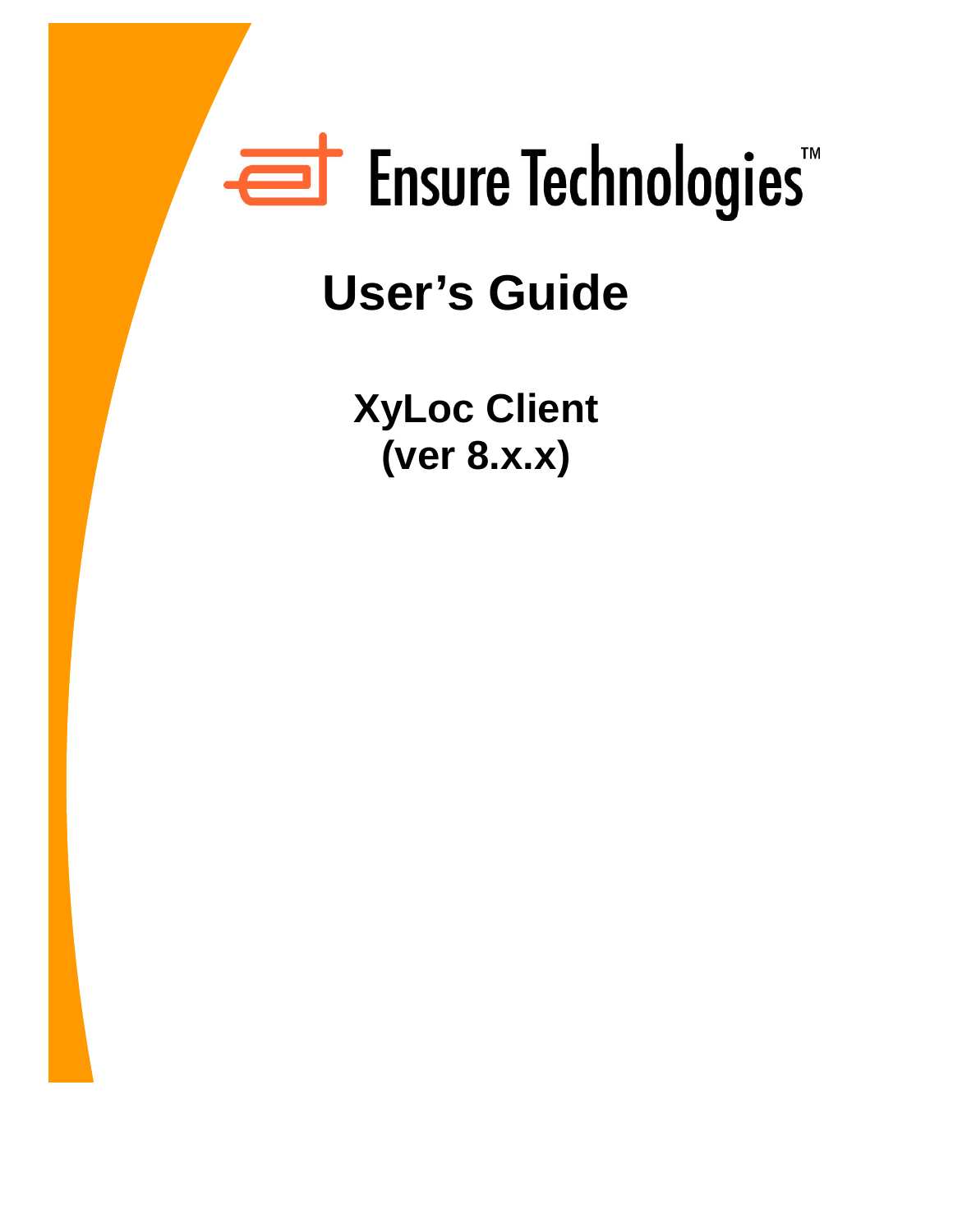### **Table of Contents**

| Note: Ensure recommends the 1-minute option for demonstration purposes only38 |  |
|-------------------------------------------------------------------------------|--|

Ensure Technologies - User's Guide for XyLoc Client ver 8.x.x<br>Drawing#: 510-0100-003 Drawing Rev: 0.08 Rev Date: 04-25-2006<br>Page 2 of 62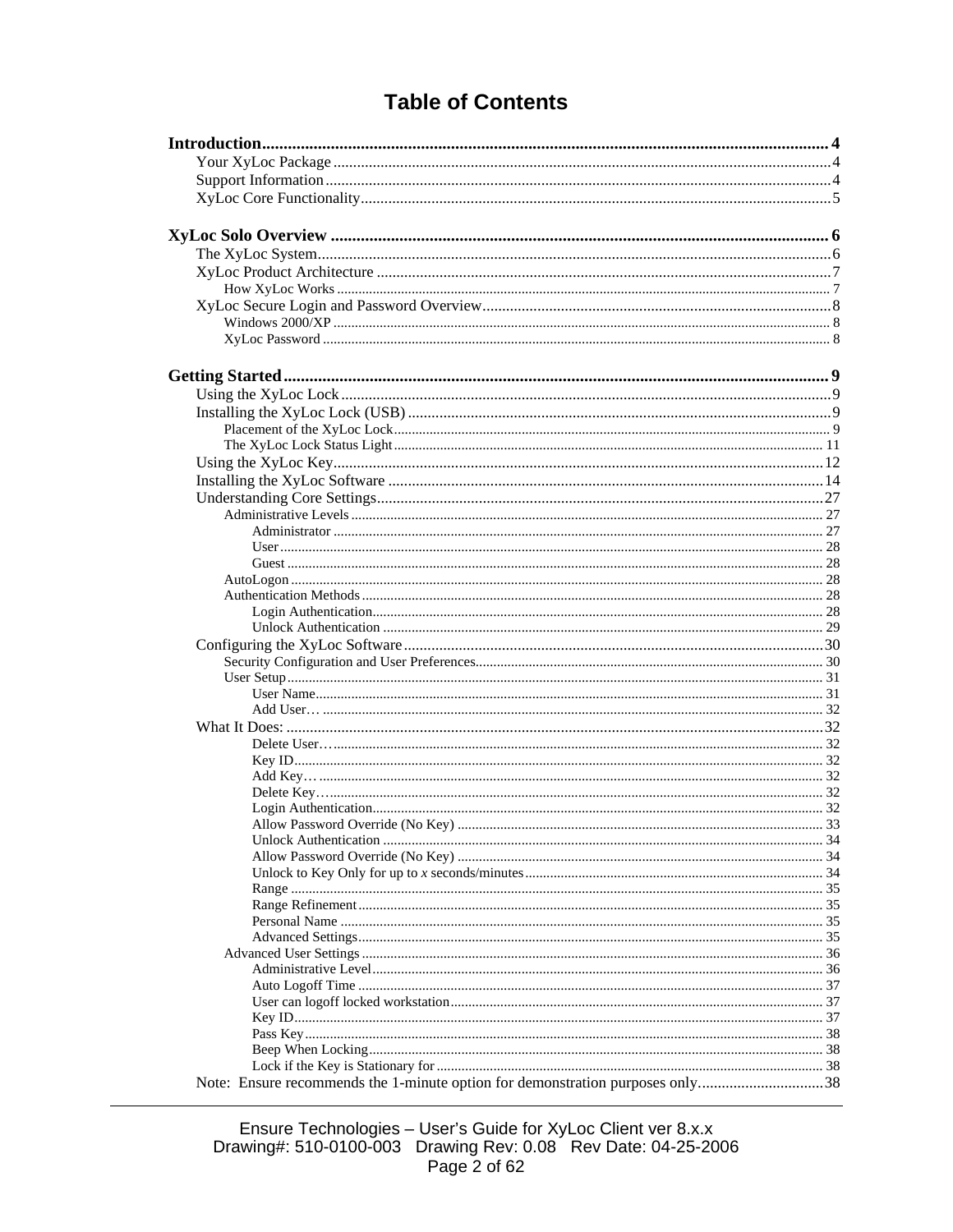© Ensure Technologies, 1998-2008. All rights reserved. XyLoc and Ensure Technologies are trademarks of Ensure Technologies, Inc. Other trademarks are the property of their respective owners.

Acrobat® Reader copyright © 1987-2008 Adobe Systems Incorporated. All rights reserved. Adobe and Acrobat are trademarks of Adobe Systems Incorporated

Technical information contained herein is subject to change without notice.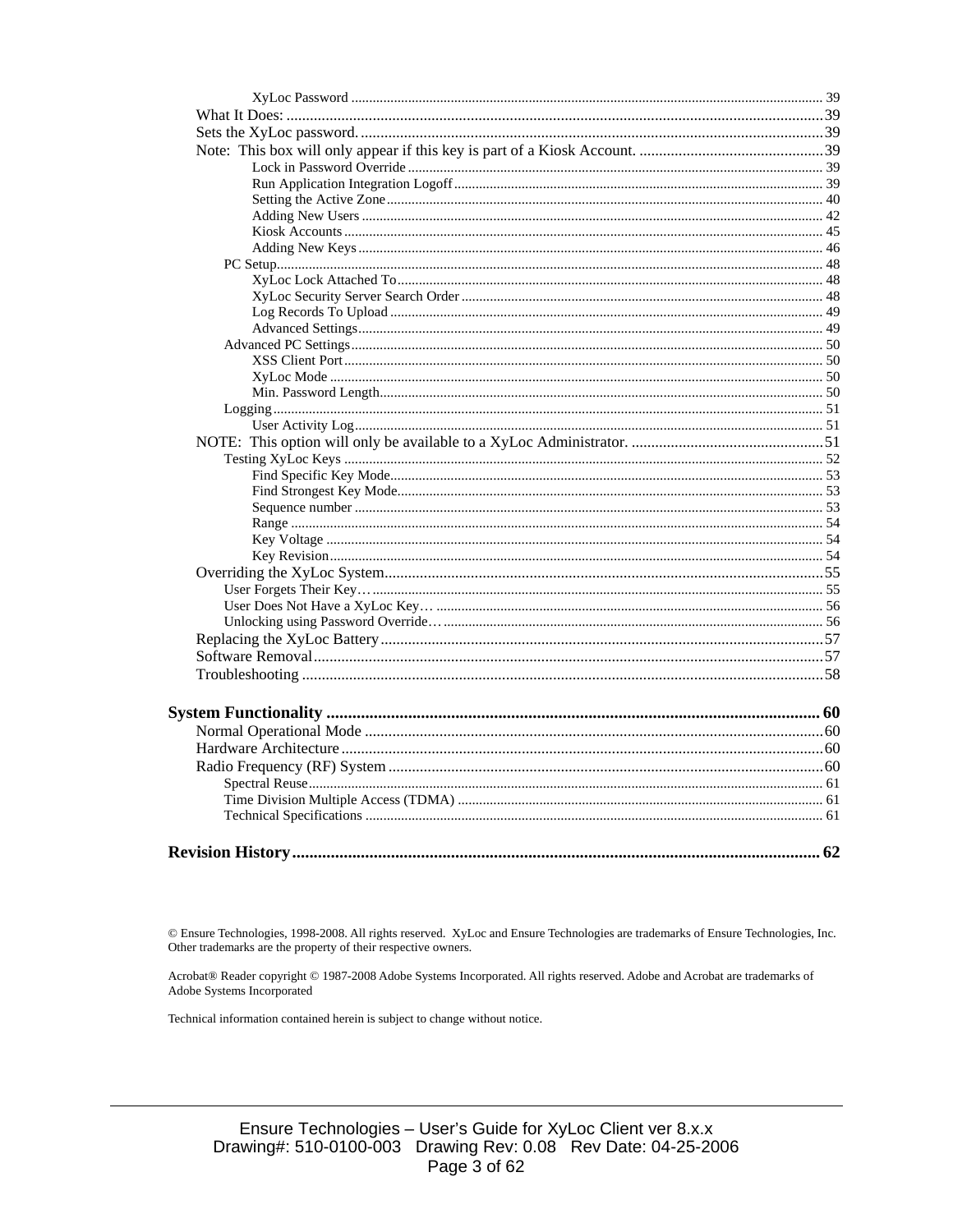## **Introduction**

## **Your XyLoc Package**

The following is a checklist of all items included in the XyLoc User's Package:

- □ Software Release Notes
- □ Quick Start Instructions
- XyLoc Solo
	- **XyLoc Key**
	- **XyLoc USB Lock**
	- **USB** Extension Cable
	- XyLoc Lanyard
- CD-ROM containing:
	- **XyLoc software installer**
	- Electronic version of XyLoc User's Guide in Adobe Acrobat format
	- Adobe Acrobat Reader installer

## **Support Information**

We are available to answer any questions or provide any needed assistance. Please contact:

**Ensure Technologies Technical Support (734) 547-1631** 

**support@ensuretech.com**

## **FCC Compliance**

This device complies with Part 15 of the FCC Rules and with RSS-210 of Industry Canada.

- Operation of this device is subject to the following two conditions:
	- 1. This device may not cause harmful interference, and
	- 2. This device must accept any interference received, including interference that may cause undesired operation.

Warning: Changes or modifications not expressly approved by Ensure Technologies for compliance could void the user's authority to operate the equipment. The term "IC:" before the radio certification number only signifies that Industry Canada technical specifications were met.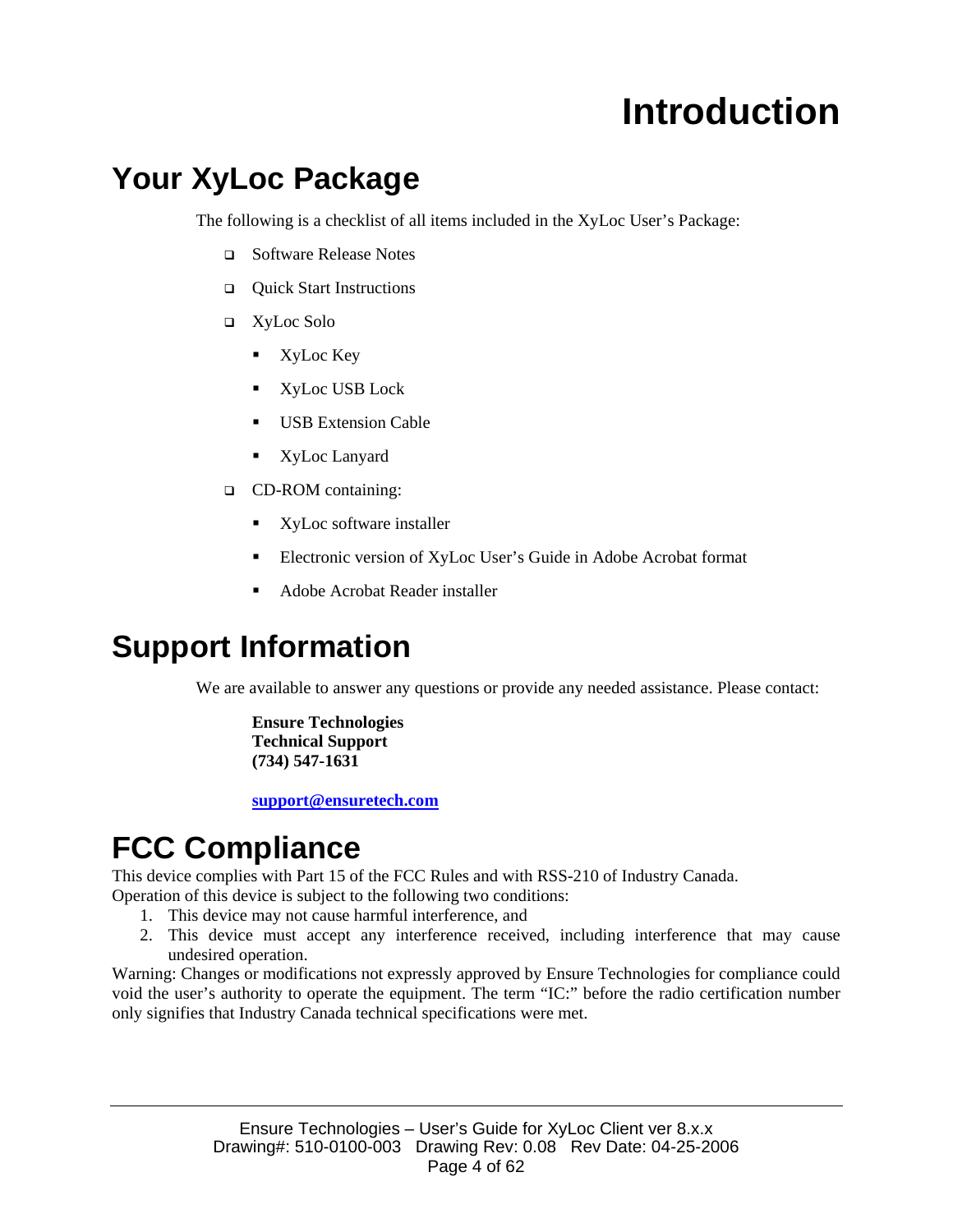## **XyLoc Core Functionality**

The XyLoc Solo is a flexible hardware/software platform with expanding capabilities. Below is an overview of the core capabilities in the XyLoc Solo and future capabilities.

| Capability                                             | <b>Functionality</b>                                                                                                                                                                                                                                                                           |  |
|--------------------------------------------------------|------------------------------------------------------------------------------------------------------------------------------------------------------------------------------------------------------------------------------------------------------------------------------------------------|--|
| <b>Full-Time Access Control</b>                        | Continuously monitors for the presence or absence of authorized users, secures the PC<br>when user leaves Active Zone, and unlocks when user returns                                                                                                                                           |  |
| <b>Proximity-Based ID and</b><br><b>Authentication</b> | Confirms the user's identity and verifies authorized access to the PC based on user's<br>proximity to PC                                                                                                                                                                                       |  |
| <b>Automatic Network Logon</b>                         | Provides automatic logon to pre-configured network services; maintains network<br>sessions when the user leaves Active Zone.                                                                                                                                                                   |  |
| <b>Multi-User Support</b>                              | One Key can be programmed to unlock hundreds of Locks (for system administrators or<br>department managers); One Lock can support multiple Keys (for shared PC<br>environments); Kiosk accounts                                                                                                |  |
| <b>Access Methods</b>                                  | Single factor security: Hands-Free, Select User Name                                                                                                                                                                                                                                           |  |
|                                                        | Dual factor security (recommended): Must Enter Password                                                                                                                                                                                                                                        |  |
| <b>Transparent Operation</b>                           | Protects PC without requiring any action or intervention by the user                                                                                                                                                                                                                           |  |
| <b>Programmable Range</b>                              | User-definable Active Zone for maximum flexibility                                                                                                                                                                                                                                             |  |
| <b>Management</b>                                      | User or administrator locally manages and administers XyLoc system                                                                                                                                                                                                                             |  |
| <b>System Connection</b>                               | Connects via the USB port                                                                                                                                                                                                                                                                      |  |
| <b>OS Support</b>                                      | Windows 2000, and XP. NOTE: Windows 95, Windows 98, NT4 and Windows ME<br>are not supported                                                                                                                                                                                                    |  |
| <b>Key Type</b>                                        | KeyCard                                                                                                                                                                                                                                                                                        |  |
| <b>Installation</b>                                    | Installs in minutes using only one cable and simple installation Wizard                                                                                                                                                                                                                        |  |
| <b>Screen Saver Support</b>                            | Any windows screen saver is supported. NOTE: Since XyLoc takes over the security<br>of the workstation a password protected screen saver in Windows 2000/XP is no longer<br>available or needed. XyLoc will secure the workstation for the user immediately when<br>they exit the Active Zone. |  |
| <b>Scalable Management</b>                             | XyLoc Security Server for central management and audit log tracking of the users                                                                                                                                                                                                               |  |
|                                                        |                                                                                                                                                                                                                                                                                                |  |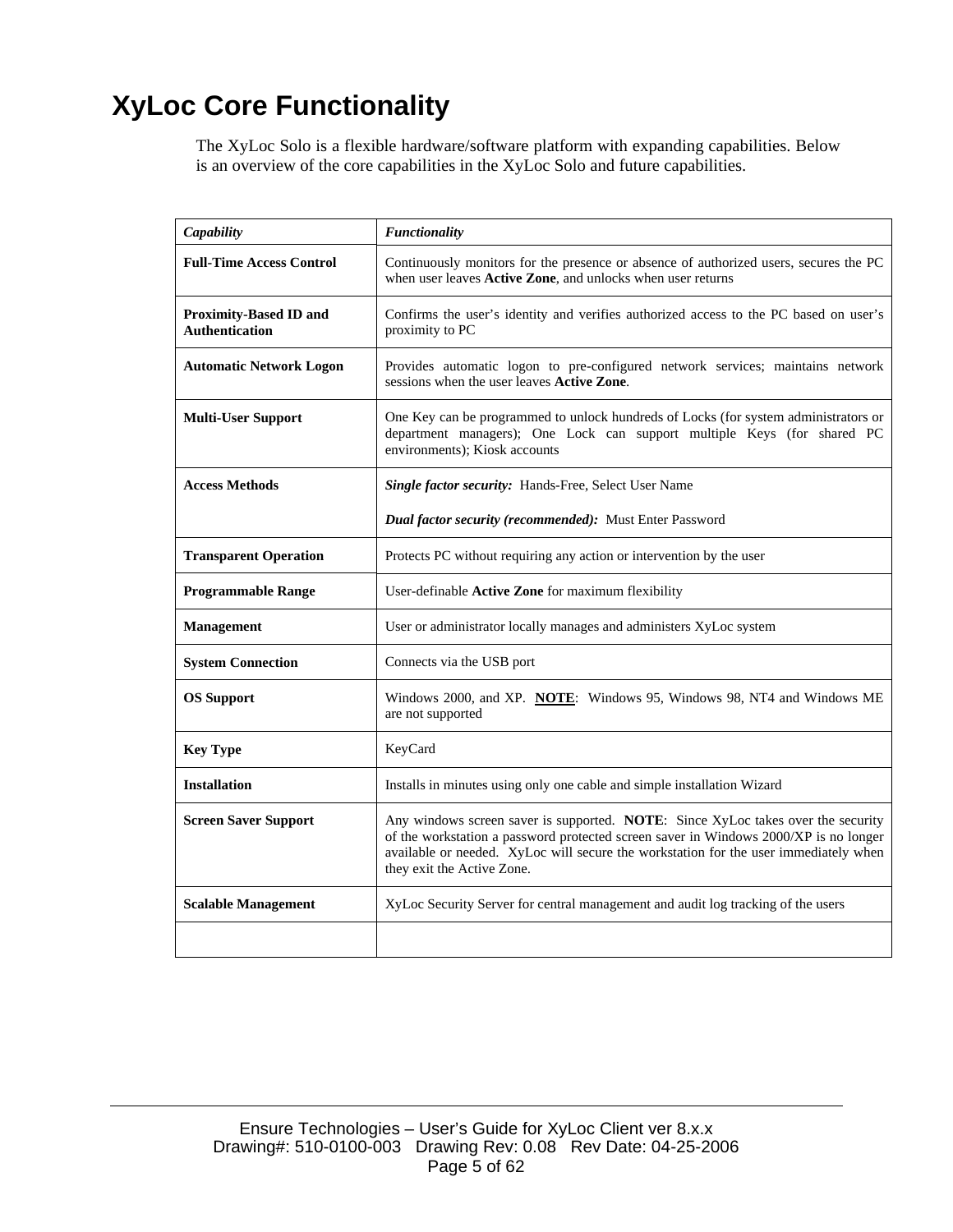## **XyLoc Solo Overview**

XyLoc Solo delivers desktop security that positively identifies authorized users and permits access to PCs and portables as appropriate.

The focus of XyLoc Solo is three-fold:

- 1. Providing full-time access control to PCs and portables
- 2. Taking the burden of compliance off the end user
- 3. Making the computer more convenient for the user

XyLoc Solo runs on Windows 2000 and Windows XP. It has been designed with careful consideration to the varying security dynamics of these operating systems. XyLoc provides an additional layer of protection to the built-in security capabilities of Windows 2000 and XP.



### **The XyLoc System**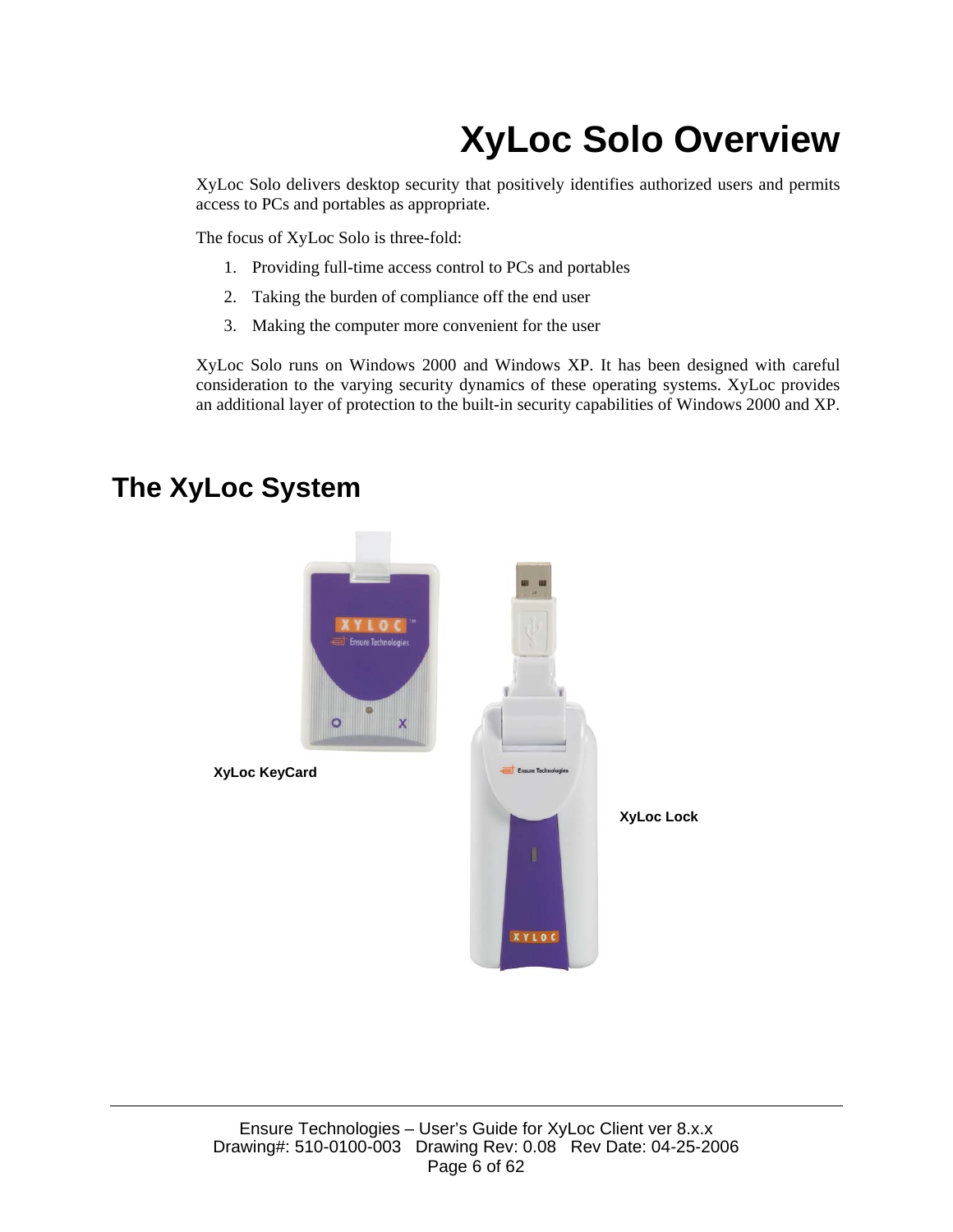## **XyLoc Product Architecture**

XyLoc is a microprocessor-based turnkey solution. Its patented technology is based on wireless radio frequency (RF) technology that continuously monitors authorized users based on their proximity to the PC and grants access to the PC as appropriate. The XyLoc system consists of:

- *XyLoc Software*: authenticates and identifies multiple users and controls the lock and key;
- *XyLoc Lock*: a small ultra-low power receiver that plugs into a USB port;
- *XyLoc Key*: a small, wireless transmitter with unique user ID that can be clipped to a belt or key ring, worn on a neck lanyard, or attached to an ID badge.

### *How XyLoc Works*



The XyLoc Lock and Key are in constant, encoded two-way wireless communication with each other. As an authorized user approaches the PC, the XyLoc Key identifies and authenticates the user, and unlocks the PC when the user enters the pre-set **Range**. Then, when the authorized user moves out of the **Active Zone**, XyLoc automatically secures the desktop. The PC is instantly secured and remains so until an authorized user returns to within a user-configured unlock range. Background tasks, such as printing and downloading, however, may continue while the PC is securely locked.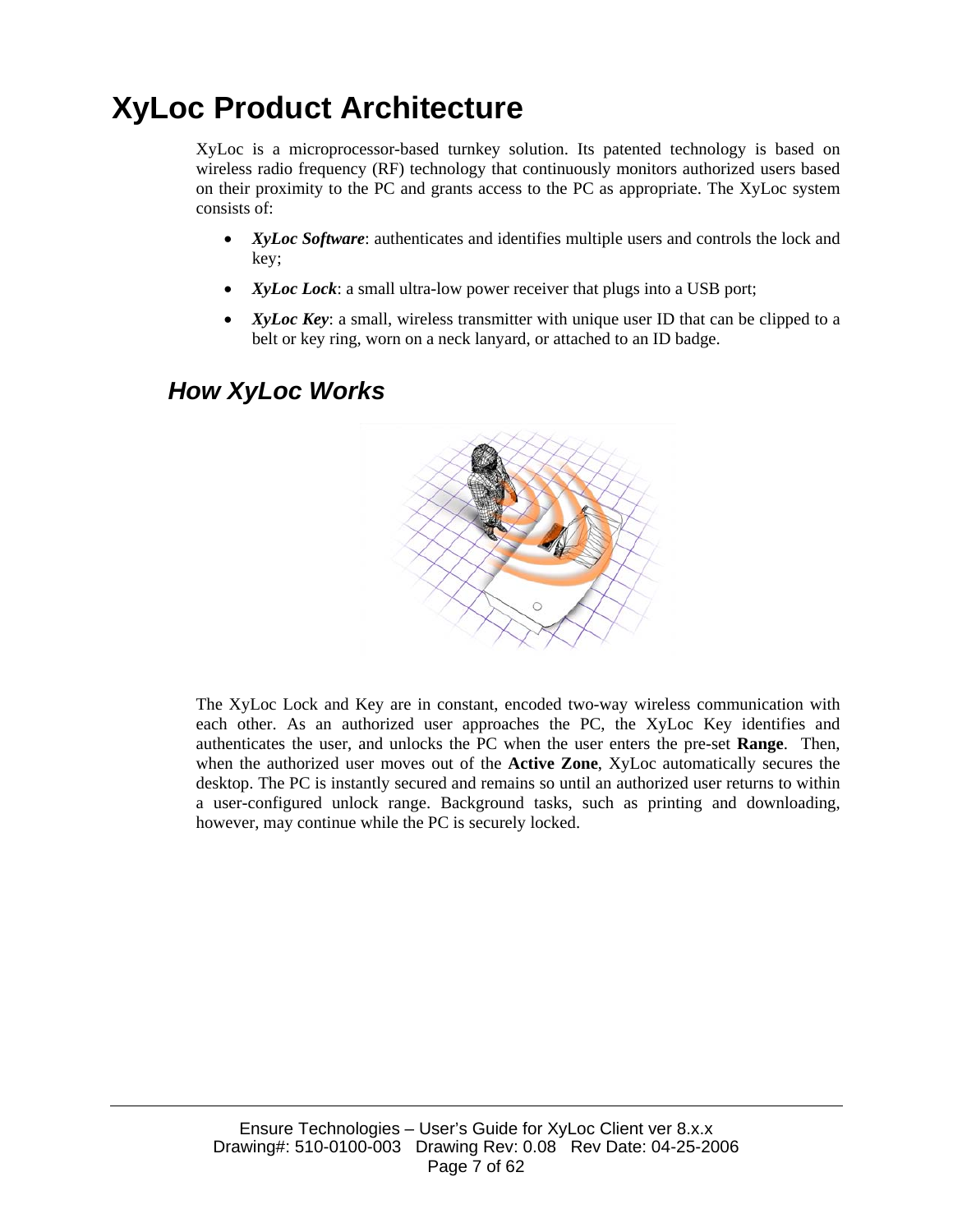## **XyLoc Secure Login and Password Overview**

### **Windows 2000/XP**

The Windows NT based Operating Systems (2000/XP) are designed with more inherent security. There is already a GINA in place which controls the logins, profiles and security permissions on the workstation. The XyLoc system also has a GINA, which takes over the primary windows logon and in turn "calls" the Microsoft GINA. Most of the inherent Microsoft security is still in place, and XyLoc enhances that security with a proximity based solution.

The XyLoc Secure Login will be the first screen that is displayed on the PC, and the same basic login process will be used. The exception is that hitting "CTRL+ALT+DEL" on the keyboard will allow access to the standard Microsoft/Novell login box and a user can login with a valid local or domain account and override XyLoc. This is to allow an Administrator to still gain access to the PC, even if that Administrator does not have a XyLoc account. There is a registry setting that can be enabled which will block all non-XyLoc accounts from gaining access to the system, even Administrators, however this setting is disabled on the default installation.

Also, the F8 keystroke at boot up is not disabled at login. This is due to the security of Windows itself, and only an Administrator should have access to truly bypass XyLoc in Safe Mode.

Lastly, in Windows 2000/XP, the password-protected screensaver is no longer password protected. Because XyLoc takes control of the security of the workstation, XyLoc also handles the locking action of the PC. Since the system will lock immediately when the user leaves his/her active range the password protection on the screensaver is no longer needed. It will still function as a standard screensaver, but will no longer have a password.

### **XyLoc Password**

For flexibility and security, the XyLoc system provides an additional password, the **XyLoc Password** (sometimes referred to as a PIN). The XyLoc password is only used in a Kiosk account and has two possible applications:

- 1. It is used by the **Kiosk Account** feature to provide multi-factor authentication in a shared log-on account. **NOTE**: Starting in version 8.2.4, this is the only password that is accepted in conjunction with a user's XyLoc key.
- 2. It is used in conjunction with the user's **Personal Name** when performing a **Password Override** in a Kiosk account to ensure individual security even when a XyLoc Key is not present.

NOTE: In a XyLoc Solo, when used in a unique account environment, the XyLoc Password (PIN) will synchronize with the user's unique account password. The Kiosk account is the only type that will have a XyLoc password that can differ from the user's system account password. If it is desired to use at PIN with a unique account, XyLoc 8.3.6 **with** XSS 4.2.4 must be used. Earlier version of either will not support this functionality.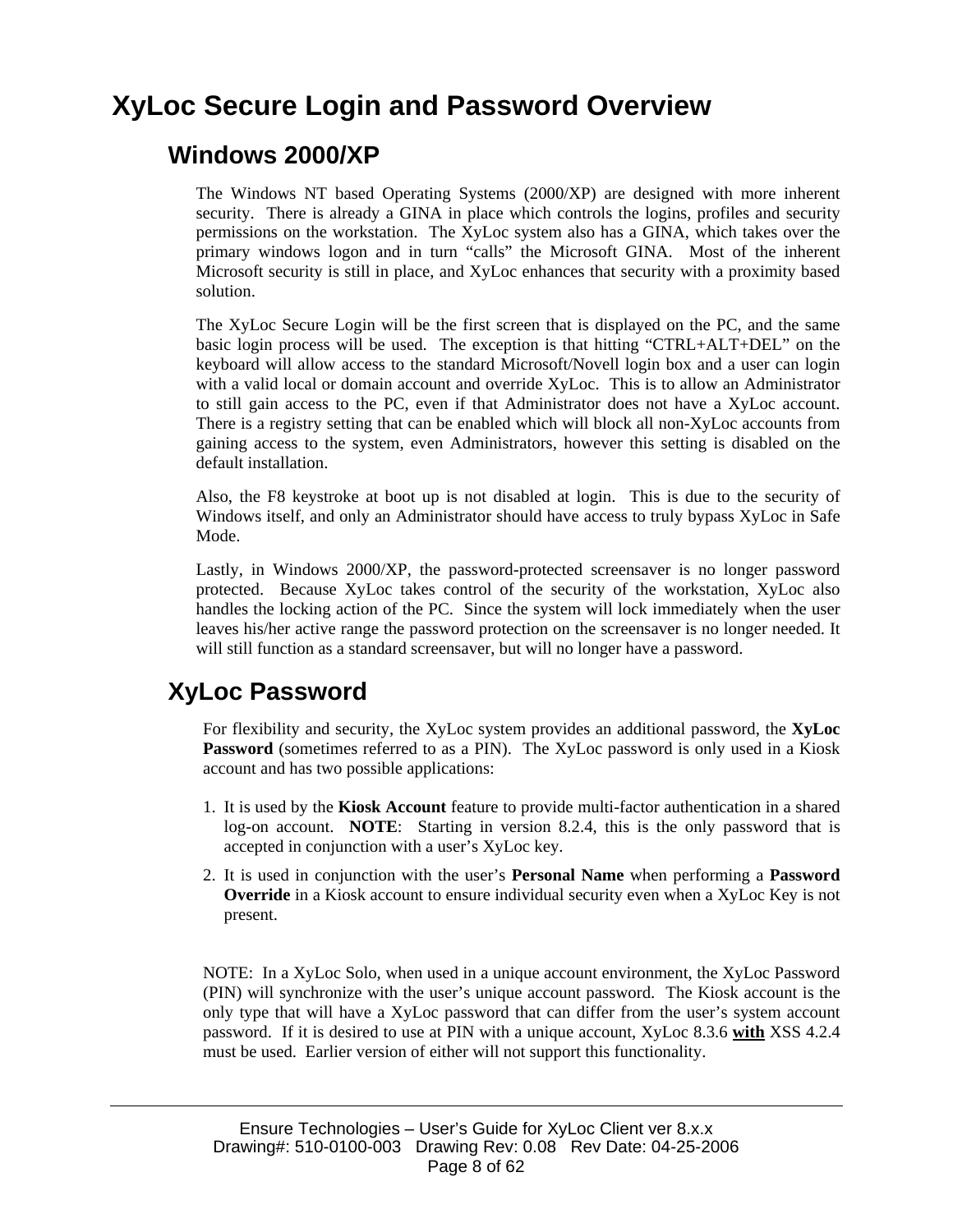## **Getting Started**

## **Using the XyLoc Lock**

The XyLoc Lock included in this package is a low power receiver that is connected to the PC through a USB interface.

**Note: Windows 2000/XP users must have** *local* **Administrator privileges to complete the installation.** 

### **Installing the XyLoc Lock (USB)**

- 1. Close all open applications.
- 2. **Please wait to attach USB XyLoc lock until prompted by XyLoc software install wizard.**



**USB Plug** 

- 3. Insert the XyLoc CD into the CD drive.
- 4. Install the **XyLoc System Software**. If the Auto Run does not start the CD, please go to the CD and click on the "Install.exe" file and follow the instructions.

### *Placement of the XyLoc Lock*

XyLoc uses advanced wireless technology to make PC security more convenient for the user. The proper placement of the XyLoc Lock will ensure that users get the best performance from XyLoc. For additional guidelines and suggestions, please view the **"XyLoc Positioning Tutorial"** included on the installation CD.

Ideal placement is with the face of the Key parallel to the LED on the front of the Lock. The best performance of the system will be achieved by trying to maintain this positioning while you are seated at your PC doing your work.

The primary factor in deciding where to place the XyLoc Lock is to determine where the user will wear the XyLoc Key the majority of the time. The Key can be clipped to a shirt pocket or belt or worn on a lanyard around the user's neck.

Once you've identified where the Key will be worn, place the Lock at the same height as where the Key will be when the user is at the PC. You should also make sure that the path between the Lock and Key is unobstructed (such as obstruction caused by your arm that might occur while using your mouse or keyboard).

For example, if the user will wear the Key on the left side of the shirt, use the Velcro strip to secure the Lock to the left side of the user's monitor at the same height as the Key will be when the user is seated.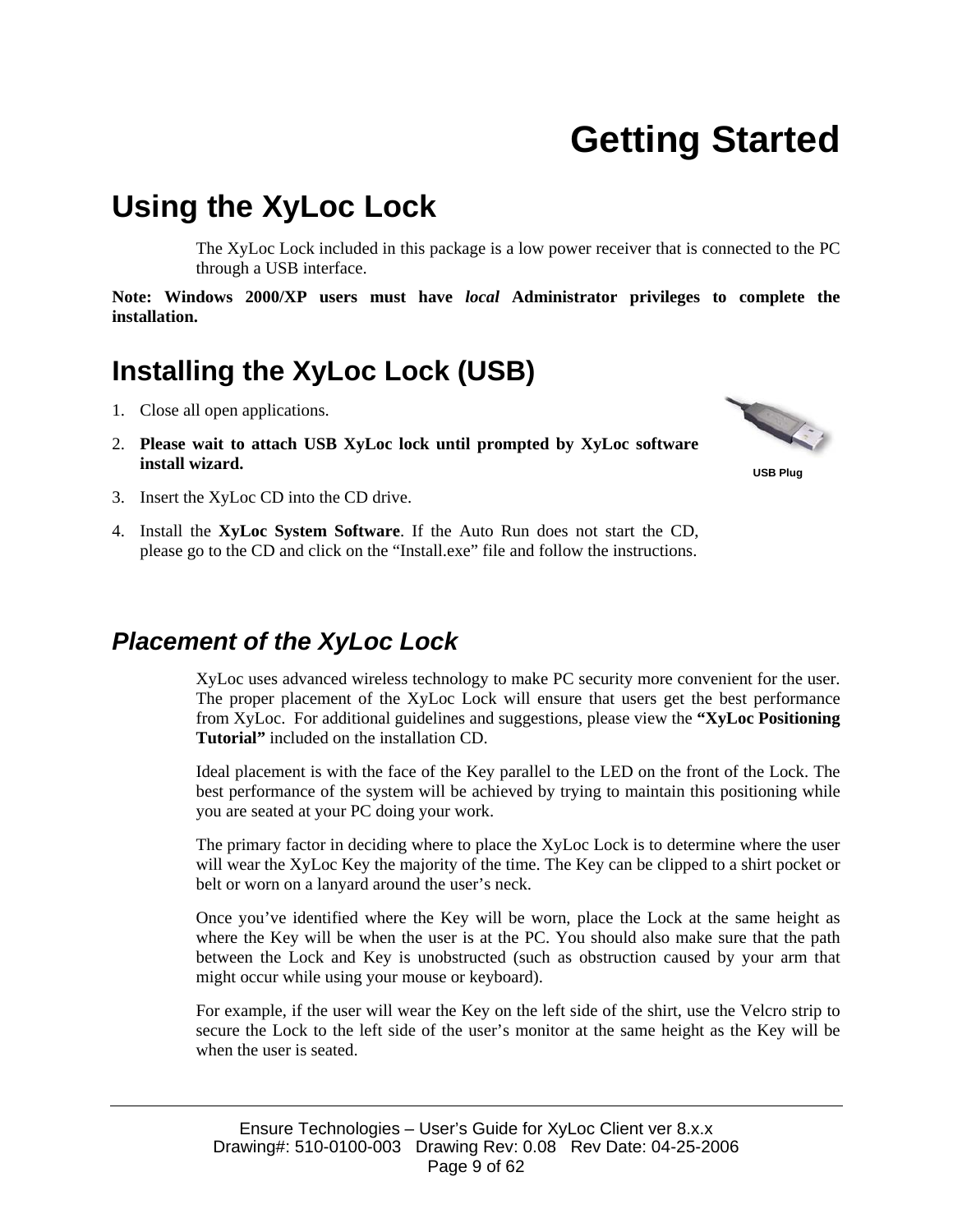If the user will wear the Key on the right side of the belt, use the Velcro strip to secure the Lock to the underside of the user's desk. The Lock should be at the same height as the Key will be when the user is seated. The user should keep the face of the Key pointing at the LED.

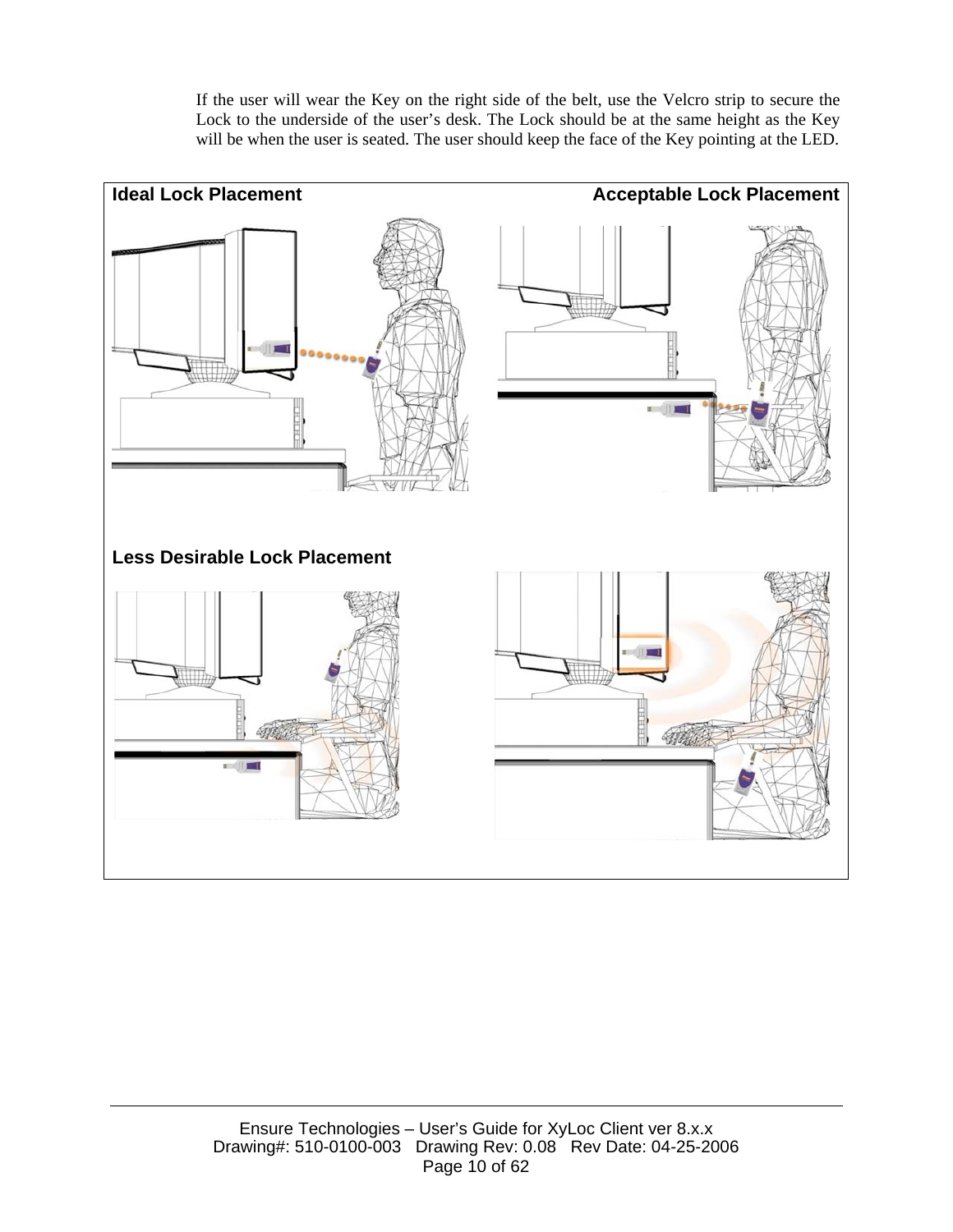### *The XyLoc Lock Status Light*

The LED indicator light on the XyLoc Lock has three possible states:

- 1. **Green** The indicator light is **green** when the computer is unlocked and available for access.
- 2. **Red** The indicator light is **red** when the computer is locked or disabled.
- 3. **Off** The indicator light is **off** if the XyLoc system is not receiving power.

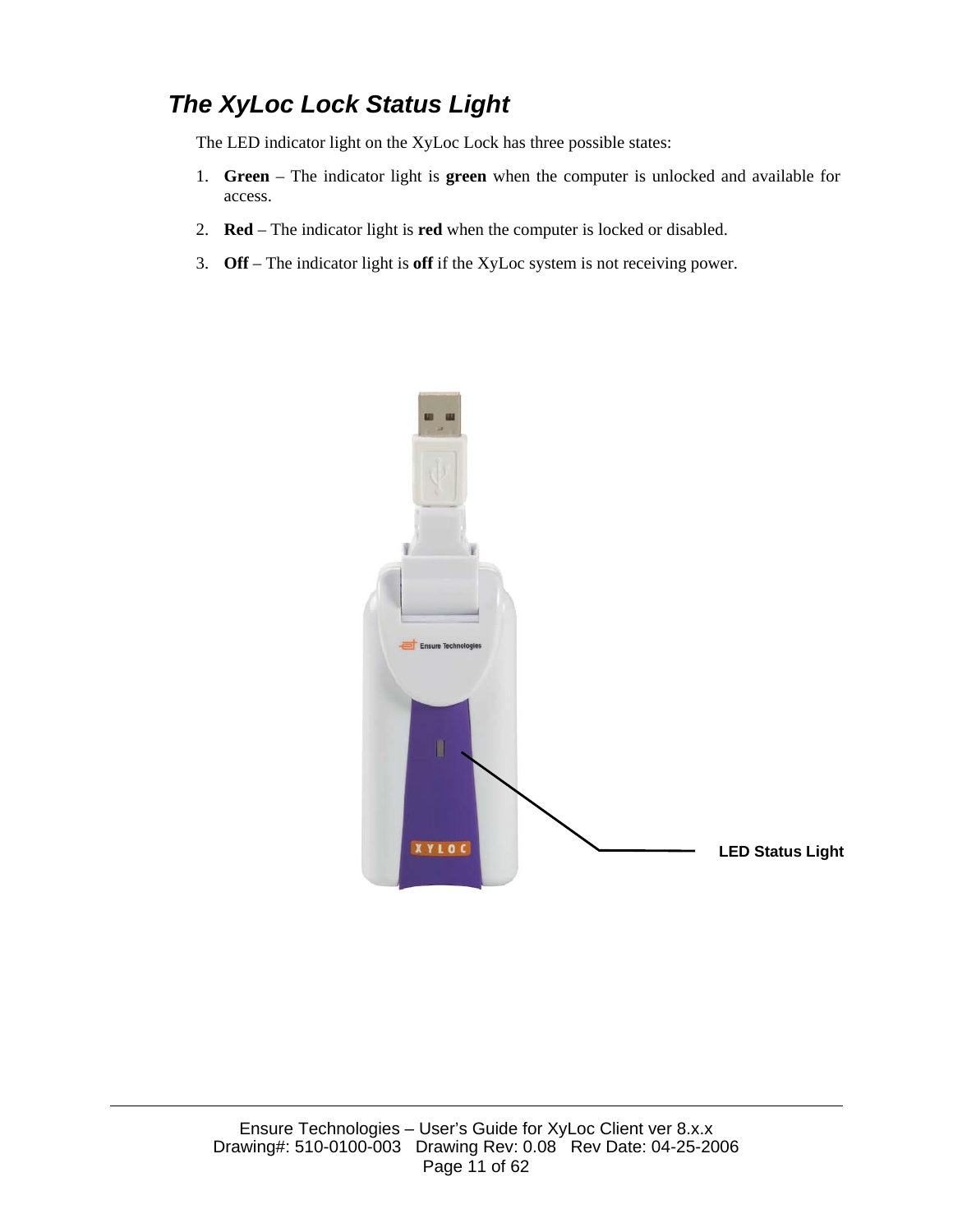### **Using the XyLoc Key**

The XyLoc Key is a low power radio transmitter with a unique non-volatile and noncloneable user identification code.



The **KeyCard** is powered by single coin cell that last approximately twelve to twenty-four months. The **KeyCard** has two switches on its front panel marked "**O**" and "**X**". The "**O**" turns the **Key** *ON* and "**X**" manually turns the **Key** *OFF*. The **Status LED** flashes green when the system is turned *ON* and red when it is turned *OFF*. The *OFF* action requires an extended depression of the "**X**" button to turn the **Key** *OFF*, but to turn the key *ON* just press and release the **"O"** button.

The **KeyCard** uses sophisticated power management technology and will automatically turn *OFF* approximately 9 hours after it was first turned *ON*. You may extend this automatic turn *OFF* time up to 4 additional hours by pressing the "**O**" button one time for each additional hour, any time after the **Key** has been turned *ON*.

The **Status LED** also functions as a battery tester. As long as the **LED** functions, the **KeyCard** has sufficient battery power. The XyLoc software also incorporates a **Battery Voltage Meter** with which the user may check the battery life through the XyLoc configuration software (See the section for **Testing the XyLoc Keys**). Also, the XyLoc Security Server (XSS) at any time has a status log that reports when a battery is running low on battery life. Please review the XSS User Guide for more details.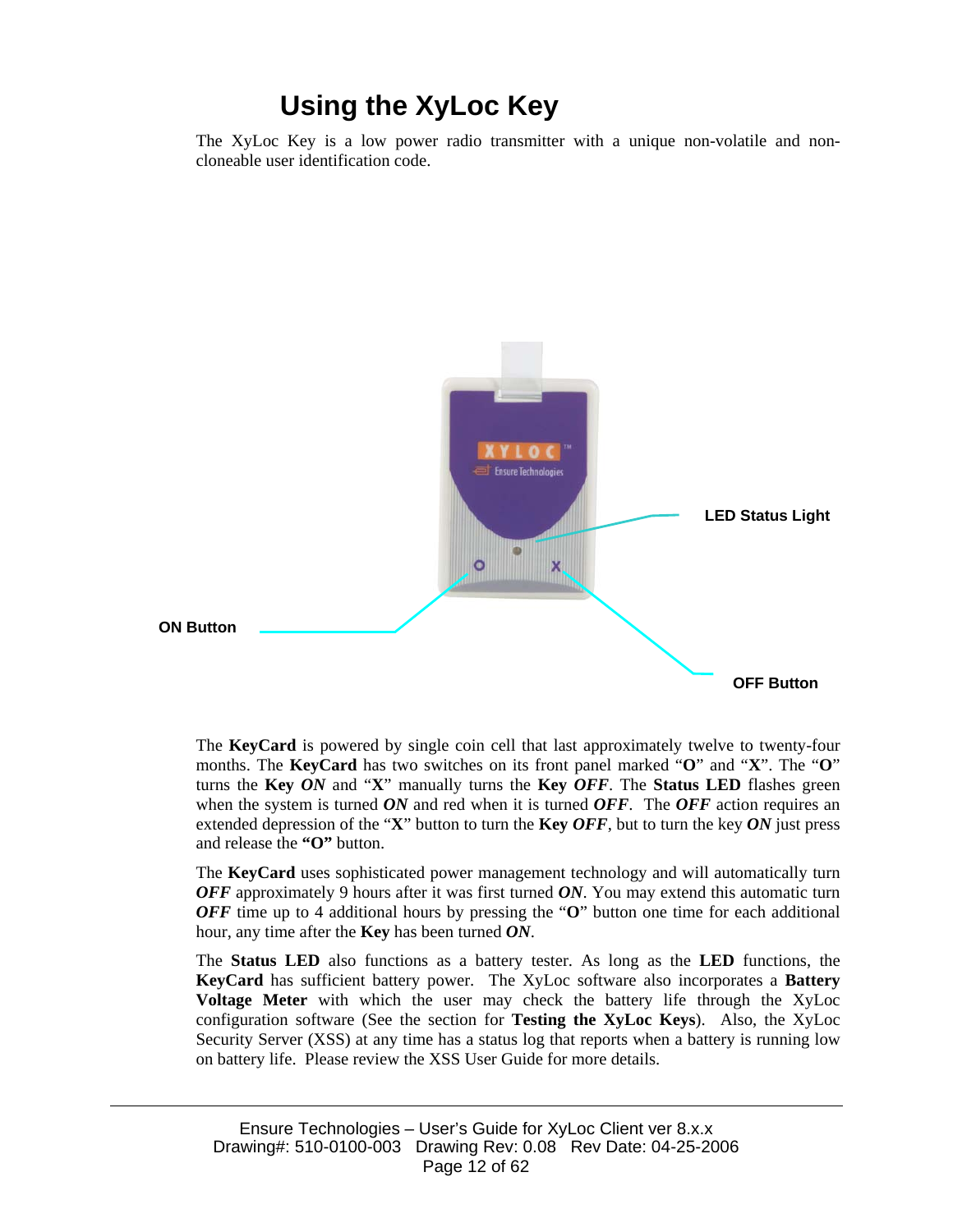The **Key** must be in the possession of the user at all times. The XyLoc system provides tools to help ensure user compliance. XyLoc is capable of identifying a **Key** that has been left stationary. The XyLoc system can be configured to automatically secure the workstation, should a **Key** be left unattended. This action is also recorded in the Audit Logs.

**NOTE: To insert the battery into the KeyCard, place the KeyCard with the XyLoc logo face down, remove the two retaining screws and slide open the lid. Replace the CR 3032**  coin cell with the "+" up.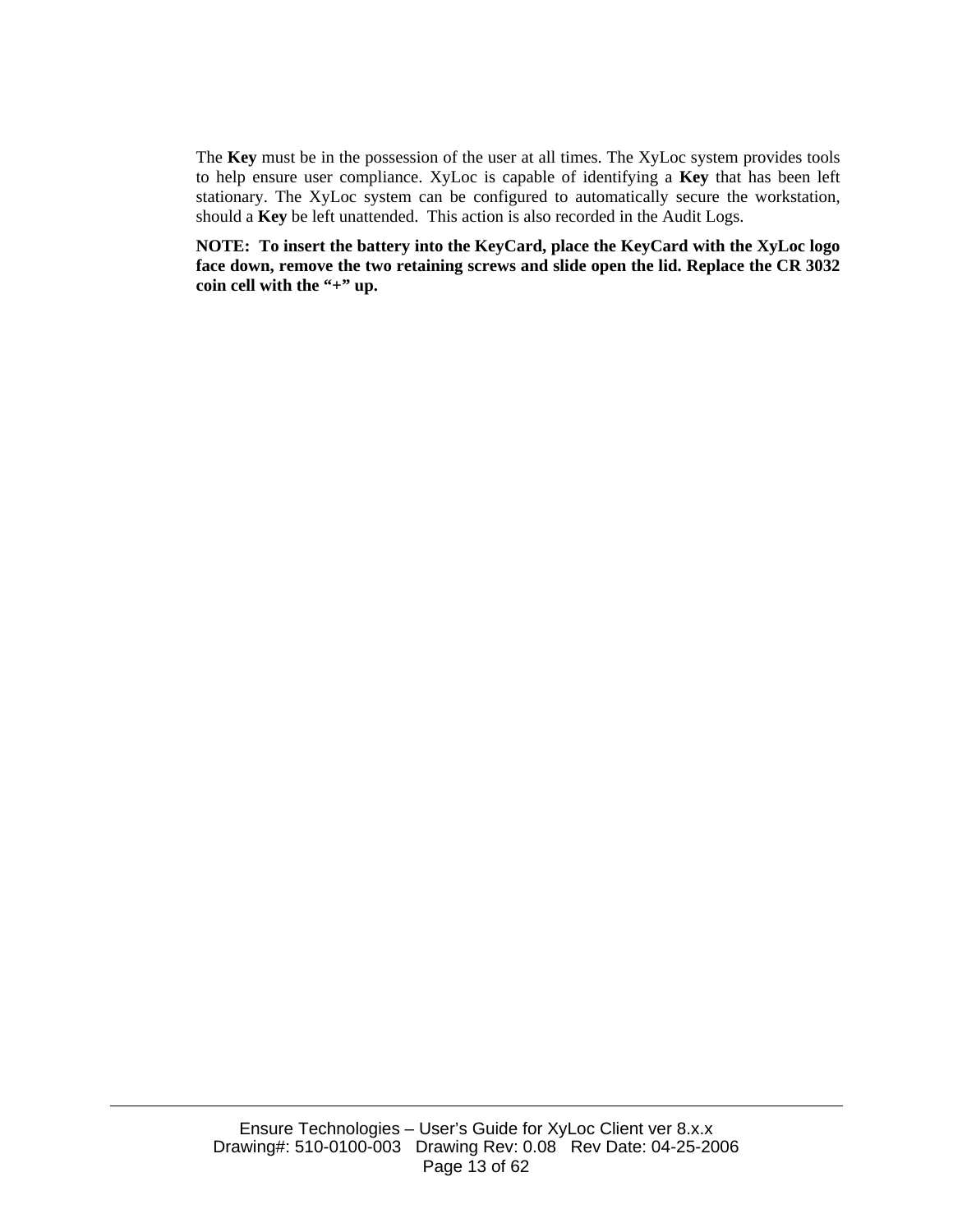## **Installing the XyLoc Software**

The XyLoc software controls the operation of the Lock/Key and their interaction with the PC's operating system. The software offers flexible configuration options and selectable desktop preferences to meet the users varying needs. Installation is accomplished via a simple-to-use wizard.

**Except where noted, the following instructions apply to all supported Microsoft Windows systems.** 

**NOTE: Windows 2000/XP users must have** *local* **Administrator privileges to complete the installation.** 

**NOTE: The Windows XPe version of the XyLoc client only supports English. The other language versions have been removed to keep the install package small enough to be installed on a Windows XPe Thin Client device.** 

**NOTE: In version 8.2.4 the installation program was changed to an MSI based installer. This has changed some of the installation process slightly as well as the screens that are displayed. The instructions below are for this new installer, except where indicated.** 

- 1. Exit any applications that are currently running.
- 2. Place the XyLoc CD-ROM into the CD-ROM drive. Choose **Install XyLoc Software**.
- 3. If the installer does not automatically launch, use either My Computer or Windows Explorer to select the CD-ROM drive, and run **install.exe** to execute the Installation Wizard and then follow the Wizard's instructions.
- 4. Select the language for the installation.

| XyLoc 8.2.4                                                                |  |
|----------------------------------------------------------------------------|--|
| Please choose the language for this installation from the languages below. |  |
| English (United States)                                                    |  |
| <br>Cancel                                                                 |  |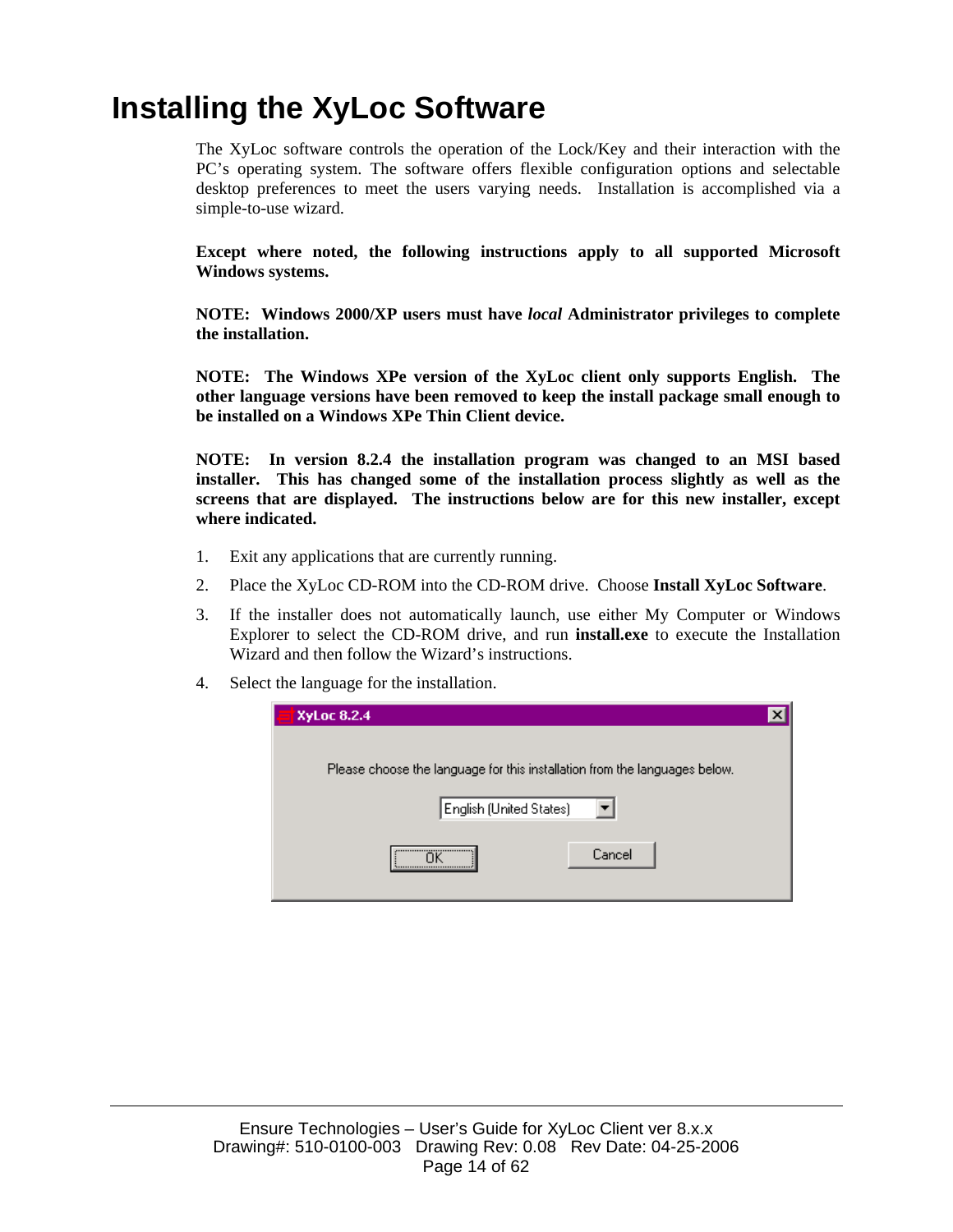5. Click **Next** on the welcome screen to continue with installation.

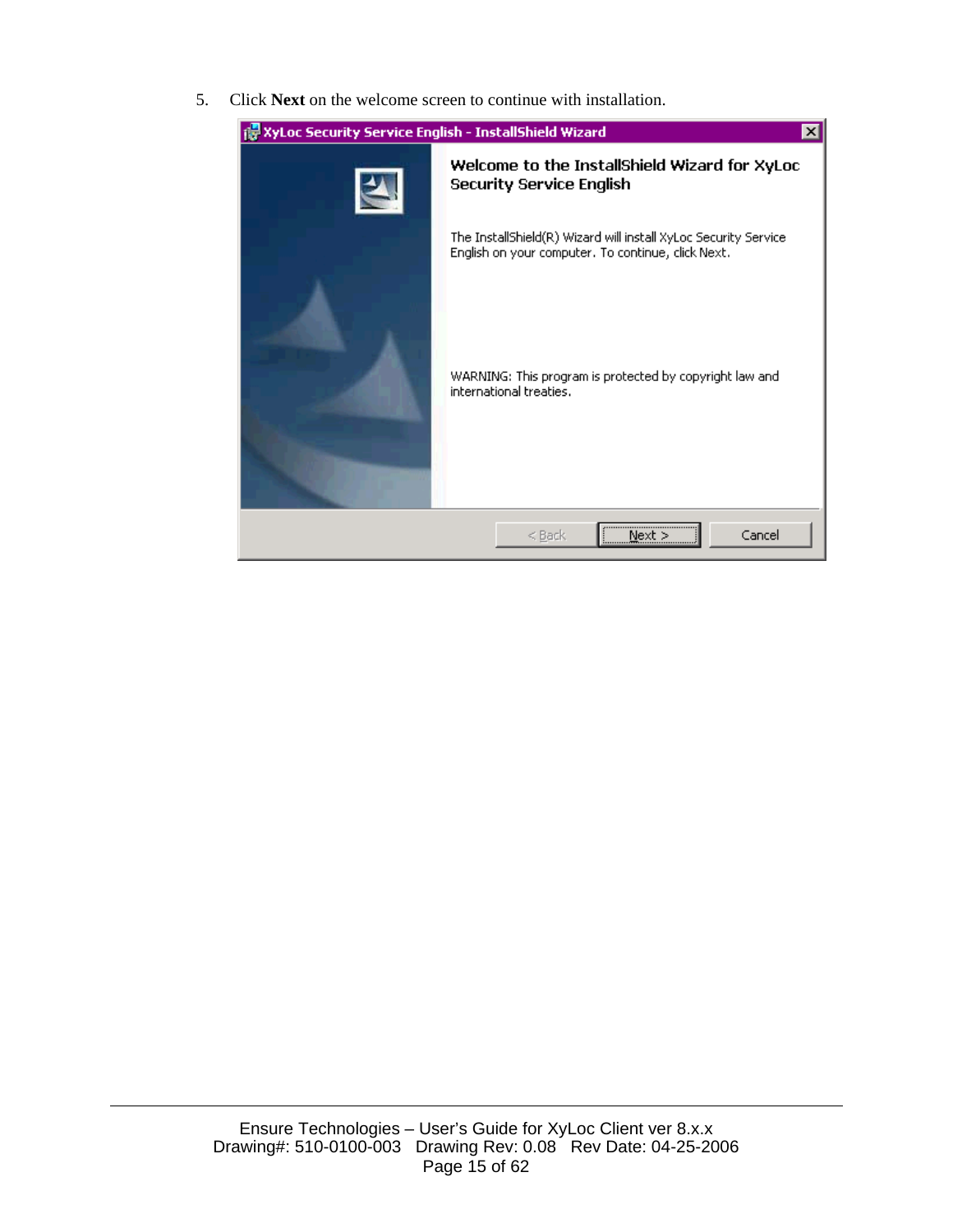6. Please review the terms of the **Software License Agreement**. If you accept all of the terms of the Software License Agreement, click **Yes**, and the installation will continue. If you do not accept all of the terms of the Software License Agreement, click **No** to cancel the installation process.

| 得 XyLoc Security Service English - InstallShield Wizard                                                                                                                                                                                                                                                                                                                                                                                                                                                                                                                                                                                                             |  |
|---------------------------------------------------------------------------------------------------------------------------------------------------------------------------------------------------------------------------------------------------------------------------------------------------------------------------------------------------------------------------------------------------------------------------------------------------------------------------------------------------------------------------------------------------------------------------------------------------------------------------------------------------------------------|--|
| <b>License Agreement</b><br>Please read the following license agreement carefully.                                                                                                                                                                                                                                                                                                                                                                                                                                                                                                                                                                                  |  |
| BY CLICKING THE ACCEPTANCE BUTTON OR INSTALLING OR<br>OTHERWISE USING XYLOC OR THE XYLOC SOFTWARE (AS DEFINED<br>BELOW), YOU ARE CONSENTING TO BE BOUND BY AND ARE<br>BECOMING A PARTY TO THIS AGREEMENT. IF YOU DO NOT AGREE TO<br>ALL OF THE TERMS OF THIS AGREEMENT, CLICK THE BUTTON THAT<br>INDICATES YOU DO NOT ACCEPT THE TERMS AND DO NOT INSTALL,<br>COPY OR OTHERWISE USE XYLOC OR THE XYLOC SOFTWARE. (IF<br>APPLICABLE, YOU MAY RETURN YOUR XYLOC (WITH PROOF OF<br>PURCHASE) TO PLACE OF PURCHASE FOR A FULL REFUND.) IF YOUR<br>XYLOC OR THE XYLOC SOFTWARE YOU RECEIVED WAS ACCOMPANIED<br>DV A DRINTED OD OTHER FORM OF "HARD CORV" END HOED HOENOE |  |
| • I accept the terms in the license agreement<br>$\bigcirc$ I do not accept the terms in the license agreement                                                                                                                                                                                                                                                                                                                                                                                                                                                                                                                                                      |  |
| InstallShield<br>Cancel<br>$<$ Back<br>Next                                                                                                                                                                                                                                                                                                                                                                                                                                                                                                                                                                                                                         |  |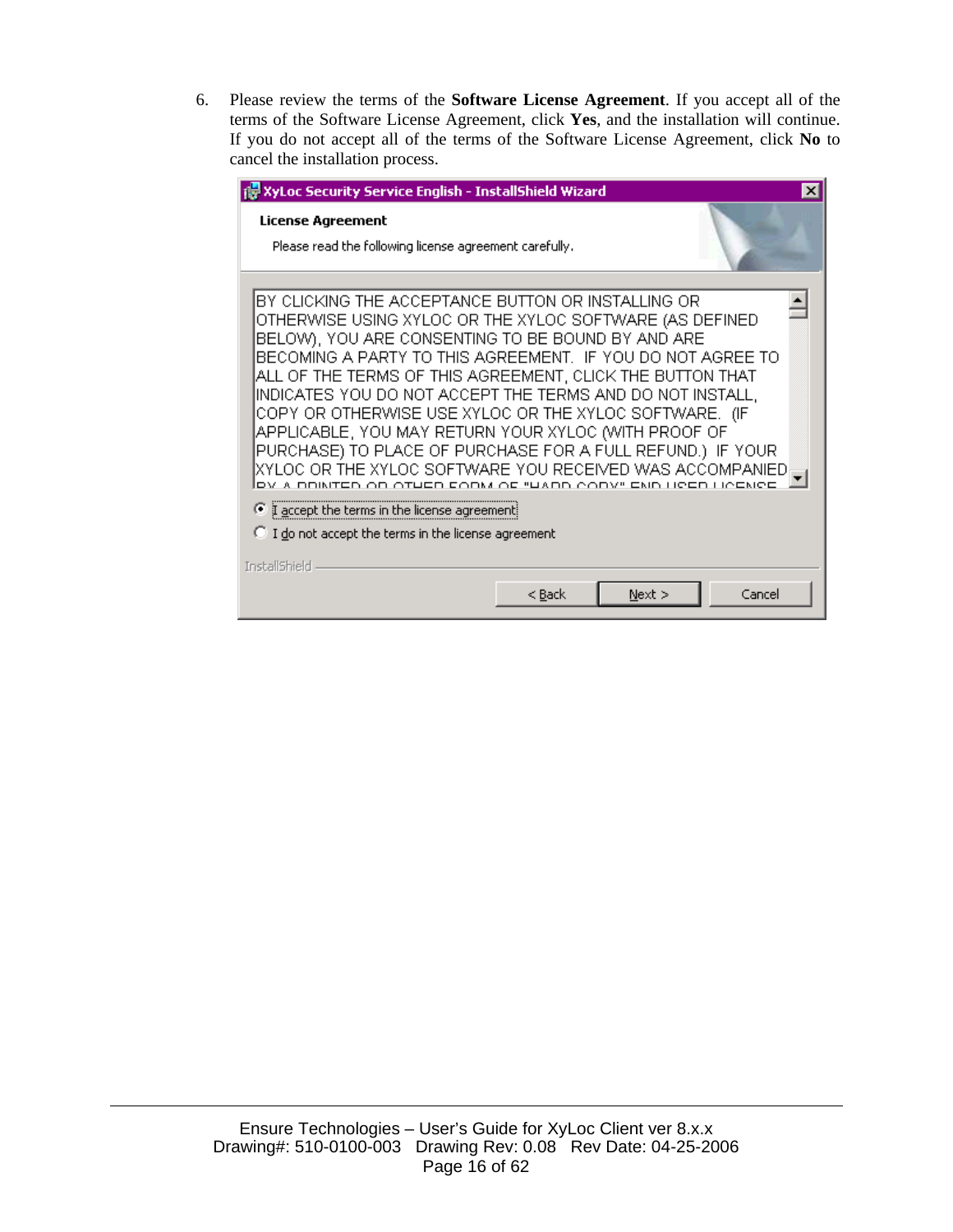7. Once the program is ready to install the files, the "Ready to Install" window will display. Click "Install" on this screen when you are ready to install (**NOTE:** This screen does not come up in 8.2.3 and earlier)

| 得 XyLoc Security Service English - InstallShield Wizard                                                            | $\boldsymbol{\mathsf{x}}$ |
|--------------------------------------------------------------------------------------------------------------------|---------------------------|
| Ready to Install the Program<br>The wizard is ready to begin installation.                                         |                           |
| Click Install to begin the installation.                                                                           |                           |
| If you want to review or change any of your installation settings, click Back. Click Cancel to<br>exit the wizard. |                           |
| InstallShield<br>$<$ Back                                                                                          | Cancel<br>Install         |

8. For NT4 users, the **Question** window will be presented. Select **Yes** when using the USB lock.

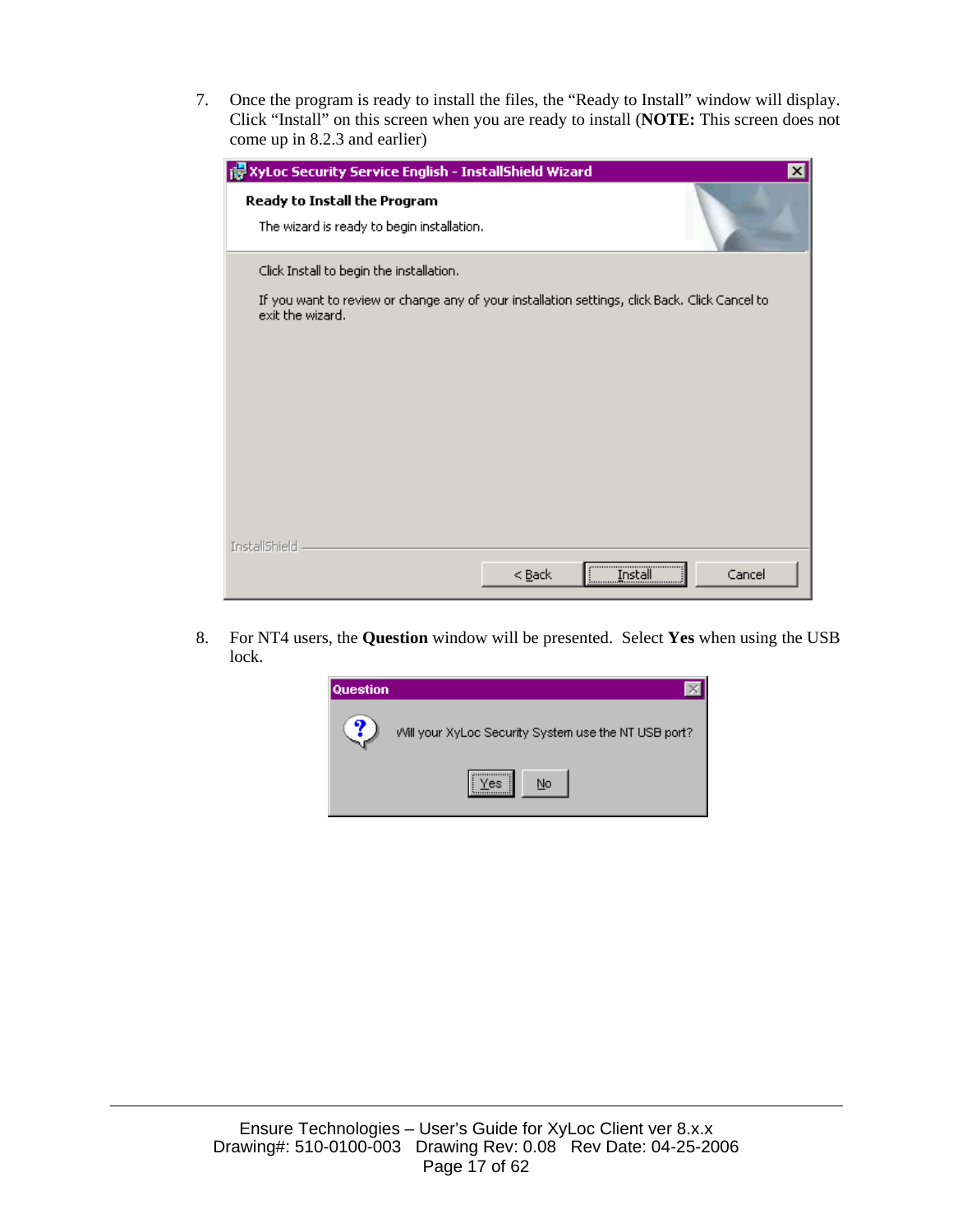9. **Login Account Selection:** Select the desired user name from the list. This list is created by examining the Users database on the PC. If XyLoc is to be configured for a network logon account, type the account name here, being careful to enter the name exactly as it appears for your normal logon. Please create a user via the **Users** control panel in Windows.

| <b>Login Account Selection</b>                                                                                                                                                                      |  |
|-----------------------------------------------------------------------------------------------------------------------------------------------------------------------------------------------------|--|
| Select a login account name from the list below. If the desired<br>name does not appear in the list please enter it manually.<br>Manual account entry must match the login account name<br>exactly. |  |
| Administrator<br>Next >                                                                                                                                                                             |  |

10. Lock Identification: XyLoc will attempt to find the port to which the Lock is attached. Click OK to continue. On a new installation, the Lock should not be connected yet, therefore XyLoc will not find the Lock. The **Port Selection** screen will appear. Please confirm that the correct port has been selected and correct it if necessary. Click "Next".

| <b>Port Selection</b>                                                                                                                                                                                                           |        |
|---------------------------------------------------------------------------------------------------------------------------------------------------------------------------------------------------------------------------------|--------|
| Please confirm the installer has selected the correct port by<br>selecting "Next". If your lock is connected to a COM port, verify<br>the cables and port availability. To search for the lock on a COM<br>port select "Search" |        |
| ISB                                                                                                                                                                                                                             |        |
| Next><br>k Back                                                                                                                                                                                                                 | Search |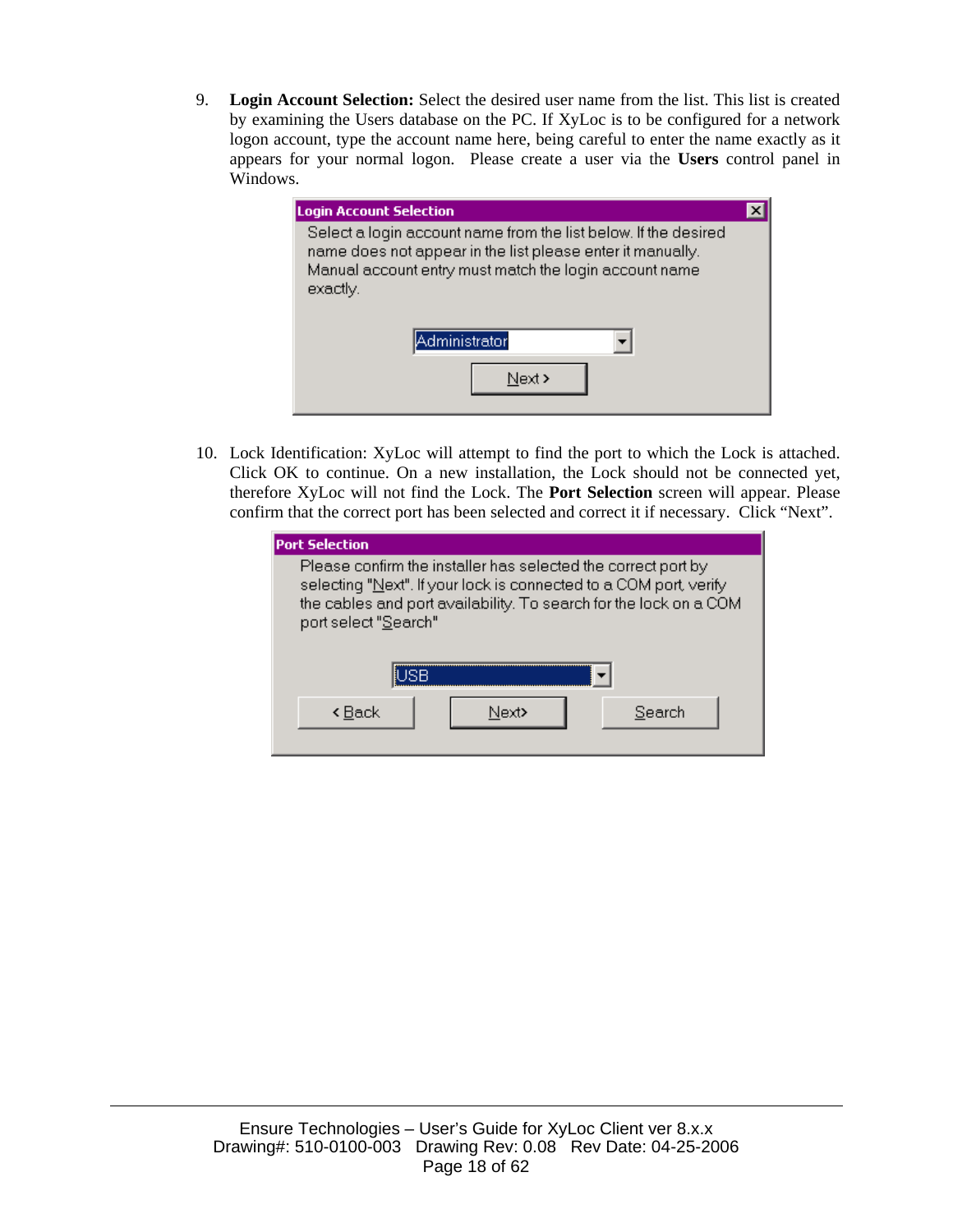11. If you are using the USB version, connect the lock to the computer at this time. **NOTE**: On Windows XP, the Found New Hardware Wizard will appear. Leave the default for "Install the software automatically (Recommended)" and click Next.

| <b>Found New Hardware Wizard</b> |                                                                                                           |
|----------------------------------|-----------------------------------------------------------------------------------------------------------|
|                                  | Welcome to the Found New<br>Hardware Wizard                                                               |
|                                  | This wizard helps you install software for:                                                               |
|                                  | XylocUSB Device                                                                                           |
|                                  | If your hardware came with an installation CD<br>or floppy disk, insert it now.                           |
|                                  | What do you want the wizard to do?                                                                        |
|                                  | ⊙ [nstall the software automatically (Recommended)<br>Install from a list or specific location (Advanced) |
|                                  | Click Next to continue.                                                                                   |
|                                  | Next ><br>Cancel<br>< <u>B</u> ack                                                                        |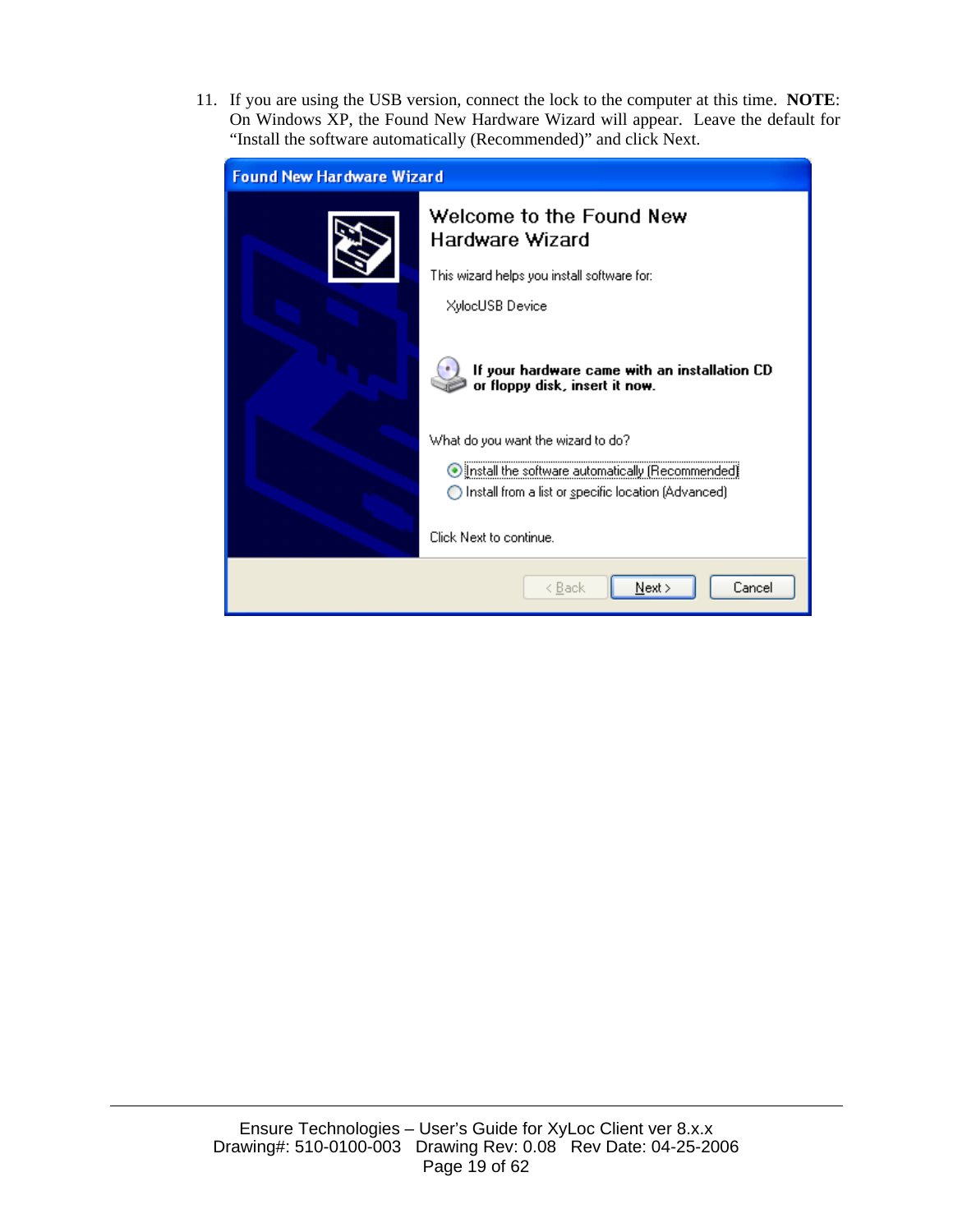12. Let the system find the drivers and install automatically.



13. If for some reason Windows XP does not find the driver it will likely prompt the user to "Insert the disk labeled XyLocUSB Installation Diskette." If this occurs, click **OK**, and then click **Browse**. Point to "C:\WINDOWS\System32\Drivers\" directory, which should contain the XyLocUSB.sys file necessary to install the USB device. Click **OK**.

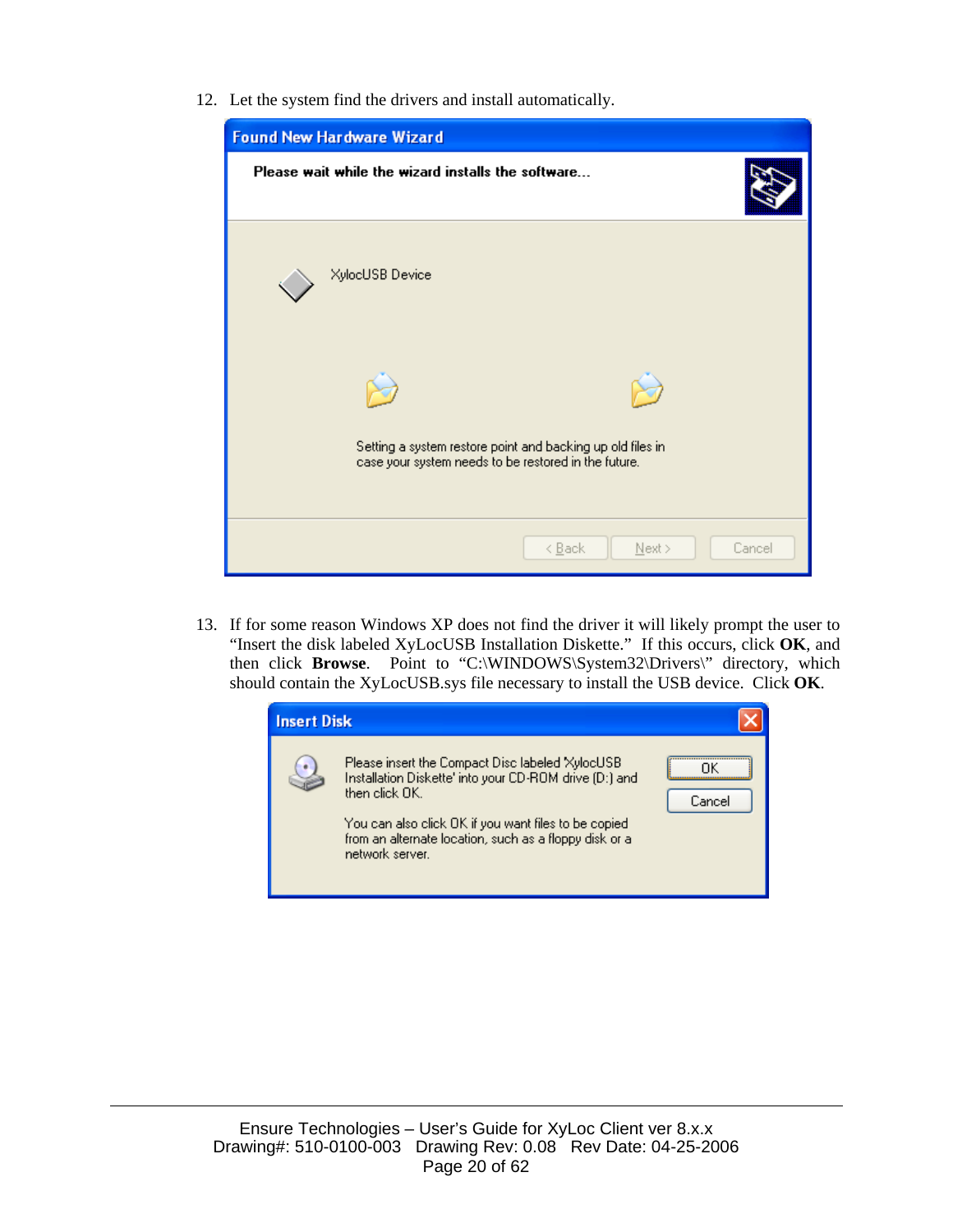

14. Click "Finish" to complete the new device installation.

| <b>Found New Hardware Wizard</b> |                                                                                                                                                             |
|----------------------------------|-------------------------------------------------------------------------------------------------------------------------------------------------------------|
|                                  | Completing the Found New<br>Hardware Wizard<br>The wizard has finished installing the software for:<br>XylocUSB Device<br>Click Finish to close the wizard. |
|                                  | < <u>B</u> ack<br>Cancel<br>Finish                                                                                                                          |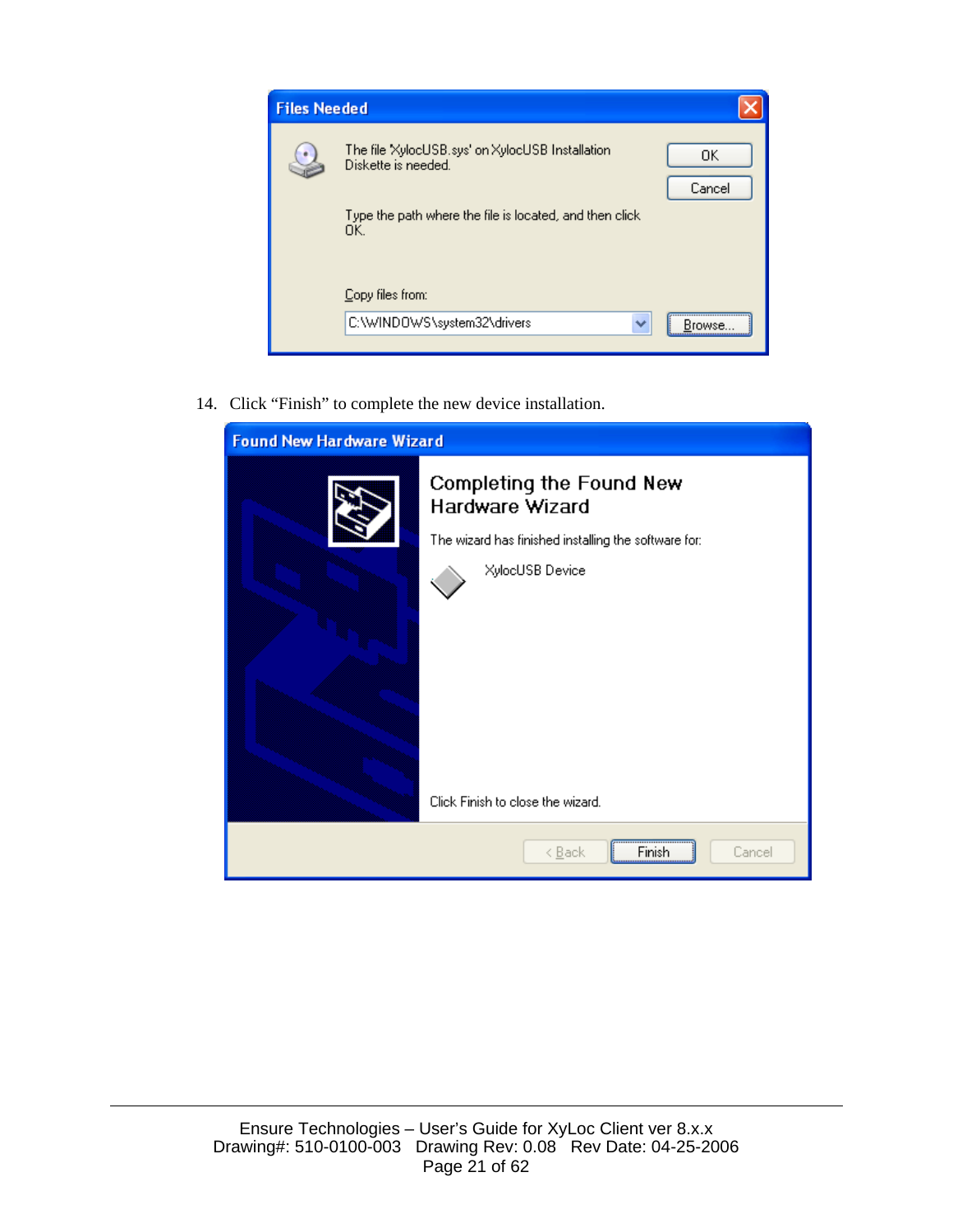15. Once Windows has finished installing the device, click "Continue."



16. **Confirm XyLoc Key ID:** XyLoc will attempt to identify the closest Key and insert that Key ID into this field. Refer to the label on your XyLoc Key and verify that it matches the Key ID shown. If no Key ID is shown, or if it is not the correct Key ID, please enter it manually.

| Confirm XyLoc Key ID                                                                                                                                                                                                                                   |
|--------------------------------------------------------------------------------------------------------------------------------------------------------------------------------------------------------------------------------------------------------|
| The installation Wizard has attempted to identify your Key ID and<br>placed it below. Verify that it matches the number on the back of<br>your Key. If not, enter the ID of your Key below. The system will<br>not operate without the correct Key ID. |
| 12345                                                                                                                                                                                                                                                  |
| Next ><br>k Back                                                                                                                                                                                                                                       |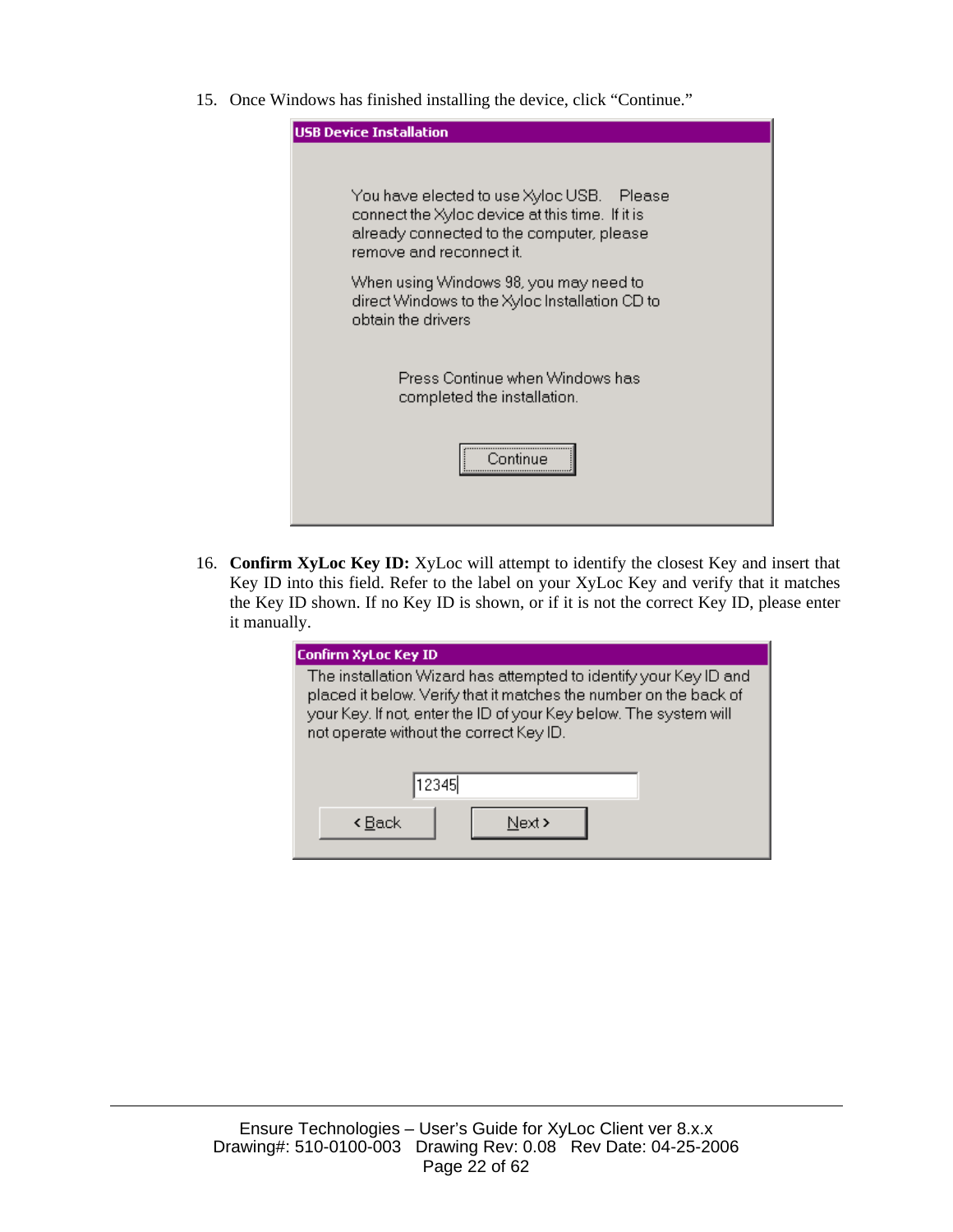17. **Personal Name Identification:** Enter the user's full name to further identify the Key owner. **NOTE**: This field is an optional field. If the name is left blank, the actual Account Name will be used instead.

| <b>Optional - Personal Name Configuration</b>                                          |
|----------------------------------------------------------------------------------------|
| Enter a friendly personal name which may be used to identify<br>the owner of this key. |
| Administrator                                                                          |
| Next-><br>k <u>B</u> ack                                                               |

**18. XSS IP Configuration.** This screen has a field to enter the address of the XSS (XyLoc Security Server), if there is one. If there is no XSS, this field can be left blank. **NOTE**: XyLoc 8.2.4 also added the ability to use the server's DNS name for the address instead of the IP address. You can enter either address at this screen.

| Optional - XSS IP Configuration                             |  |  |  |  |  |
|-------------------------------------------------------------|--|--|--|--|--|
| Enter the IP address of the Ensure Technologies XSS server. |  |  |  |  |  |
|                                                             |  |  |  |  |  |
| Next-><br>k <u>B</u> ack                                    |  |  |  |  |  |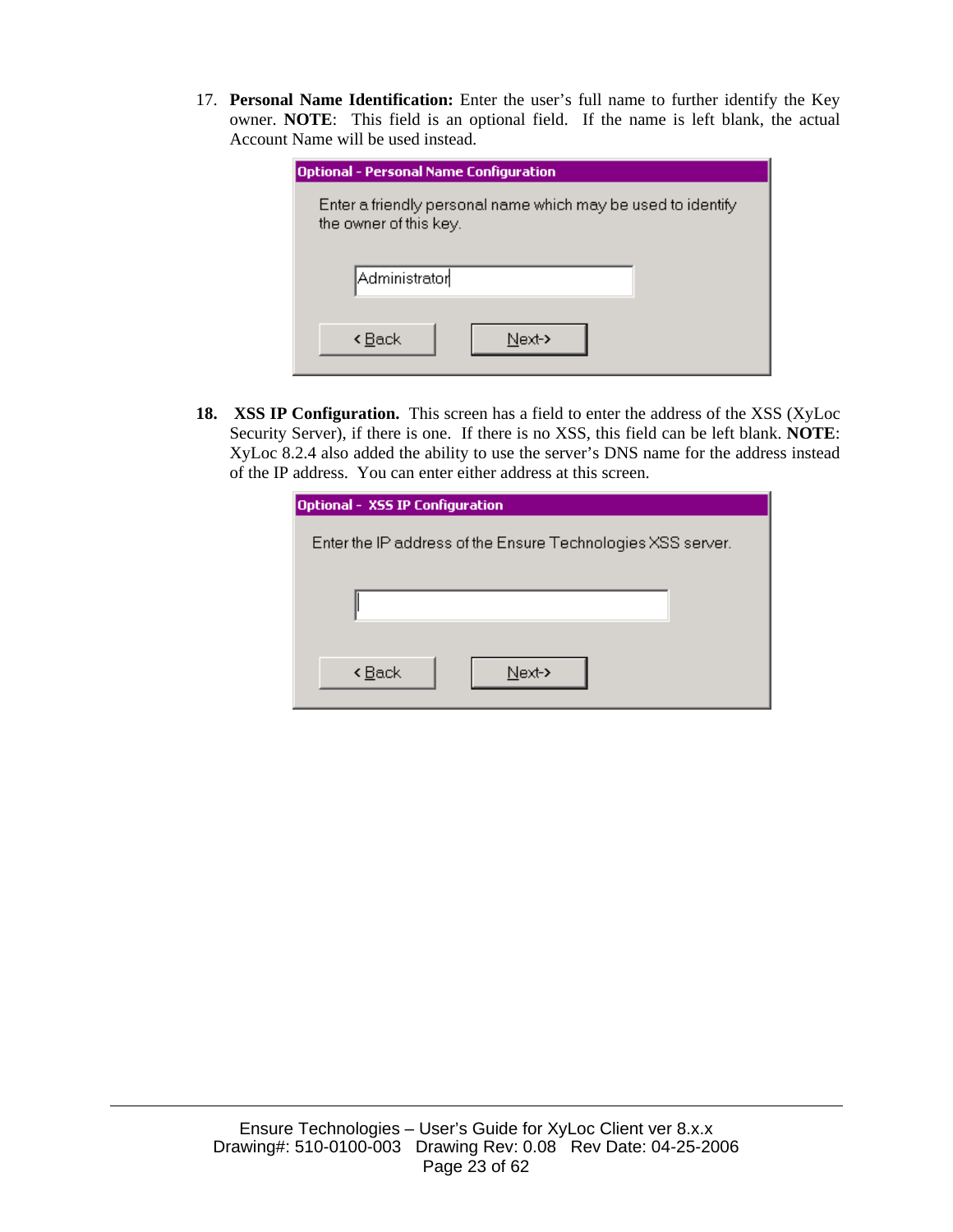19. **XyLoc Configuration Summary**. This screen provides a summary of the features you just selected. Choose **Finish** to complete the **Installation Wizard**.

| <b>XyLoc Configuration Summary</b>                                                                                                                                                                     | $\vert x \vert$                                             |  |  |  |  |
|--------------------------------------------------------------------------------------------------------------------------------------------------------------------------------------------------------|-------------------------------------------------------------|--|--|--|--|
| will be saved now.                                                                                                                                                                                     | You have completed the Installation Wizard. The information |  |  |  |  |
| Account Name                                                                                                                                                                                           | Administrator                                               |  |  |  |  |
| XyLoc connected to                                                                                                                                                                                     | USB                                                         |  |  |  |  |
| Key ID                                                                                                                                                                                                 | 12345                                                       |  |  |  |  |
| Range setting                                                                                                                                                                                          | Medium                                                      |  |  |  |  |
| Logon Authentication                                                                                                                                                                                   | Select From List                                            |  |  |  |  |
| UnLock Authentication                                                                                                                                                                                  | Select From List                                            |  |  |  |  |
| Personal Name                                                                                                                                                                                          | Administrator                                               |  |  |  |  |
| These settings can be modified with the XyLoc Configuration<br>Manager. The Confiquration Manager may be invoked from the<br>taskbar or by double-clicking the XyLoc Status Icon in the system<br>tray |                                                             |  |  |  |  |
| <b>&lt;-Back</b>                                                                                                                                                                                       |                                                             |  |  |  |  |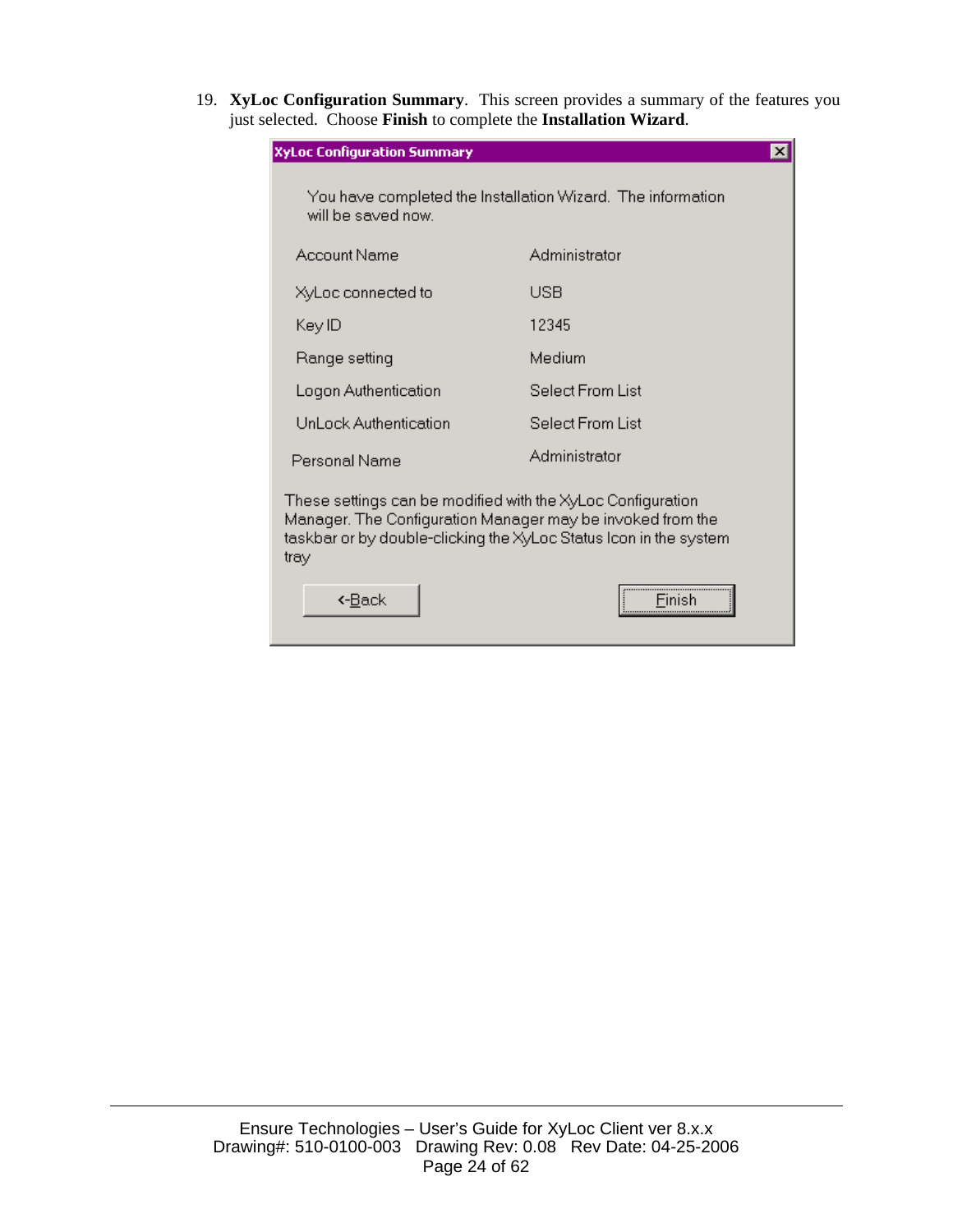20. Click "Finish" once the installation is complete.

| ig XyLoc Security Service English - InstallShield Wizard<br>$\times$ |                                                                                                                         |  |  |  |  |  |
|----------------------------------------------------------------------|-------------------------------------------------------------------------------------------------------------------------|--|--|--|--|--|
|                                                                      | <b>InstallShield Wizard Completed</b>                                                                                   |  |  |  |  |  |
|                                                                      | The InstallShield Wizard has successfully installed XyLoc<br>Security Service English. Click Finish to exit the wizard. |  |  |  |  |  |
|                                                                      | <b>Finish</b><br>Cancel<br>$Back$                                                                                       |  |  |  |  |  |

21. Restart your computer when prompted.

|                                                                                                                                                                                          | <b>XyLoc Security Service English Installer Information</b> |    |  |  |  |  |  |
|------------------------------------------------------------------------------------------------------------------------------------------------------------------------------------------|-------------------------------------------------------------|----|--|--|--|--|--|
| You must restart your system for the configuration.<br>changes made to XyLoc Security Service English to take<br>effect. Click Yes to restart now or No if you plan to<br>restart later. |                                                             |    |  |  |  |  |  |
|                                                                                                                                                                                          |                                                             | No |  |  |  |  |  |

- 22. If your installation was successful, upon restart you will see the XyLoc logon window. Logon by clicking on the personal name associated with the XyLoc key.
- 23. Your network provider logon screen (Microsoft or Novell) will then appear. Enter your system account password. Unless your system account password periodically expires, this will be the last time you will be asked to enter your Microsoft or Novell password from the network provider logon screen.
- 24. Once the desktop appears you will also see a XyLoc Status message that will appear briefly in the system tray. By default, this message will appear whenever the XyLoc Status changes (unlocking, disabled, etc.). NOTE: If it is desired to have this status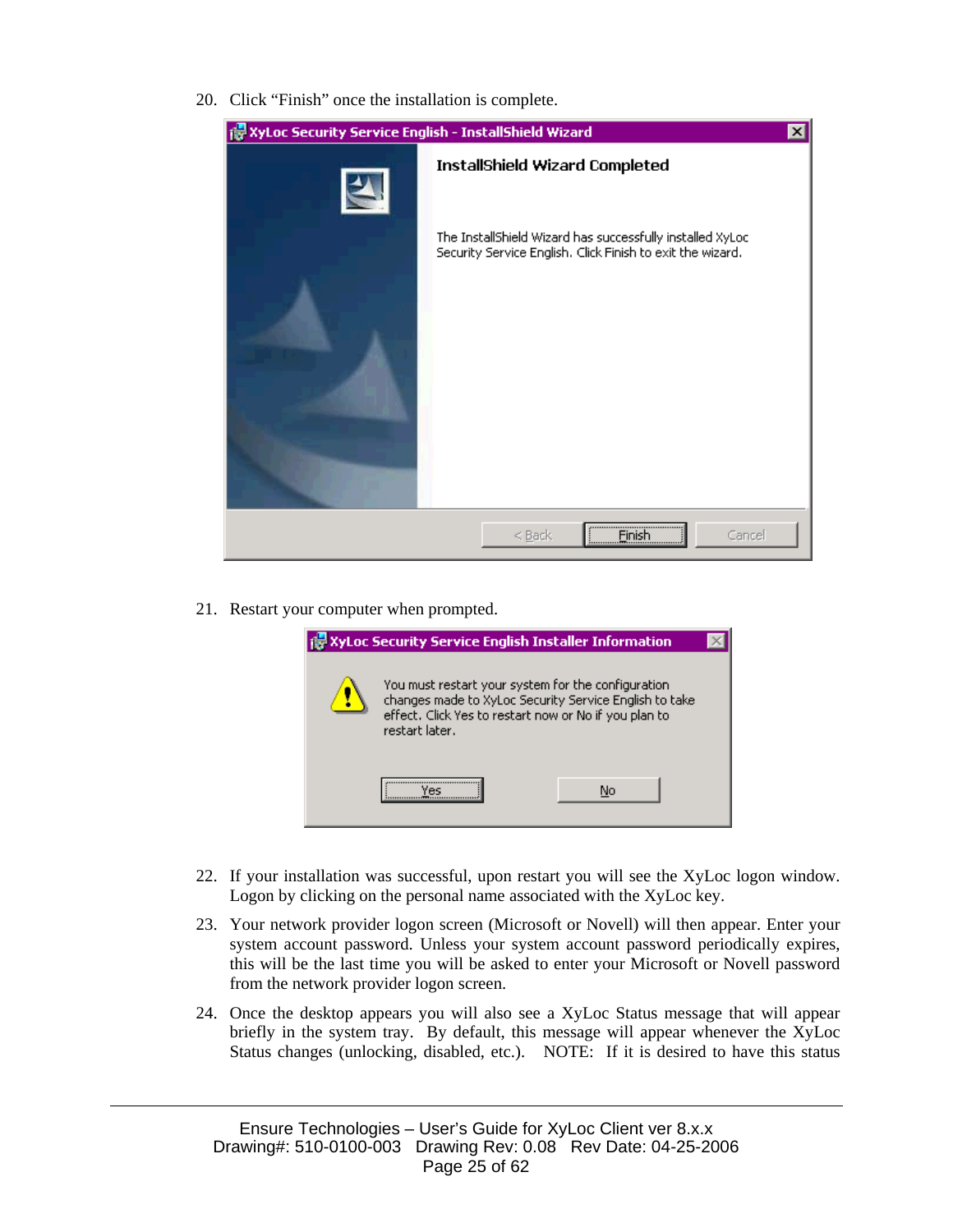message appear at all times, then right-click on the XyLoc icon and click on "Show XyLoc State." This will cause the XyLoc Status window to stay resident on the desktop.



25. The XyLoc icon should also be displayed in your system tray.



- 26. Test your XyLoc system by stepping away from your PC and watch to see if it secures. If it does, you're all set and ready to go! You can also adjust the range at which the XyLoc locks and unlocks your PC – see **Setting the Active Zone** in the section for **Advanced User Settings**.
- 27. To further customize your installation, follow the directions under **Configuring the XyLoc Software**.

**NOTE:** The XyLoc icon in the System Tray can be used to view the status of your system and to help troubleshoot the system. Simply move your cursor over the XyLoc icon to view the pop-up that will provide the status of the system.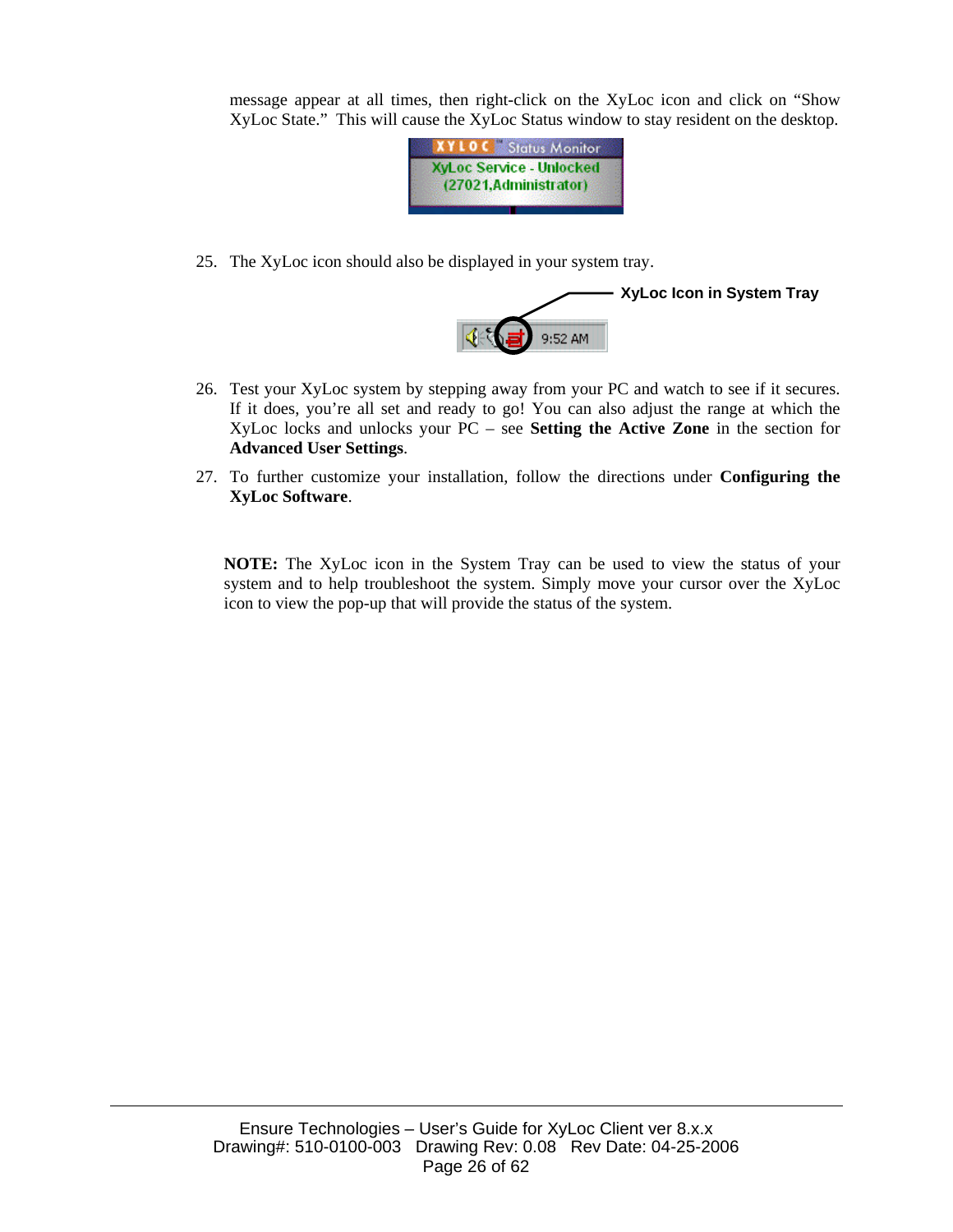## **Understanding Core Settings**

Although a detailed description of the many XyLoc configuration options is discussed in the **Configuring the XyLoc Software** section, an overview of the differences among the core settings is useful.

### *Administrative Levels*

All authorized XyLoc Keys will grant a person access to a particular PC. However, there are three different **Administrative Levels** that affect that person's ability to make changes to the way XyLoc operates.

The **Administrative Levels** are set under the **Advanced Settings** button in the **User Setup** tab of the **XyLoc Configuration Manager** (see **Getting Started – User Setup**). Only an **Administrator** can access the **Administrative Levels** settings:

|               | User Setup                                                          | <b>PC Setup</b>        |  |  |  |  |
|---------------|---------------------------------------------------------------------|------------------------|--|--|--|--|
| Administrator | <b>Full access to Configuration Manager and all Users' settings</b> |                        |  |  |  |  |
| User*         | Only Range Settings and<br>Personal Name can be changed             | No changes can be made |  |  |  |  |
| Guest         | <b>No access to XyLoc Configuration Manager</b>                     |                        |  |  |  |  |

\* A **User** can only access his/her own settings: no one else's settings will be visible or accessible

#### **Administrator**

A person with **Administrator** privileges has complete access to all of the features of the **XyLoc Configuration Manager**. This includes the ability to add and delete users from the database and to create and modify all settings for individual users.

**NOTE:** Each XyLoc installation must have at least one user with **Administrator** privileges.

The **Administrator** level is appropriate for the person with the responsibility of managing an organization's security or IT infrastructure.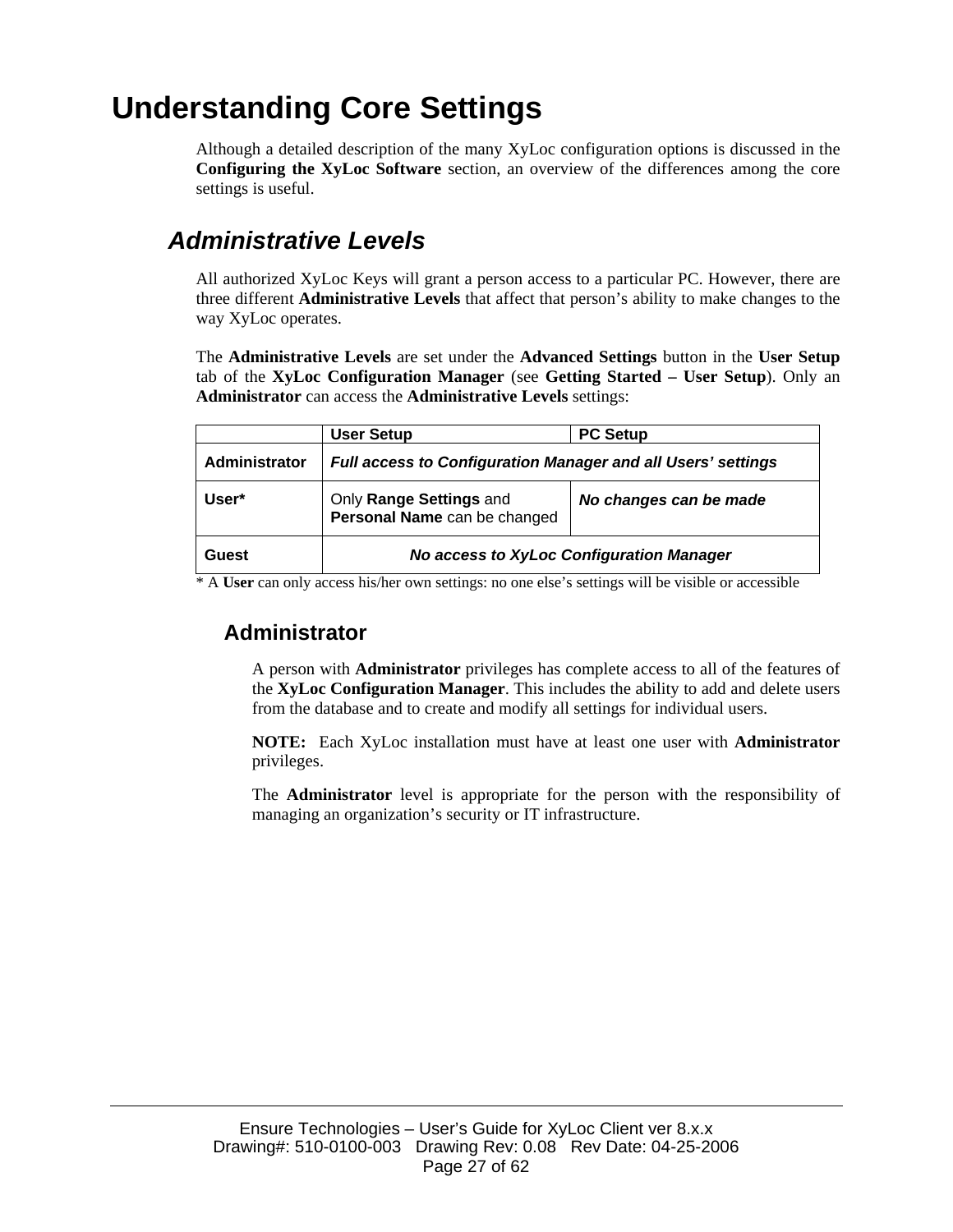#### **User**

A person with **User** privileges has limited access to the features of the **XyLoc Configuration Manager**. This level is best suited for most users. These users need regular access to a particular PC and would benefit from the ability to modify the way XyLoc works in their specific environment.

A person with **User** privileges will only see their name in the **User Name** field – no other people's names will be visible or accessible.

The only settings available for modification under the **User Setup** tab are **Range, Range Refinement** and **Personal Name**.

#### **Guest**

A person with **Guest** privileges will not be able to launch the **XyLoc Configuration Manager**. This level is helpful even for regular users to prevent a user from accidentally leaving the Configuration Manager open and disabling the XyLoc security.

#### *AutoLogon*

XyLoc's AutoLogon feature simplifies the logon process for the user. The first time a user successfully logs in to XyLoc (using any of the methods described below) they will be prompted to enter their network logon and password. The next time the user logs in XyLoc will automatically log the user in to their network account.

### *Authentication Methods*

There are two types of authentication settings available in the **User Setup** tab of the **XyLoc Configuration Manger**: **Login Authentication** and **Unlock Authentication** (see **User Setup**). The **Login Authentication** setting determines the method of authentication during login, and the **Unlock Authentication** setting determines the method of authentication once a user has logged in and XyLoc locks the PC. Your choice of settings will likely be driven by your organization's security policies and your specific security needs:

#### **Login Authentication**

- **Hands-Free AutoLogon:** This setting provides the most convenience. When an authorized user enters the **Active Zone**, the user is automatically logged in without requiring that any other action be taken.
- **Select User Name:** This setting finds all the keys in the area and then prompts the user to select their name from the list of users found.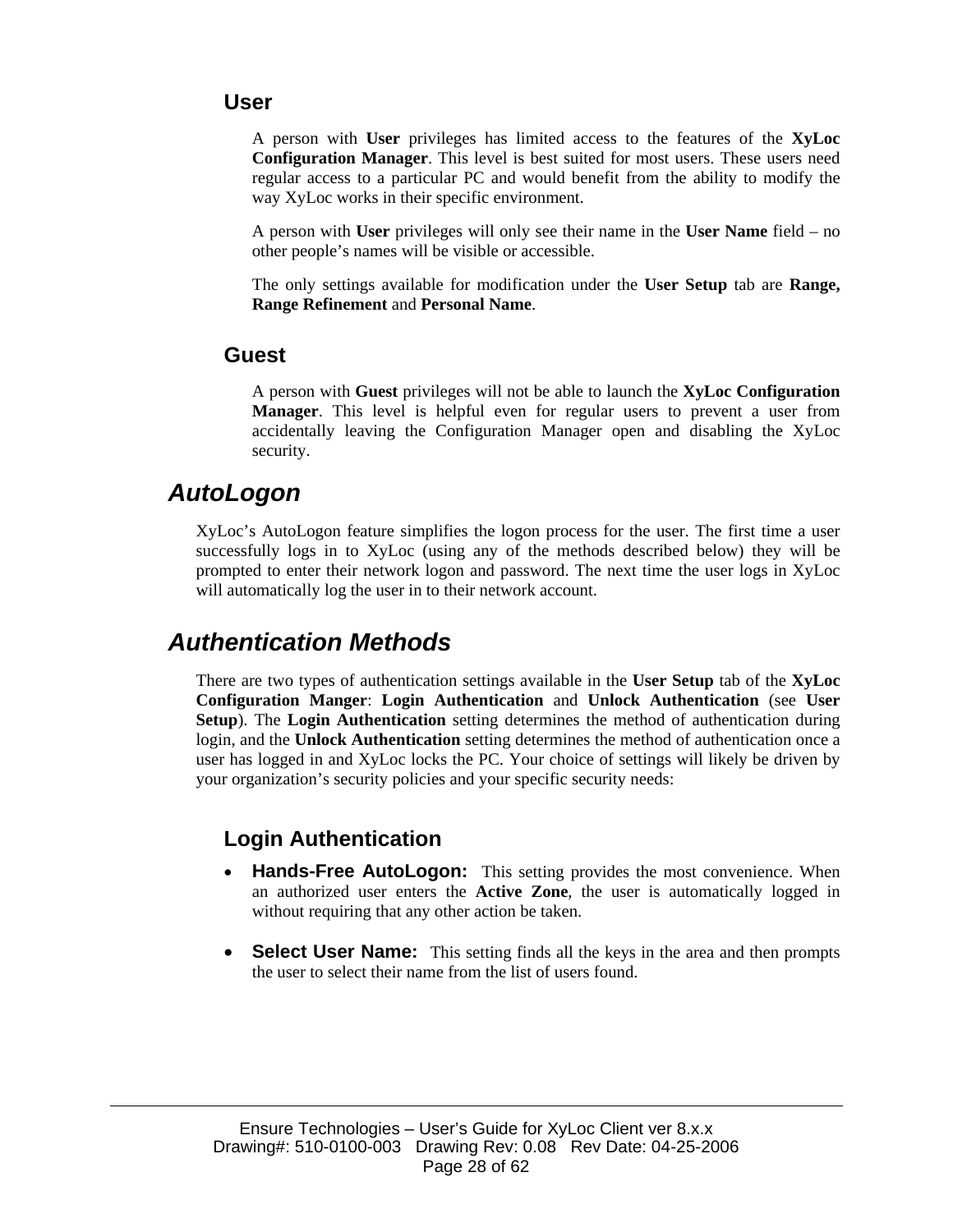• **Must Enter Password:** This setting requires that a user enter his/her password before that user is logged in. The system will display all the authorized keys in the area and once the user selects their name from the list, they will be prompted for their password. If only one user is found, the system will display the password prompt automatically.

### **Unlock Authentication**

- **Hands-Free Unlock:** This setting provides the most convenience. When an authorized user enters the **Active Zone**, the PC is automatically unlocked without requiring that any other action be taken.
- **Select User Name:** This setting finds all the keys in the area and then prompts the user to select their name from the list of users found.
- **Must Enter Password:** This setting requires that a user enter his/her password before that user can unlock. The system will display all the authorized keys in the area and once the user selects their name from the list, they will be prompted for their password. At Unlock, the user must select their name from the list regardless of how many keys are found. Unlike at Login, the password prompt will **not** be displayed automatically.

Administrators should also see the Allow Password Override (No Key) option under the User Setup section for information on requiring both a password and a key to unlock a computer.

**Note:** If there is only one administrative account on the PC, that Administrator may not disable **Allow Password Override** for himself. At least one administrator on every machine must be allowed to password override as a safety precaution. Thus, the option **Allow Password Override (no key)** is only available to XyLoc users other than the designated administrator.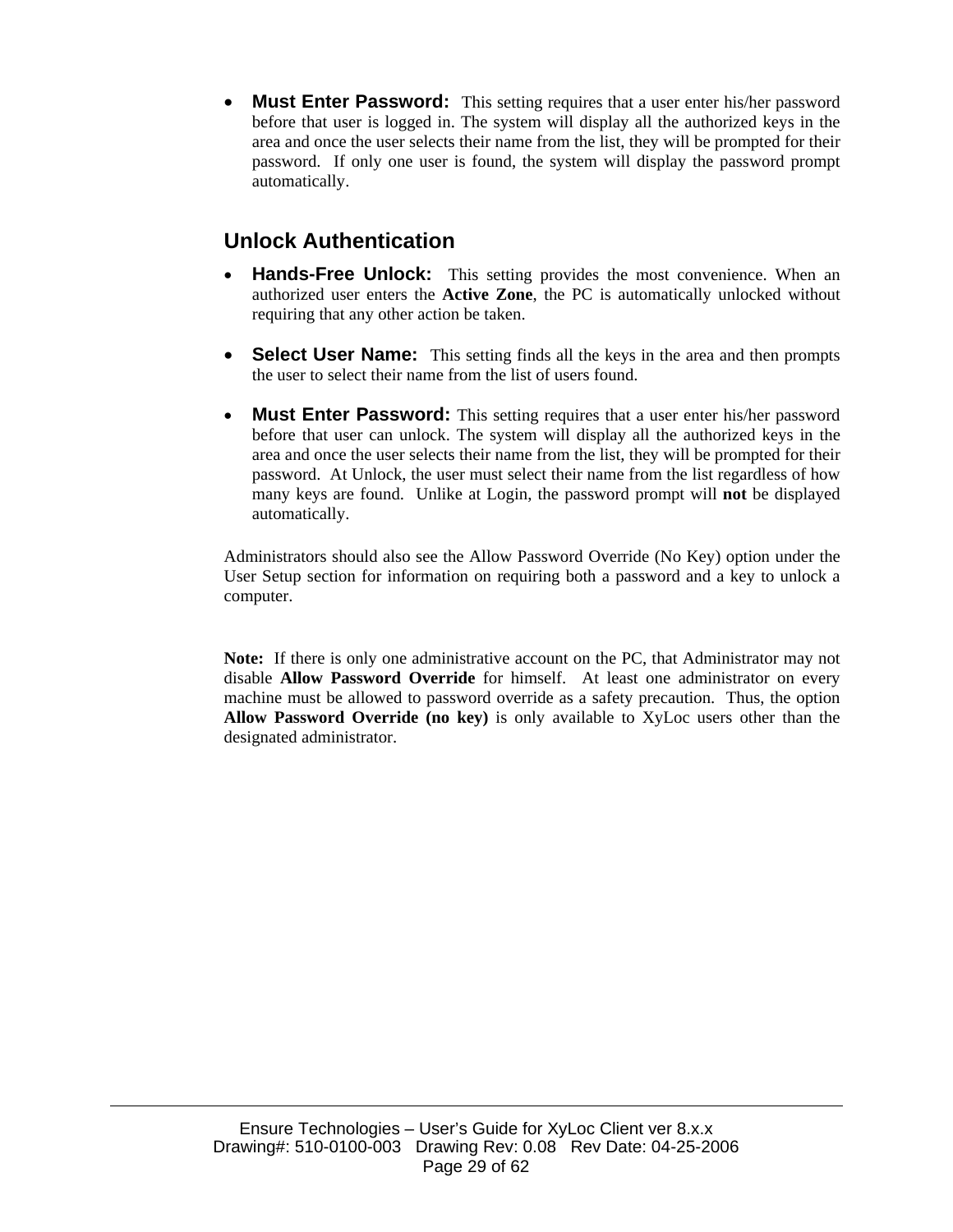## **Configuring the XyLoc Software**

### *Security Configuration and User Preferences*

XyLoc's operating parameters are set through the **XyLoc Configuration Manager**. To launch the **XyLoc Configuration Manager**, select **XyLoc Configuration** from the **Start** menu (**Start/Programs/XyLoc/XyLoc Configuration**). You may also double click on the **ET** (XyLoc icon) in the **System Tray**.

| - XyLoc Configuration Manager<br>ㅋ                                      |                                                                                                                                                        |                                     |
|-------------------------------------------------------------------------|--------------------------------------------------------------------------------------------------------------------------------------------------------|-------------------------------------|
| File<br>Tools Help<br><b>View</b>                                       |                                                                                                                                                        |                                     |
| User Setup   PC Setup                                                   |                                                                                                                                                        |                                     |
| User Settings:<br>Login<br>Authentication:<br>Unlock<br>Authentication: | Select User Name<br>$\triangledown$ Allow Password Override (No Key)<br>Select User Name<br>$\blacktriangledown$<br>M Allow Password Override (No Key) | User Name<br>Administrator<br>Guest |
| Unlock to Key Only for up to 15                                         | ÷<br>seconds $\vert \bullet \vert$                                                                                                                     | Add User<br>Delete User             |
| Key Settings:                                                           |                                                                                                                                                        | Key ID                              |
| Range:                                                                  | Medium $\blacktriangledown$<br>Range Refinement                                                                                                        | 0000012345                          |
| Personal Name:                                                          | Administrator                                                                                                                                          | Add Key<br>Delete Key               |
|                                                                         | Save                                                                                                                                                   | Advanced Settings                   |
| For Help, press F1                                                      |                                                                                                                                                        | NUM                                 |

The **XyLoc Configuration Manager** has two tabs from which XyLoc's operating parameters are set:

- User Setup
- PC Setup

**NOTE: The XyLoc system is NOT** *disabled* **when the XyLoc Configuration Manager is running. If the system locks while the configuration manager is open, any unsaved changes will be lost.** 

**NOTE: Starting with XyLoc version 8.3.5, if an XSS address is configured in the client, the settings in the configuration manager under "User Setup" will be entirely grayed out. All user settings must be managed from the XSS at that point. The settings in the "PC Setup" tab are still available.**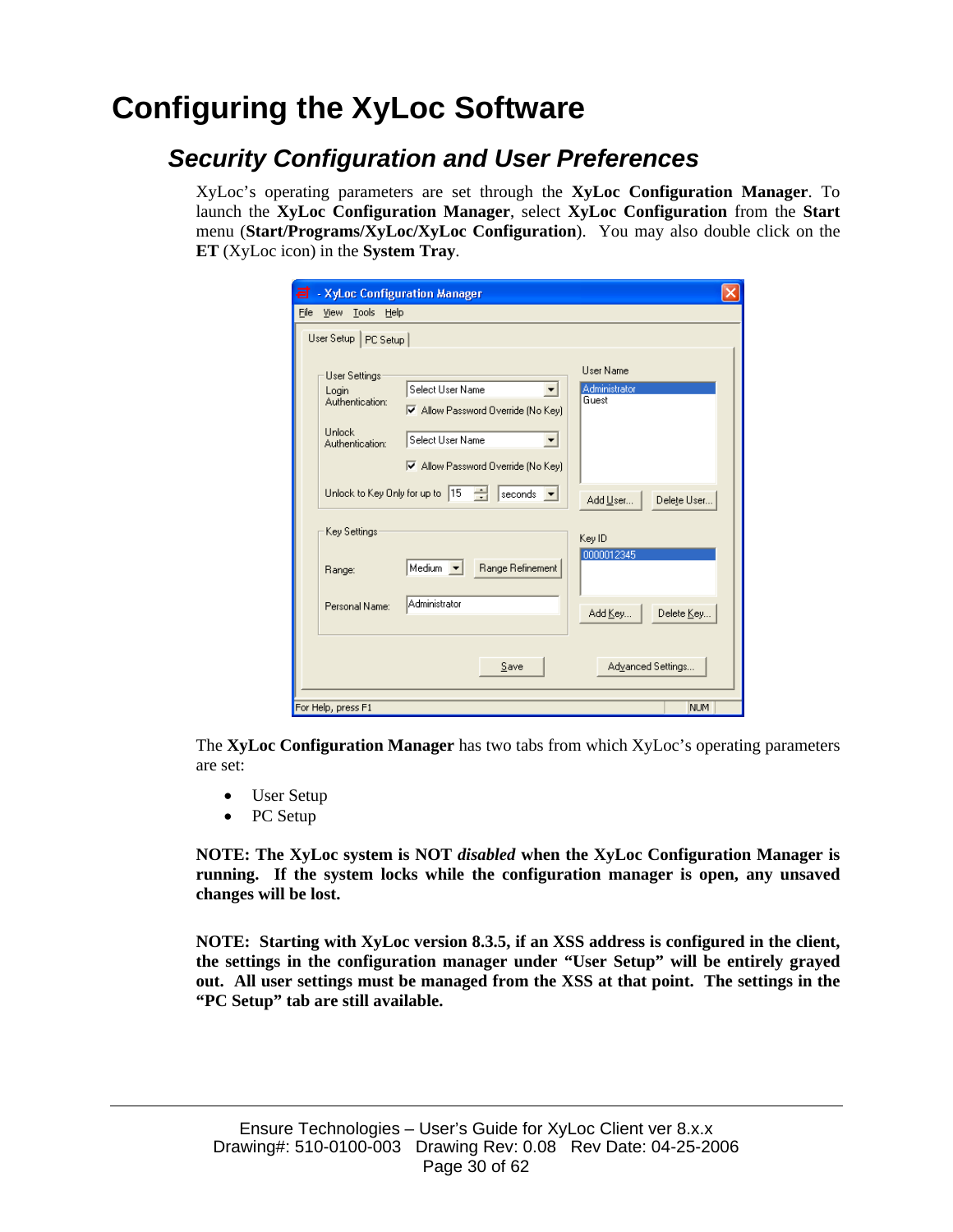

*NOTE: A user's Key ID must be selected before the following options are available.* 

#### **User Name**

Shows the currently selected login account from the **User Name** list.

**What It Does: Recommended Use:** See **Adding New Users**.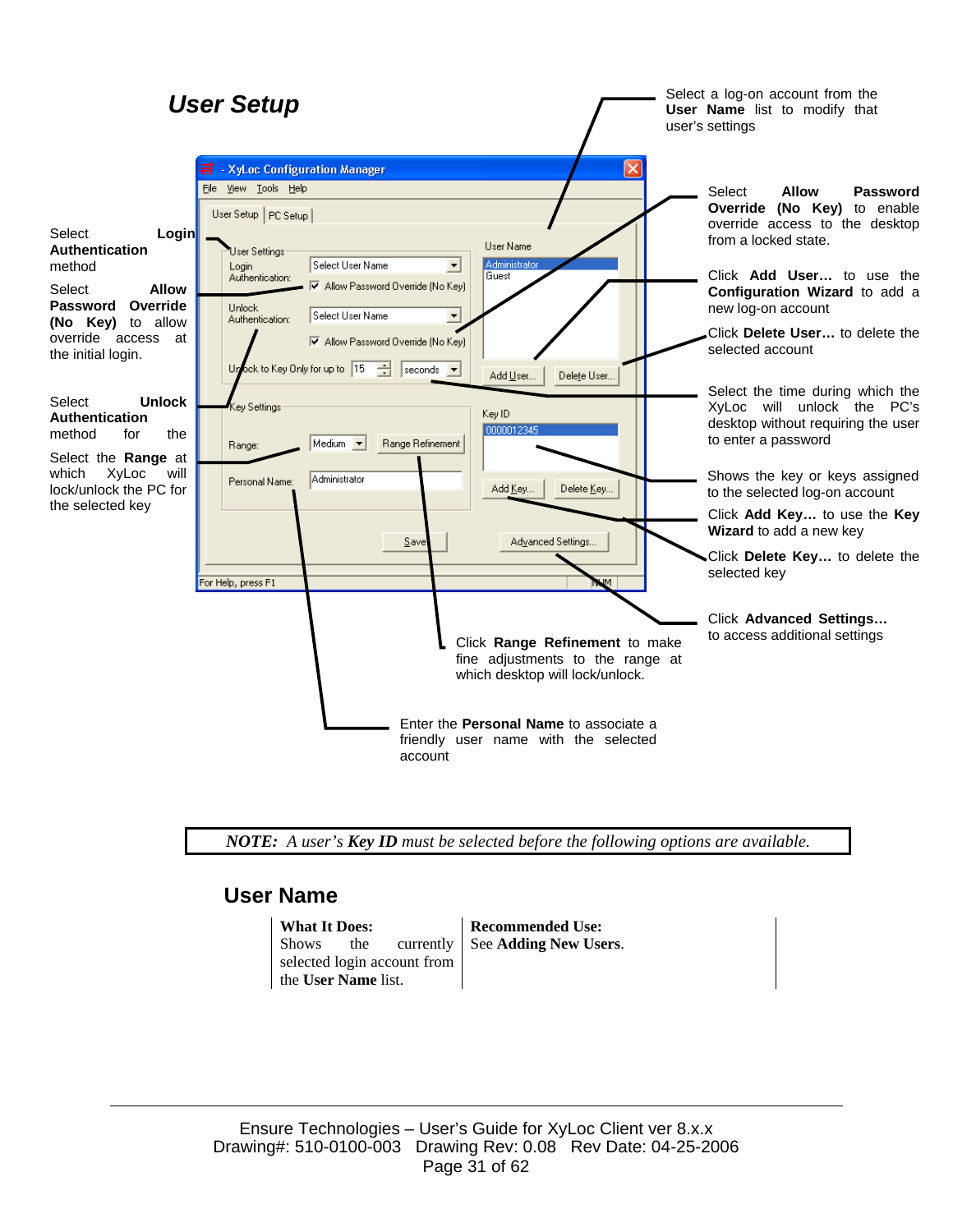#### **Add User…**

| <b>What It Does:</b> | <b>Recommended Use:</b>                                           |  |  |  |  |  |
|----------------------|-------------------------------------------------------------------|--|--|--|--|--|
|                      | Enables you to add a (See Adding New Users) This does NOT         |  |  |  |  |  |
|                      | network account for XyLoc   create a local Windows account on the |  |  |  |  |  |
| to login with.       | machine. Local accounts must be created                           |  |  |  |  |  |
|                      | through Windows and will automatically show                       |  |  |  |  |  |
|                      | up in the XyLoc User Name window.                                 |  |  |  |  |  |

#### **Delete User…**

| <b>What It Does:</b> | <b>Recommended Use:</b>                                                 |
|----------------------|-------------------------------------------------------------------------|
|                      | Enables you to delete a Does NOT remove local Windows accounts;         |
|                      | network account or remove   this must be done through Windows if a user |
|                      | all keys from a local account is to be removed. Also see <b>Disable</b> |
| account.             | this Account.                                                           |

### **Key ID**

| <b>What It Does:</b><br>of the Key or Keys issued<br>to a particular login<br>account. | <b>Recommended Use:</b><br>Shows the unique number   See Adding New Keys and Kiosk Accounts. |
|----------------------------------------------------------------------------------------|----------------------------------------------------------------------------------------------|
|----------------------------------------------------------------------------------------|----------------------------------------------------------------------------------------------|

#### **Add Key…**

### **Delete Key…**

| <b>What It Does:</b> | <b>Recommended Use:</b>                                                          |  |  |  |  |
|----------------------|----------------------------------------------------------------------------------|--|--|--|--|
|                      | Enables you to delete a key $\vert$ Delete a key when the user has lost a key or |  |  |  |  |
|                      | from the selected user or $\vert$ when you want to remove a key from a kiosk     |  |  |  |  |
| kiosk account.       | account (see Kiosk Accounts).                                                    |  |  |  |  |

### **Login Authentication**

## *Hands-Free AutoLogon*

**Recommended Use:** User is automatically logged in without requiring that any other action be taken. For maximum convenience and completely hands-free operation; if users are within set proximity of their PC, they will logged in.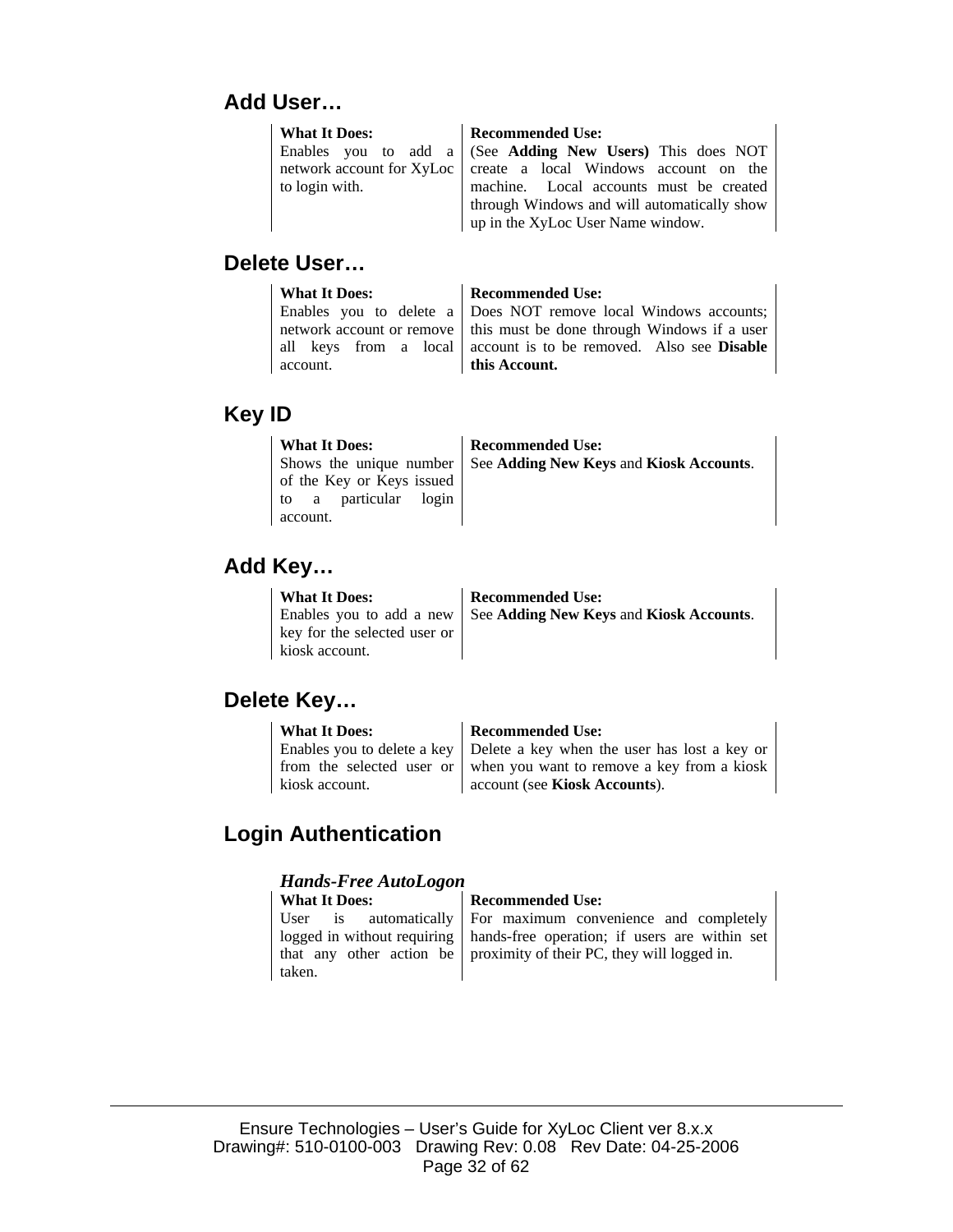#### *Select Username*

**What It Does: Recommended Use:** Finds all the keys in the area and then prompts the user to select their name.

This setting is useful for environments where many users are in a small area such as cubicles, labs, or the nurses' station at a hospital.

#### *Must Enter Password* **What It Does: Recommended Use:**

User must enter a password to login. The system finds the strongest key in the area and then prompts the user for a password.

For use in environments with a need for greater security. Administrators should also see **Allow Password Override** for information on settings for maximum security.

#### **Allow Password Override (No Key)**

Allows the user to login to the PC without requiring an authorized key.

#### **What It Does: Recommended Use:**

Administrators should enable this setting if they want to allow user access without the XyLoc Key (e.g., when the user forgets his Key). If this option is unchecked the account cannot be accessed without a key. This provides maximum security, especially when used in combination with **the Must Enter Password** and **Select User and Enter Password** modes. XyLoc requires that at least one administrative account allow for password override as a safety precaution.

**NOTE**: By default a non-XyLoc user is able to use CTRL+ALT+DEL at a login screen and login to their account. This is to provide access for administrators. If you do not want to allow any non-XyLoc users to override, then there is a registry setting that can be enabled. Contact Ensure Technologies Technical Support for more details.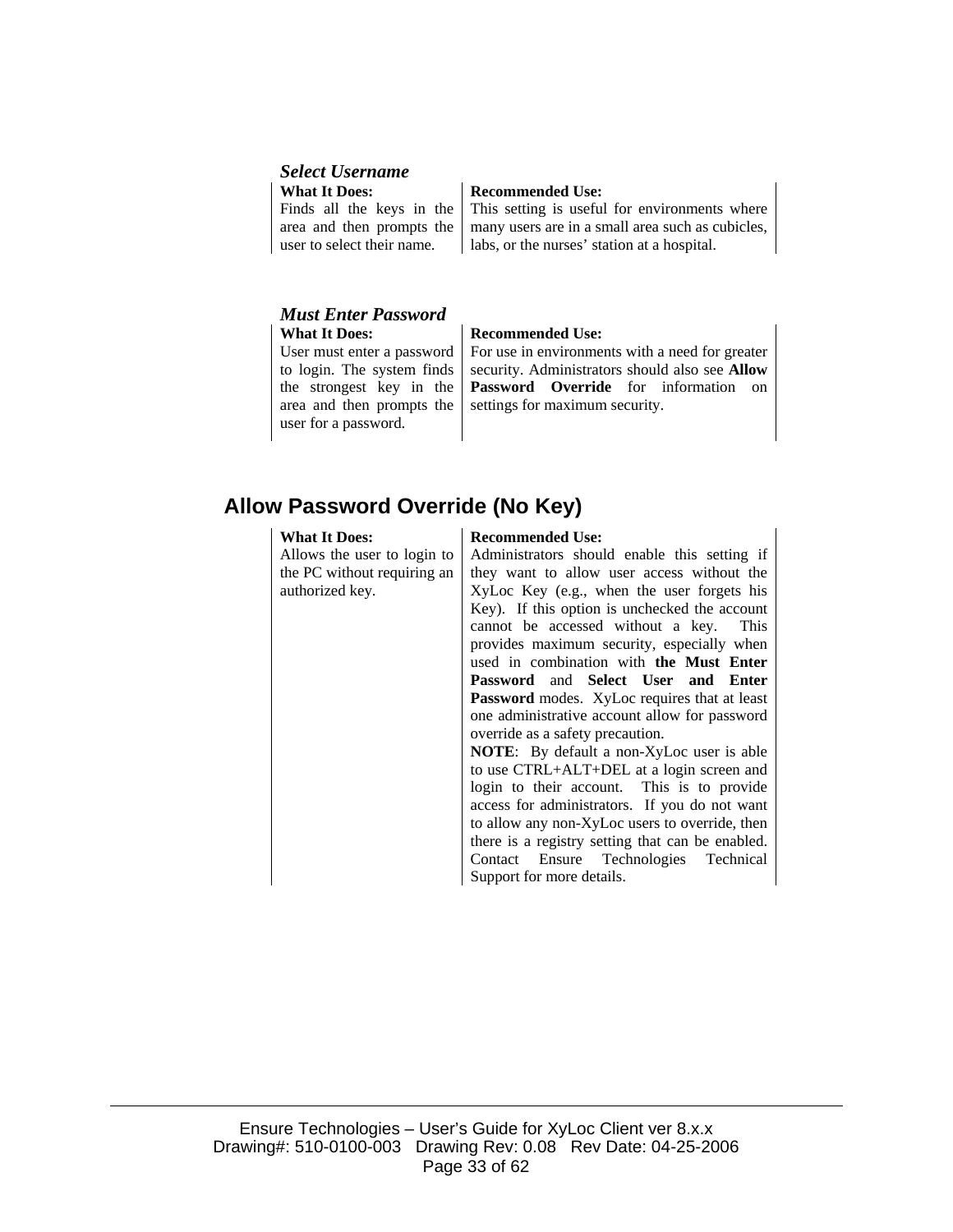#### **Unlock Authentication**

#### *Hands-Free Unlock*

**What It Does: Recommended Use:** When an authorized user enters the **Active Zone**, the PC's desktop is automatically unlocked without requiring that any other action be taken.

This is the default setting and provides the most convenience.

#### *Select User Name*

**What It Does: Recommended Use:** 

Finds all the keys in the area and then prompts the user to select his key.

## This setting is useful for environments where

many users are in a small area such as cubicles, labs, or a nurses' station at a hospital.

#### *Must Enter Password*

**What It Does: Recommended Use:** User must enter a password to unlock the PC.

For use in environments with a need for greater security. Administrators should also see **Allow Password Override** for information on settings for maximum security.

### **Allow Password Override (No Key)**

Allows the user to unlock the PC without requiring an authorized key.

#### **What It Does: Recommended Use:**

Administrators should enable this setting if they want to allow the user to unlock without the XyLoc Key (e.g., when the user forgets his Key). If this option is unchecked the account cannot be unlocked without a key. This provides maximum security, especially when used in combination with the **Must Enter Password** and **Select User and Enter Password** modes.

#### **Unlock to Key Only for up to** *x* **seconds/minutes**

Enables a grace period in which PC will unlock to user by presence of authorized key alone.

#### **What It Does: Recommended Use:**

For increased convenience in organizations, use this setting in situations where the system locks while the user is still in control of the PC (e.g., when the user turns away from the PC to get something out of a filing cabinet on the other side of her cube or office), and then returns to work at the PC within the specified time. After specified time, user must provide selected unlock authentication (e.g., a password).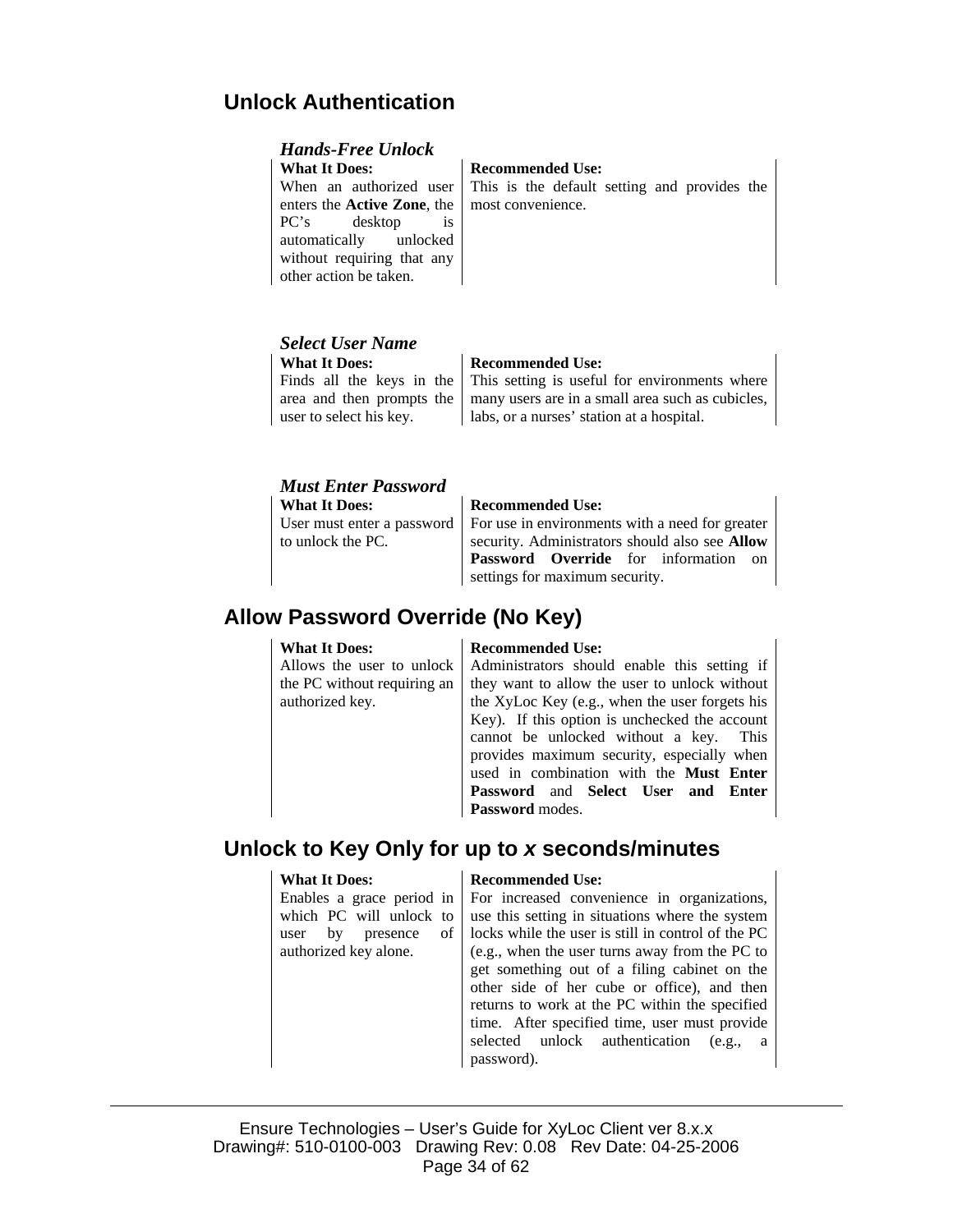#### **Range**

Defines the **Active Zone** by setting the range at which XyLoc will lock/unlock the PC. Note: The numbers that are referenced for unlock and lock are not a reference to feet or meters. The numbers are a reference to strength of the signal between lock and key.

#### **What It Does: Recommended Use:**

Choose **Short**, **Medium** or **Long** distance for XyLoc operation based on user preference and office size/environment.

#### **Range Refinement**

#### **What It Does: Recommended Use:**

Permits fine adjustment of the Active Zone by opening the **Range Setting** box.

Select when minor adjustments of the Active Zone are desired.

#### **Personal Name**

| <b>What It Does:</b>                                               |  |  | <b>Recommended Use:</b> |                                                 |  |  |  |  |  |  |  |
|--------------------------------------------------------------------|--|--|-------------------------|-------------------------------------------------|--|--|--|--|--|--|--|
| Specifies the user's full Enter the user's full name if you prefer |  |  |                         |                                                 |  |  |  |  |  |  |  |
| name.                                                              |  |  |                         | additional user information beyond the user's   |  |  |  |  |  |  |  |
|                                                                    |  |  |                         | login name. This is especially helpful in Audit |  |  |  |  |  |  |  |
|                                                                    |  |  |                         | logs and in Kiosk accounts.                     |  |  |  |  |  |  |  |

### **Advanced Settings**

| <b>What It Does:</b>    | <b>Recommended Use:</b>                                         |
|-------------------------|-----------------------------------------------------------------|
|                         | Opens the Advanced User   Click the Advanced Settings button to |
| <b>Settings</b> window. | modify <b>Administrative Level</b> and other                    |
|                         | settings.                                                       |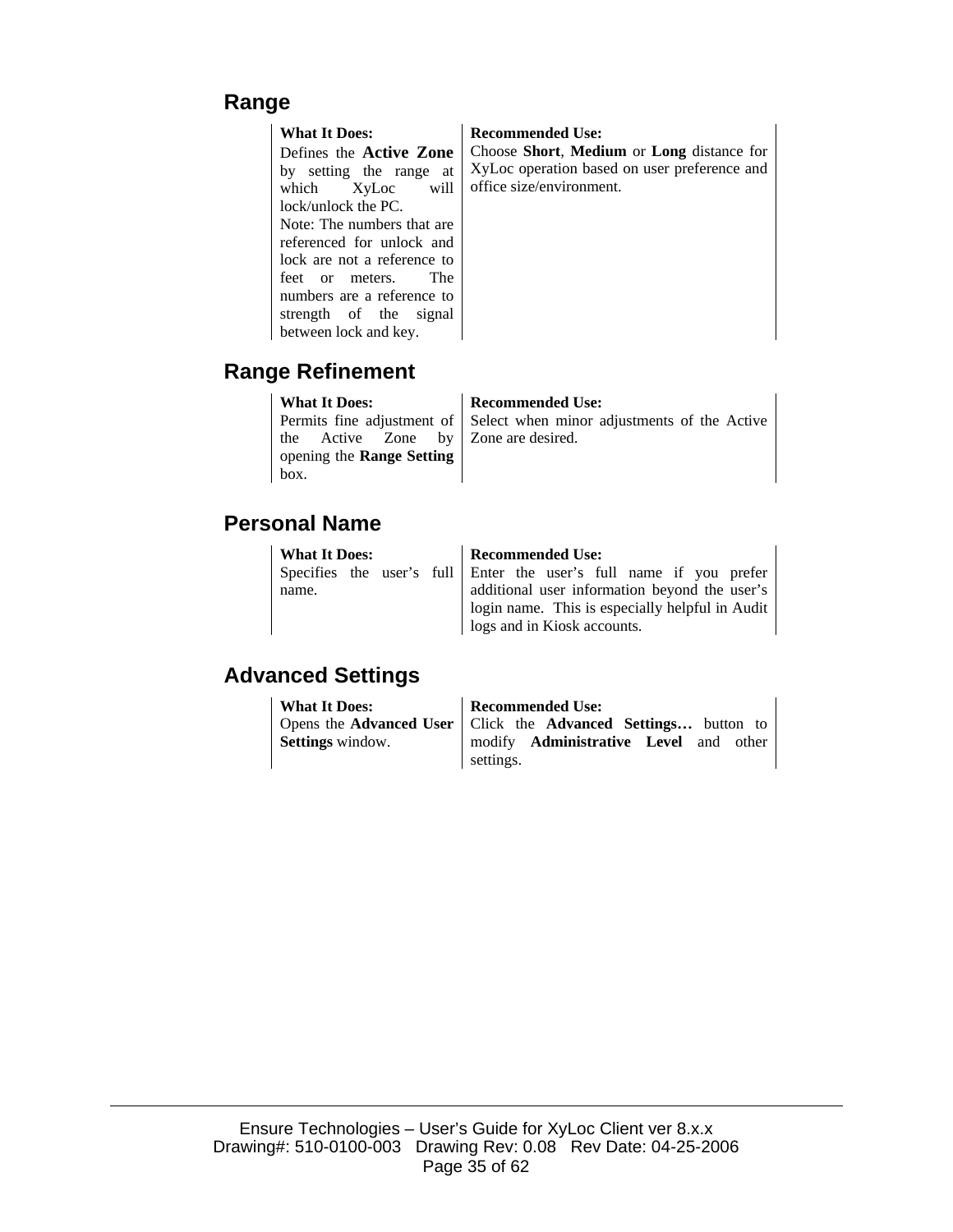### *Advanced User Settings*

|                                                                                                                    | <b>Advanced User Settings</b>                                                                                                                    | Select<br>the<br><b>Administrative</b><br>Level<br>for the selected user                                                                   |
|--------------------------------------------------------------------------------------------------------------------|--------------------------------------------------------------------------------------------------------------------------------------------------|--------------------------------------------------------------------------------------------------------------------------------------------|
| Allows this user account<br>to logoff another user                                                                 | User Account Settings<br>Administrator<br>User Name:<br>Administrator<br>Administrative Level:<br>▼<br>Auto Logoff Time (minutes):<br>Never<br>▼ | and key<br>Select the Auto Logoff<br><b>Time</b><br>to<br>close<br>an<br>account after a period<br>of inactivity after screen<br>is locked |
| account that is in a<br>locked state                                                                               | User can logoff locked workstation                                                                                                               | Select Disable Key to<br>disable<br>specific<br>kev<br>from log-on account                                                                 |
| Allows the <b>Key ID</b> to be<br>changed to a new ID<br>while<br>maintaining<br>existing settings                 | Key Settings<br>Disable Key<br>Is a Pass Key<br>12345<br>Key ID:<br>Beep When Locking                                                            | Select to enable<br>the<br>Pass Key option for<br>Administrators                                                                           |
| It is used by the Kiosk<br><b>Account</b><br>feature<br>to<br>provide multiple factor<br>authentication<br>in<br>a | Lock if the Key is Stationary for<br>Disabled<br>********<br>Change<br>XvLoc Password:                                                           | Select<br>to<br>play<br>the<br>"Default" system sound<br>when XyLoc secures the<br><b>PC</b>                                               |
| shared log-on account<br>the<br>Used<br>to<br>lock<br>workstation<br>automatically<br>due<br>to                    | Lock in Password Override<br>Wait $ 60 $<br>÷<br>minute(s)<br>Run Application Integration Logoff                                                 | Select to assist with<br>preventing users from<br>leaving key unattended                                                                   |
| inactivity<br>when<br>in<br>Override<br>Password<br>mode.                                                          | Wait 10<br>second(s)<br>(Enter 0 to disable this option)                                                                                         | Used<br>to<br>run<br>a<br>Application<br>configured<br>Integration logoff script<br>automatically when the<br>PC is locked.                |
|                                                                                                                    | OK<br>Cancel                                                                                                                                     |                                                                                                                                            |

### **Administrative Level**

#### *Administrator*

Gives full access to configure settings for all administrators, users and guests.

#### **What It Does: Recommended Use:**

Given to the person or persons given the responsibility of managing an organization's computer security.

#### *User*

**What It Does: Recommended Use:** Gives access to configure the user's **Range Settings** and **Personal Name**; only the specific user's name is

Given to a person who is authorized to make limited changes to the configuration settings.

Ensure Technologies – User's Guide for XyLoc Client ver 8.x.x Drawing#: 510-0100-003 Drawing Rev: 0.08 Rev Date: 04-25-2006 Page 36 of 62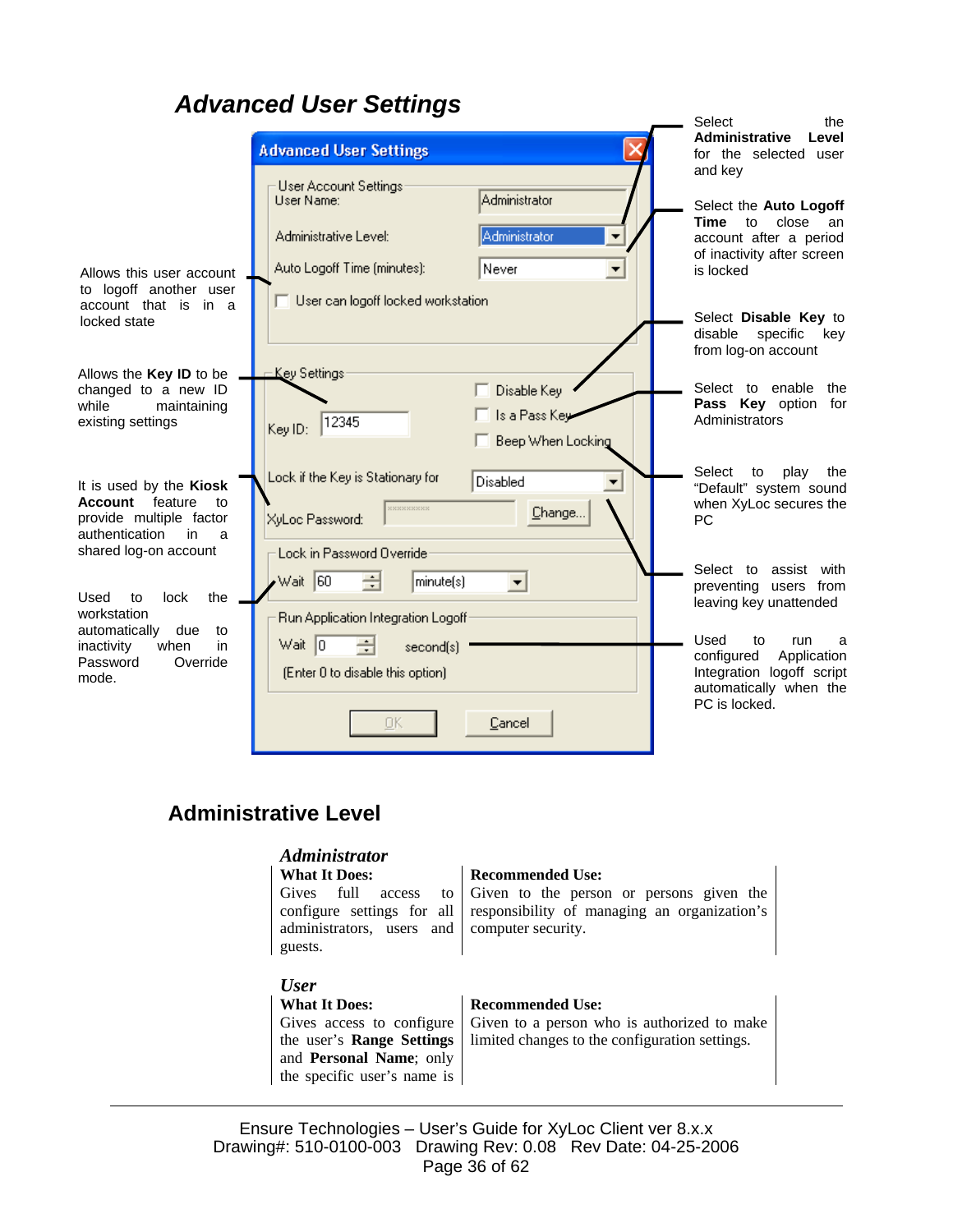visible in the **User Name** field.

#### *Guest*

Allows a person to use a PC without the ability to view or change any configuration settings

## **Auto Logoff Time**

After the authorized user leaves the active zone and the desktop locks, XyLoc starts an inactivity timer. If the logged-in user does not return before this time expires, the account is logged off. *For fastest multi-user access, also see Kiosk accounts*.

**Note: Any data that was not saved by the user may be lost.** 

#### **What It Does: Recommended Use:**

The most limiting level; no access to **XyLoc Configuration Manager**

#### **What It Does: Recommended Use:**

This is a secondary and less sophisticated method to provide automated log-off access to users. In general Ensure recommends the use of the **User can logoff locked workstation** feature as the primary method of logging-off users.

**Auto Logoff** allows you to prevent a locked PC from staying logged-on indefinitely. This feature can work independently or in conjunction with the **User can logoff locked workstation** function.

## **User can logoff locked workstation**

Allows the user to log-off another user who logged on to and locked a workstation. *For fastest multi-user access, also see Kiosk accounts.*

**Note: Any data that was not saved by the user may be lost**

#### **What It Does:** Recommended Use:

This is the primary and recommended method for logging-off users who lock a PC and then leave. When this option is selected, the XyLoc user will be able to force a log-off of another user's locked desktop.

With this option, the user forcing the logoff will need to select their name from the list. Once the logoff has occurred, the user will then use their normal login authentication.

#### **Key ID**

| <b>What It Does:</b> | <b>Recommended Use:</b>                                                  |
|----------------------|--------------------------------------------------------------------------|
|                      | Lets administrators change   This is useful when you desire to change an |
|                      | the Key ID for this account's Key ID but maintain all existing           |
| account.             | settings. This allows the administrator to                               |
|                      | easily replace a lost or stolen XyLoc key.                               |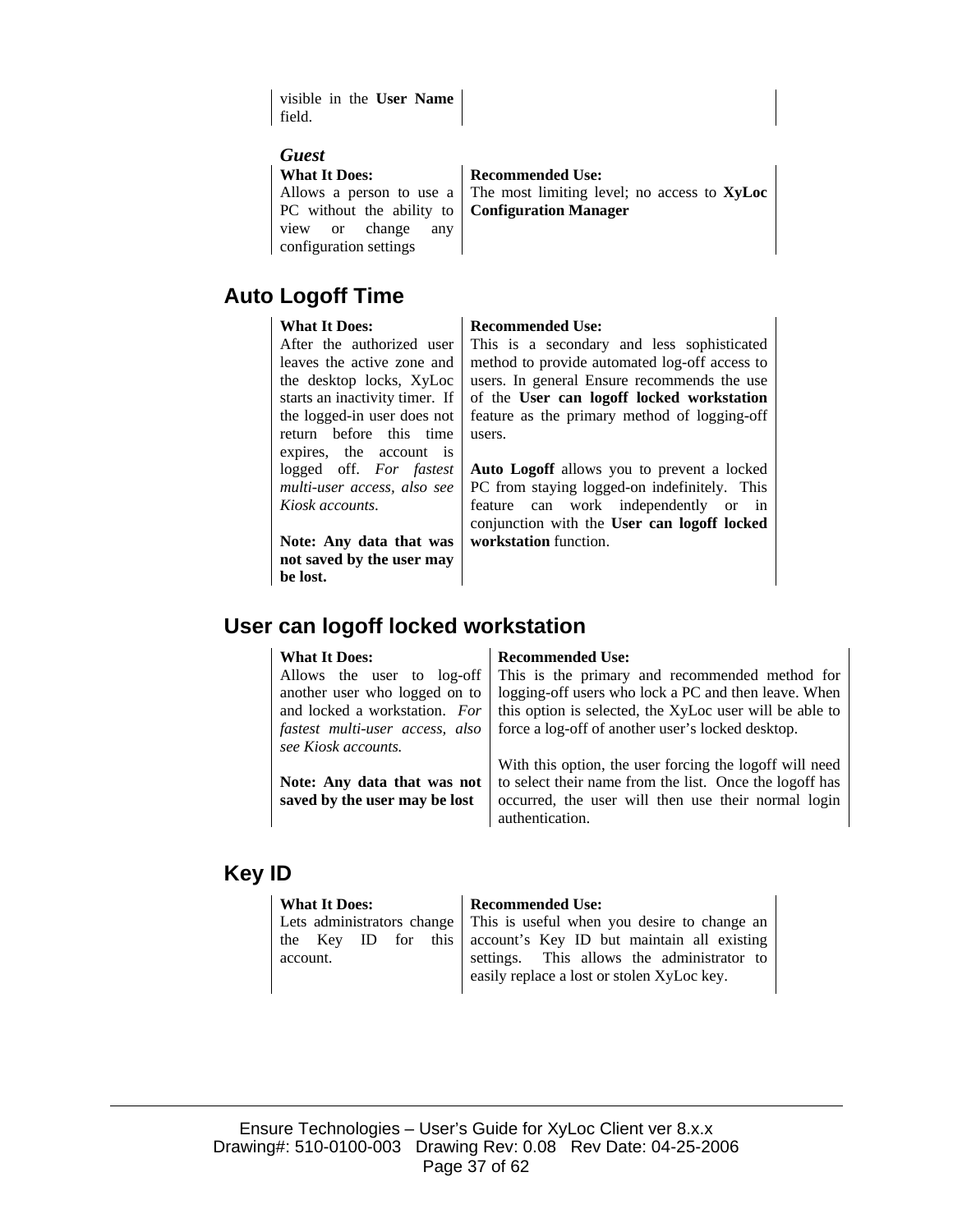#### **Pass Key**

| <b>What It Does:</b><br>Lets administrators access<br>the current user's desktop<br>without logging that person<br>out. | <b>Recommended Use:</b><br>This is useful in situations where the<br>administrator needs to troubleshoot a problem<br>that may be specific to a particular user's<br>account.                                                                                                                                                                                                                                    |
|-------------------------------------------------------------------------------------------------------------------------|------------------------------------------------------------------------------------------------------------------------------------------------------------------------------------------------------------------------------------------------------------------------------------------------------------------------------------------------------------------------------------------------------------------|
|                                                                                                                         | To use a XyLoc Key as a Pass Key, the Pass<br>Key holder must approach the secured<br>computer and press Ctrl-Alt-Del (under<br>Windows 2000/XP). The <b>Pass Key</b> holder will<br>then have to enter their user name and XyLoc<br><b>password</b> into the dialog box to gain access to<br>the current user's desktop. When the <b>Pass Key</b><br>user leaves the active range, the computer will<br>relock. |
|                                                                                                                         | NOTE: If the Pass Key user is also an<br>Administrator under Windows 2000 and XP,<br>the XyLoc Password MUST be different from<br>the Windows password.                                                                                                                                                                                                                                                          |

#### **Beep When Locking**

**What It Does: Recommended Use:** Plays the "Default " system sound when XyLoc secures the PC.

Enable this setting initially to provide users with audio feedback when their PCs are secured. After users are familiar with XyLoc's operation, they may no longer need or desire this feature.

#### **Lock if the Key is Stationary for**

Secures the computer's desktop automatically if the user leaves their XyLoc key next to their computer for the set time period.

#### **Note: Ensure recommends the 1-minute option for demonstration purposes only.**

#### **What It Does: Recommended Use:**

Use to assist with enforcing compliance with security policy and to encourage the user to keep the XyLoc key with them at all times. The system senses that the strength of signal from the key is not varying enough, and secures the desktop after the specified time. A message noting a stationary key for this user is recorded into the Audit Log and sent to the XyLoc Security Server (XSS). **NOTE**: If other factors in the environment cause the signal from the key to vary, it is possible the signal could vary enough to keep from locking, even when stationary.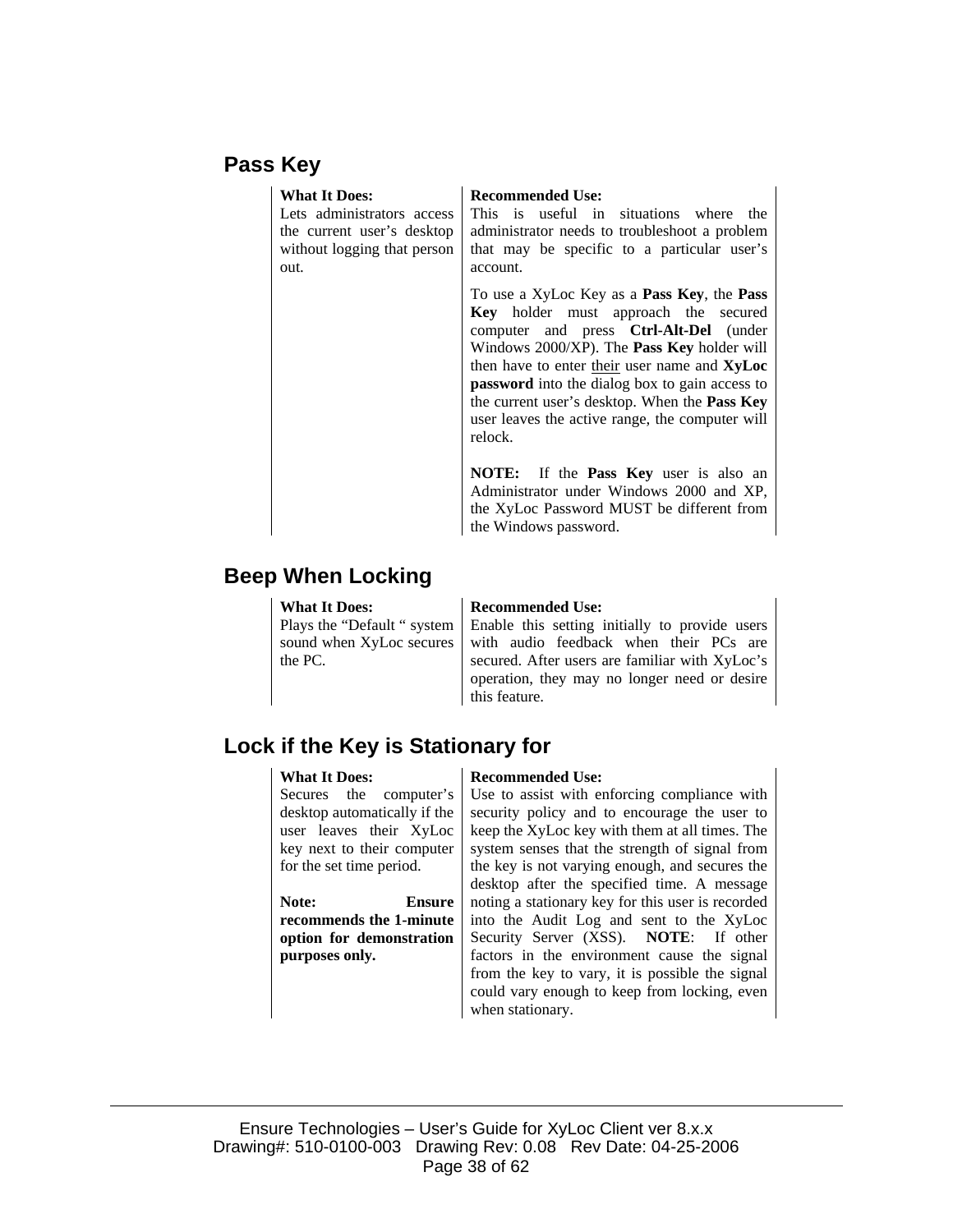### **XyLoc Password**

Sets the XyLoc password.

**Note: This box will only appear if this key is part of a Kiosk Account.** 

#### **Lock in Password Override**

Locks the PC after a period of inactivity in password override mode.

#### **What It Does: Recommended Use:**

Enable this for when the users key has been forgotten and you wish the PC to lock after a period of inactivity. This is NOT the recommended use of XyLoc, as it does not take advantage of XyLoc's full-time proximity based security capabilities.

### **Run Application Integration Logoff**

Executes a logoff script after the desktop has been locked for the specified amount of time.

#### **What It Does:** Recommended Use:

Works in conjunction with Application Integration. Recommended for use when a logoff script needs to be run so as to terminate an application or session.

**What It Does: Recommended Use:** 

It is used by the **Kiosk Account** feature to provide multiple factor authentication in a shared log-on account.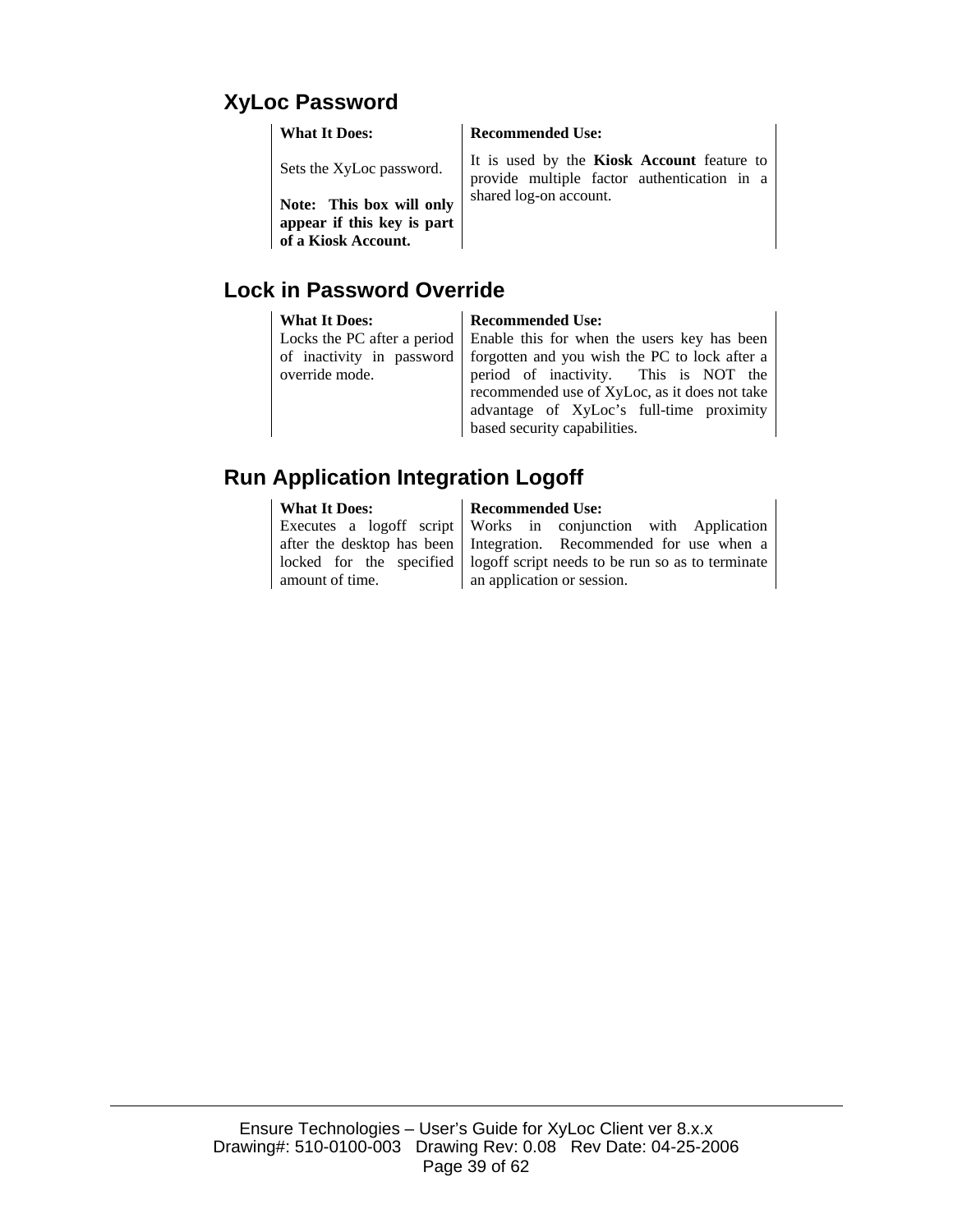#### **Setting the Active Zone**

Set the **Active Zone** by selecting the appropriate **Range** for your environment.

| - XyLoc Configuration Manager                                                  |                                                                                                    |                                            |
|--------------------------------------------------------------------------------|----------------------------------------------------------------------------------------------------|--------------------------------------------|
| <b>File</b><br>View <u>T</u> ools Help                                         |                                                                                                    |                                            |
| User Setup   PC Setup                                                          |                                                                                                    |                                            |
| User Settings:<br>Login<br>Authentication:<br><b>Unlock</b><br>Authentication: | Select User Name<br>M Allow Password Override (No Key)<br>Select User Name<br>$\blacktriangledown$ | <b>User Name</b><br>Administrator<br>Guest |
| Unlock to Key Only for up to 15                                                | M Allow Password Override (No Key)<br>今<br>seconds $\blacktriangledown$                            | Add User<br>Delete User                    |
| Key Settings:<br>Range:                                                        | Medium v<br>Range Refinement                                                                       | Key ID<br>0000012345                       |
| Personal Name:                                                                 | Administrator                                                                                      | Add Key<br>Delete Key                      |
| For Help, press F1                                                             | Save                                                                                               | Advanced Settings<br>NUM                   |

You can further refine this range with **Range Refinement**.

| <b>El Range Setting</b>  |  |
|--------------------------|--|
| Active Zone<br>Ē<br><br> |  |
| Far<br>Near              |  |
| 0K<br>Cancel             |  |

The top bar labeled "**Active Zone**" shows the approximate range where the computer will remain unlocked. Below this is an adjustable range scale. This permits the setting of "**Initial Unlock**" and the "**Lock.**" The **Initial Unlock** setting (shown in Green) sets the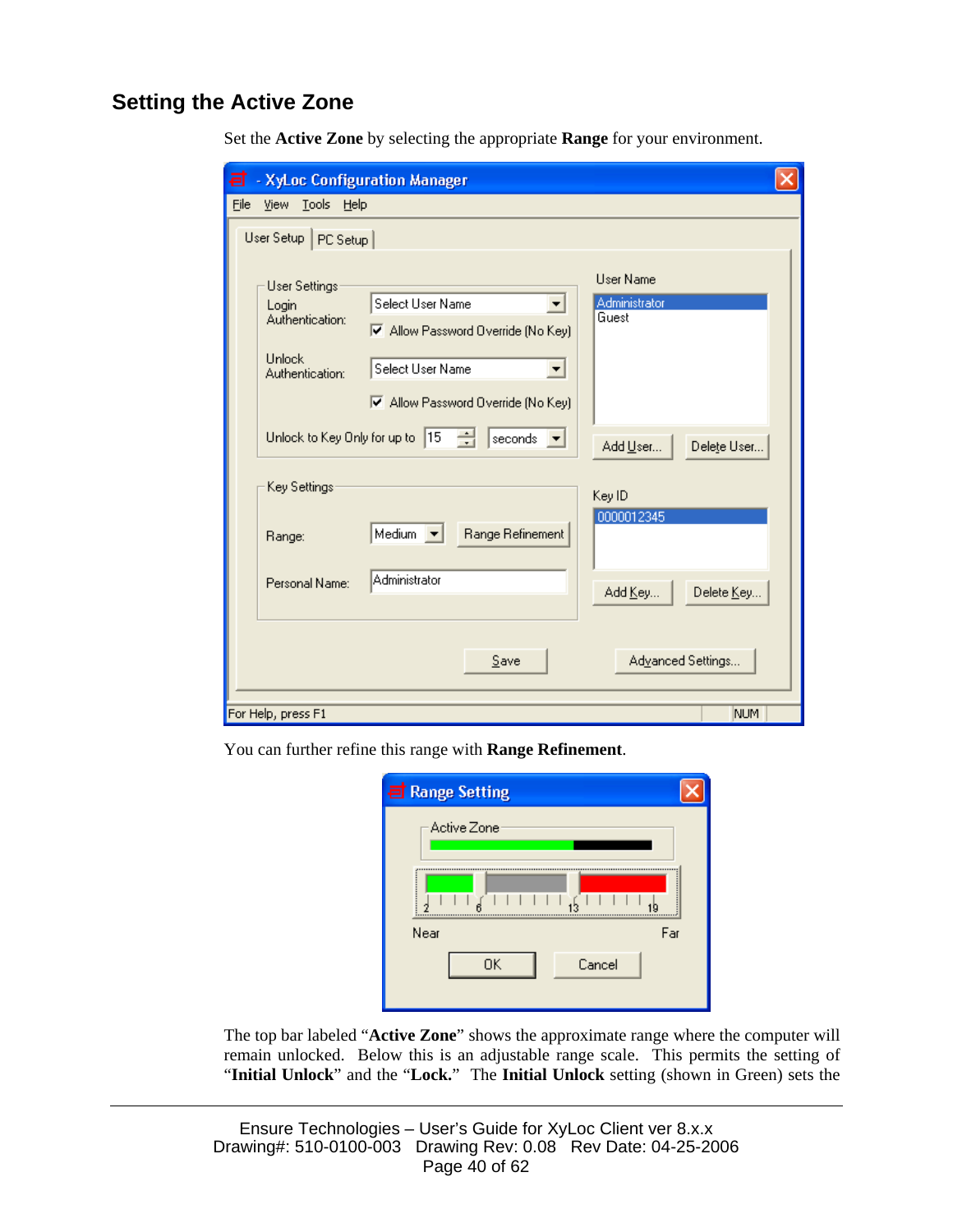approximate distance where the XyLoc will unlock the computer when the user returns. The **Lock** setting (shown in Red) is the approximate location where the computer will secure as the user steps away.

#### **NOTE:**

Given the nature of RF communications and the differing environmental characteristics of each user's office or cubicle environment, the precise **Active Zone** setting will vary for each user's environment. Ensure recommends that users initially selecting **Short** and then decide if **Medium** or **Long** is a more appropriate setting.

Further adjustments can be made within these three settings through the **Range Refinement** setting.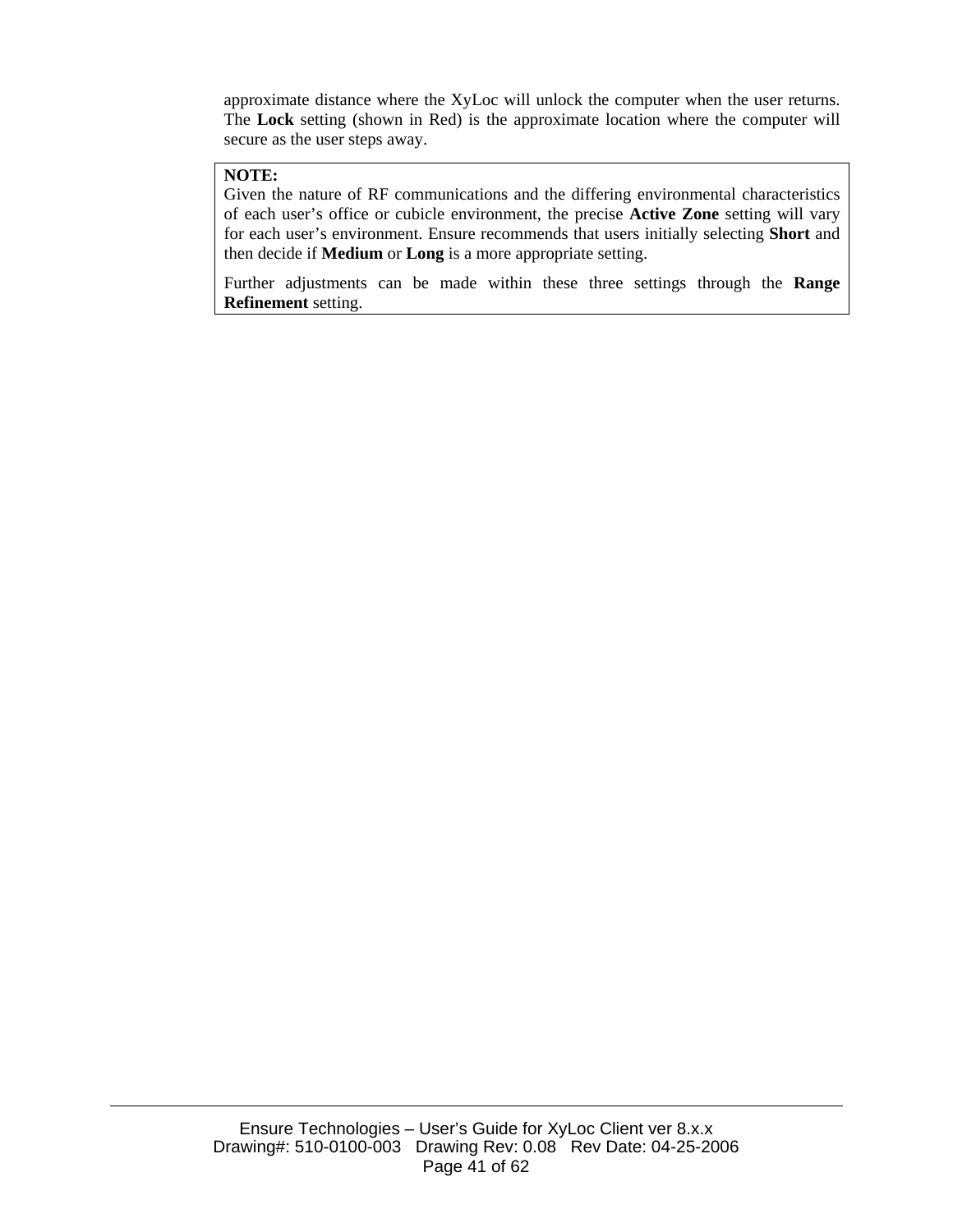### **Adding New Users**

The first user is created during **Installation** (see **Getting Started – Installing the XyLoc software**). All local accounts on a machine will appear in the **User Name** window of the **Configuration Manager** for an administrator to create XyLoc accounts from. You can also add existing network accounts to **XyLoc** by using the **XyLoc Configuration Manager's Add User** button. **NOTE:** This will only add existing Microsoft or Novell network accounts to XyLoc. This does not actually create a new network account. The Network Administrator on the Microsoft or Novell server must do that.

1. Click on the **Add User** button.

| - XyLoc Configuration Manager<br>a                                                   |                                                                                                        |                                     |  |
|--------------------------------------------------------------------------------------|--------------------------------------------------------------------------------------------------------|-------------------------------------|--|
| Eile<br>View Tools Help                                                              |                                                                                                        |                                     |  |
| User Setup   PC Setup                                                                |                                                                                                        |                                     |  |
| <b>User Settings</b><br>Login<br>Authentication:<br><b>Unlock</b><br>Authentication: | Select User Name<br>M Allow Password Override (No Key)<br>Select User Name<br>$\vert \mathbf{v} \vert$ | User Name<br>Administrator<br>Guest |  |
| Unlock to Key Only for up to 15<br>Key Settings                                      | ☑ Allow Password Override (No Key)<br>÷<br>seconds $\vert \mathbf{v} \vert$                            | Add User<br>Delete User             |  |
| Range:                                                                               | Range Refinement<br>Medium $\blacktriangledown$                                                        | Key ID<br>0000012345<br>0000123456  |  |
| Personal Name:                                                                       |                                                                                                        | Delete Key<br>Add Key               |  |
|                                                                                      | Save                                                                                                   | Advanced Settings                   |  |
| For Help, press F1                                                                   |                                                                                                        | NUM.                                |  |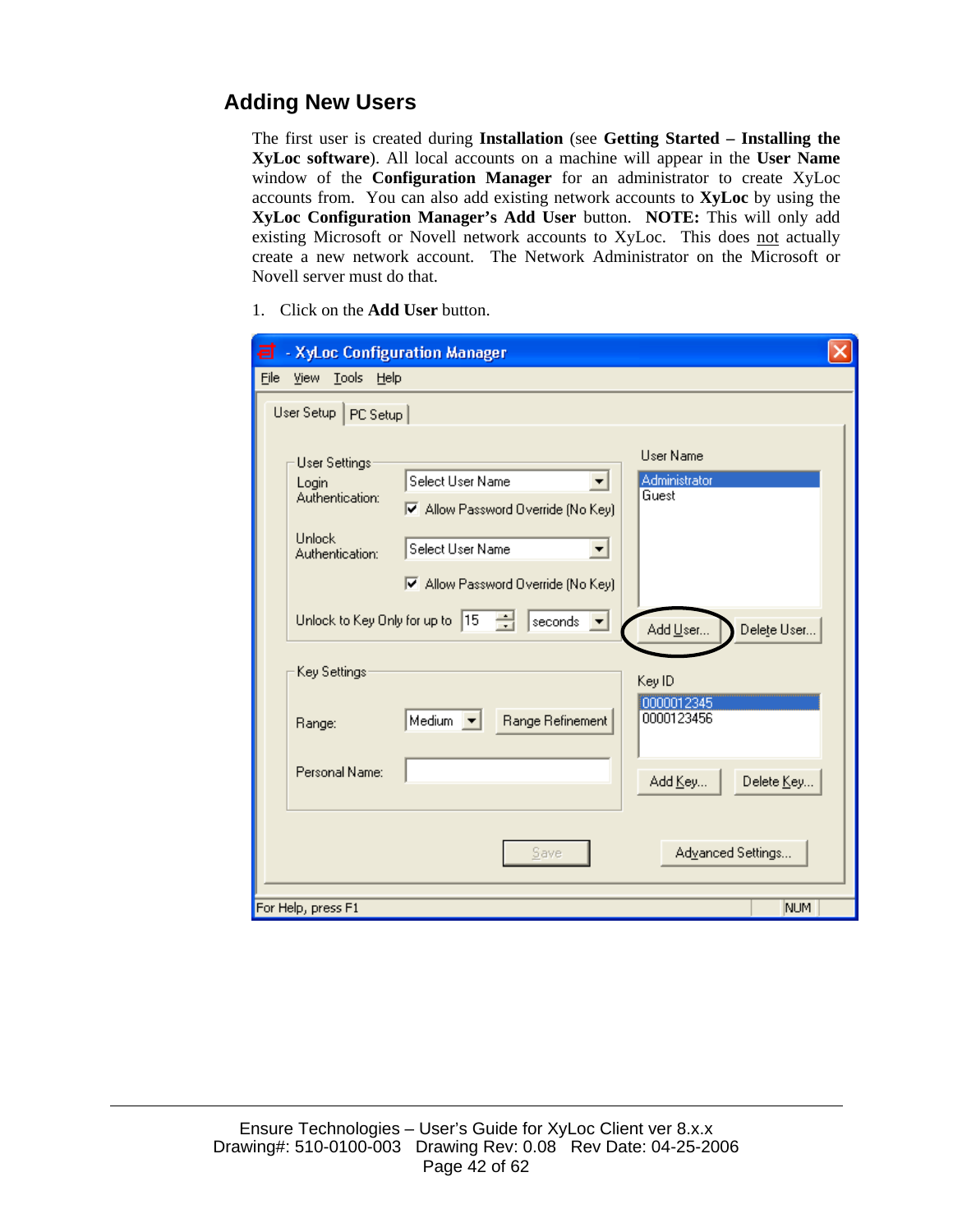2. To create a new network user, enter a valid **user name** in the field and then click **Next** to proceed.

| <b>XyLoc Configuration Wizard</b> |  |
|-----------------------------------|--|
| Enter a network account name.     |  |
|                                   |  |
| $N$ ext >                         |  |

3. Select the Administrative Level for the new user. Click Next to proceed.

|                                                         | <b>XyLoc Configuration Wizard</b> |  |
|---------------------------------------------------------|-----------------------------------|--|
|                                                         |                                   |  |
| Select the XyLoc Administrative Level for this account. |                                   |  |
|                                                         |                                   |  |
|                                                         | User                              |  |
|                                                         | Administrator                     |  |
| $\leq$ $\underline{B}$ ack                              |                                   |  |
|                                                         | uest                              |  |

4. Enter the identification number for the **XyLoc Key** assigned to the new user.

| <b>XyLoc Configuration Wizard</b>                                                                      |
|--------------------------------------------------------------------------------------------------------|
| Enter the Identification number for your XyLoc Key. This<br>number can be found on the back of the Key |
|                                                                                                        |
| < Back<br>Next >                                                                                       |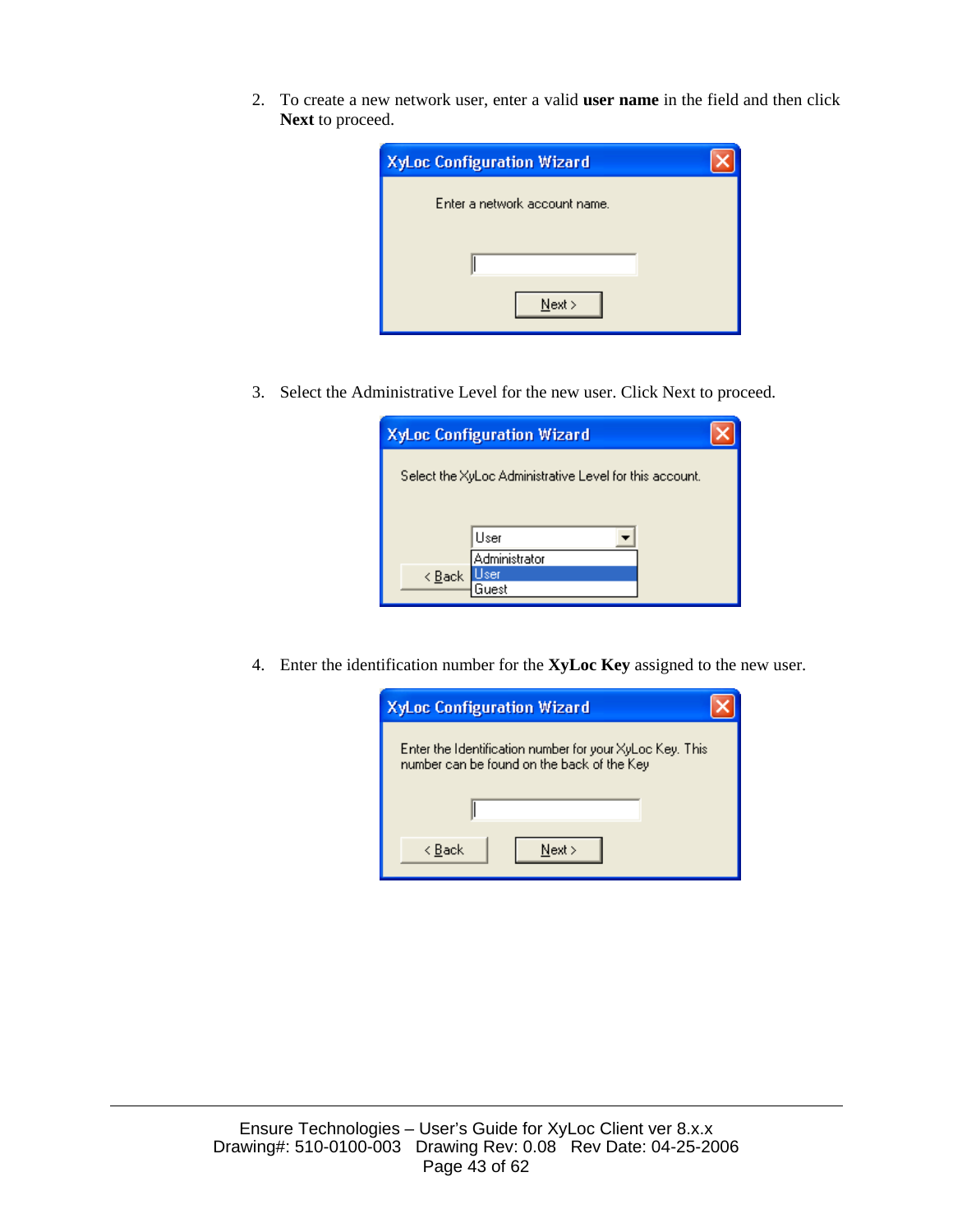5. Select the **Range** setting for this Key



6. Select the **Authentication Methods** for this Key.

|                                                                                     | <b>XyLoc Configuration Wizard</b>            |  |
|-------------------------------------------------------------------------------------|----------------------------------------------|--|
| Select the authentication modes for logging onto and unlocking<br>vour workstation. |                                              |  |
|                                                                                     | Login Authentication<br>Must Enter Password  |  |
|                                                                                     | Unlock Authentication<br>Must Enter Password |  |
|                                                                                     | < Back<br>Next >                             |  |

7. Finally, enter a personal name to be used to more identify the owner of this Key.

| <b>Optional - Personal Name Configuration</b>                                |
|------------------------------------------------------------------------------|
| Enter a personal name which may be used to identify the<br>owner of this key |
|                                                                              |
| Finish<br>< Back                                                             |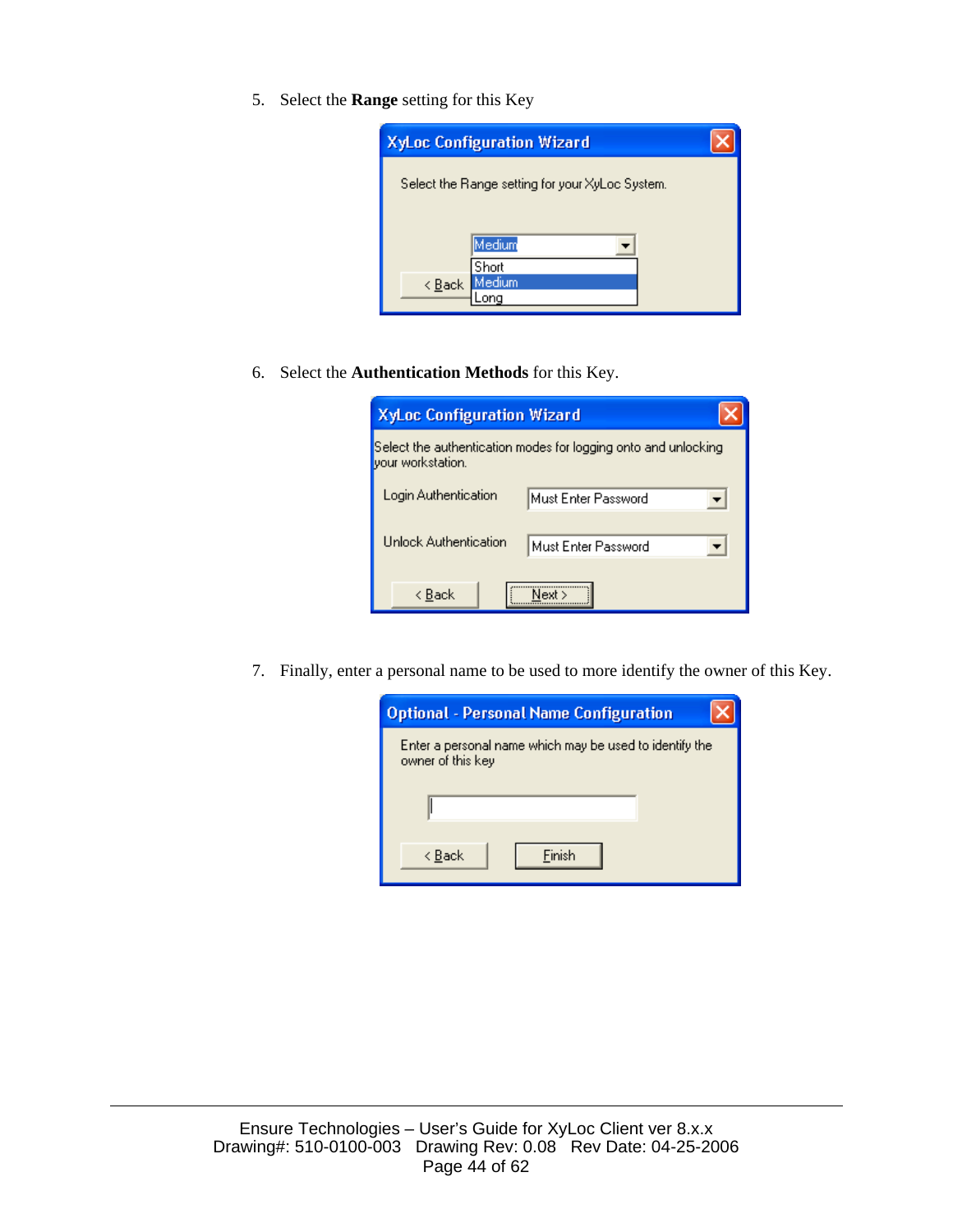#### **Kiosk Accounts**

Workstation and network logins and logouts are often times several minutes in duration. In a multi-user environment, this delay can be frustrating. Ensure Technologies has developed a secure multi-user shared account feature that provides both security and fast multi-user access. In many settings, you may want to set up a single system account (Microsoft or Novell) for an entire class of users (for example, a "Nurses" account in a hospital or a "Sixth Grade Math" account in a school). You may easily set up such a "kiosk" account by adding multiple keys to the same account. In this Kiosk account, all users share the same XyLoc preferences except for **Range** and **XyLoc Password**.

This enables the shared use of a single account, while still tracking individual users' access of the account in the XyLoc activity logs. Switching among users is fast and convenient.

**NOTE: Support for Kiosk accounts in the XyLoc Solo package is limited to 5 users. The XSS-MD package is required for further support of Kiosk accounts. Please review the XSS User Guide for more detail on creating Kiosk accounts in that package.** 

| - XyLoc Configuration Manager<br>View Tools Help<br>File<br>User Setup   PC Setup |                                                                                                                                   | $\vert x \vert$                                                             |                                                                           |
|-----------------------------------------------------------------------------------|-----------------------------------------------------------------------------------------------------------------------------------|-----------------------------------------------------------------------------|---------------------------------------------------------------------------|
| Login<br>Authentication:<br><b>Unlock</b><br>Authentication:                      | Must Enter Password<br>M Allow Password Override (No Key)<br>Select User Name<br>$\triangledown$ Allow Password Override (No Key) | User Name<br>Administrator<br>Guest<br><b>IT Staff</b><br>Matt              | The "IT Staff"<br>kiosk account                                           |
| Unlock to Key Only for up to 15<br>Key Settings<br>Range:<br>Personal Name:       | $\frac{1}{\sqrt{2}}$<br>$ $ seconds $  \cdot  $<br>Range Refinement<br>Medium<br>George                                           | Add User<br>Delete User<br>Key ID<br>0000007689<br>0000007897<br>0000007986 | Three<br><b>Keys</b><br>assigned<br>to<br>the "IT Staff"<br>kiosk account |
| For Help, press F1                                                                | Save                                                                                                                              | Delete Key<br>Add Key<br>Advanced Settings                                  |                                                                           |

**A kiosk account called "IT Staff" with three keys assigned to it.**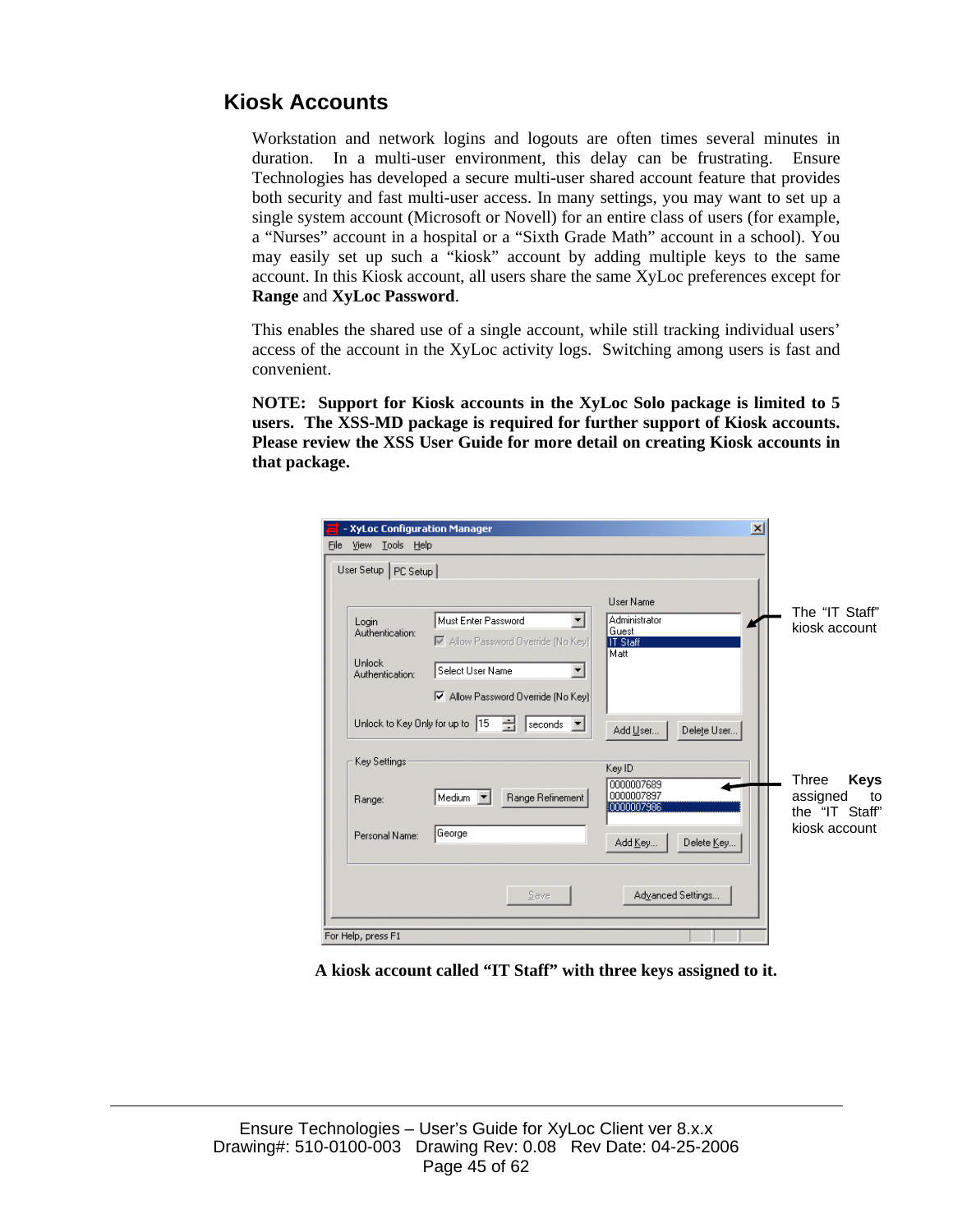### **Adding New Keys**

1. To create or add users to a **Kiosk Account**, simply select the user name in the **User Name** list and then press the **Add Key…** button. This will launch the **Key Wizard**. Enter the new Key number (found on the label on the back of the Key) and click **Next** to proceed.

| <b>XyLoc Configuration Wizard</b>                                                                      |
|--------------------------------------------------------------------------------------------------------|
| Enter the Identification number for your XyLoc Key. This<br>number can be found on the back of the Key |
|                                                                                                        |
| Next >                                                                                                 |

2. Select the **Range** for the new Key and click **Next** to continue.

| <b>XyLoc Configuration Wizard</b>               |  |
|-------------------------------------------------|--|
| Select the Range setting for your XyLoc System. |  |
|                                                 |  |
|                                                 |  |
| Medium                                          |  |
| Short                                           |  |
| ledium.<br>$\leq$ $\underline{B}$ ack           |  |
|                                                 |  |

3. Enter and confirm a unique **Password** for the new Key and click **Next** to continue (**NOTE**: This password is the "XyLoc Password" or "XyLoc PIN" that has been referenced in this document already. Starting in version 8.2.4, this password is the only password that is accepted when used in conjunction with the XyLoc Key. Previously, the client would also accept the Kiosk accounts own Microsoft/Novell password for login/unlock).

| <b>XyLoc Configuration Wizard</b>                                                                |        |  |
|--------------------------------------------------------------------------------------------------|--------|--|
| Enter and confirm a password for this key. This is not<br>your Windows or screen saver password. |        |  |
| Password                                                                                         |        |  |
| Confirm Password                                                                                 |        |  |
| < Back                                                                                           | Next > |  |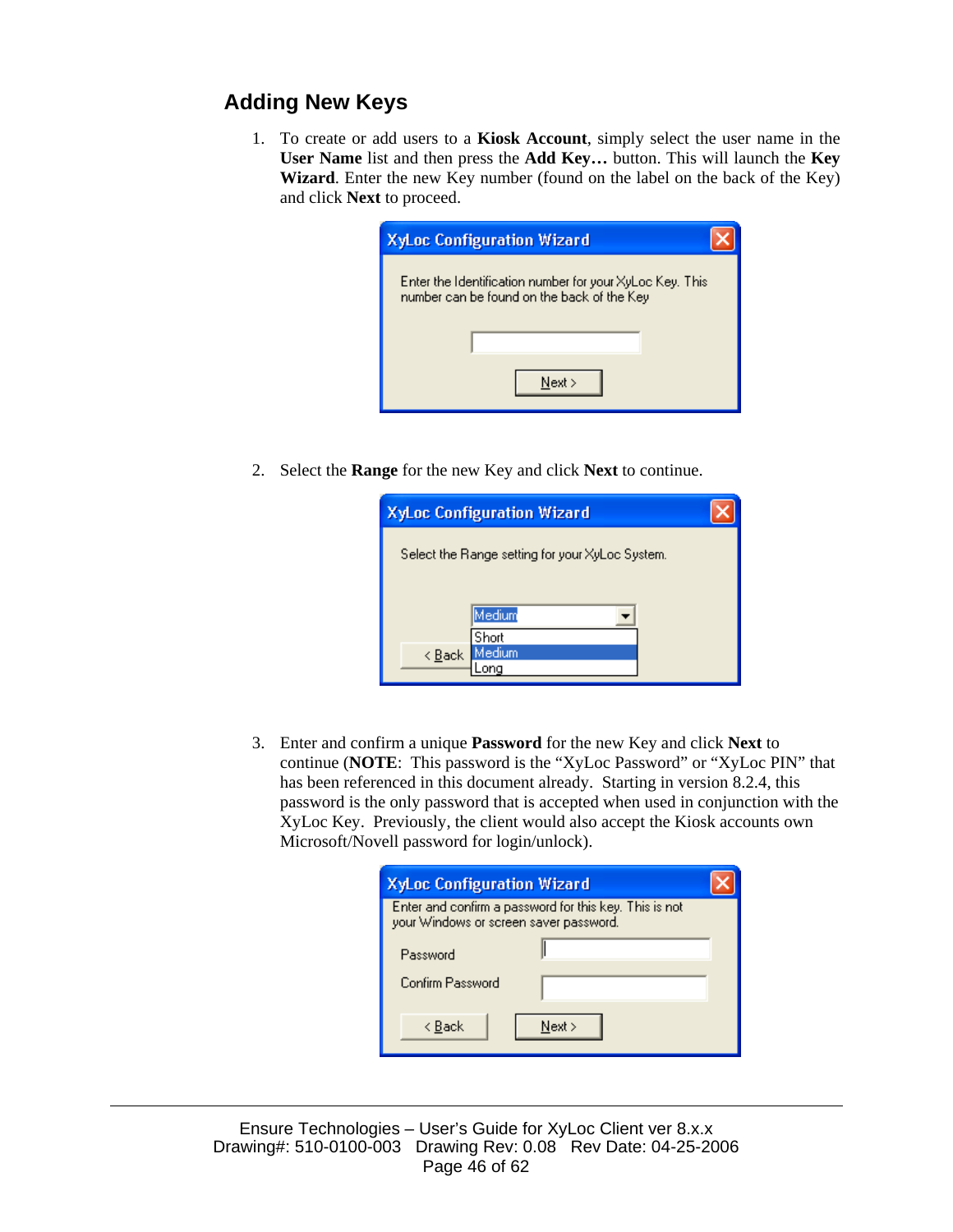4. Finally, enter a personal name to be used to more fully identify the owner of this Key.

| <b>Optional - Personal Name Configuration</b>                                |  |  |
|------------------------------------------------------------------------------|--|--|
| Enter a personal name which may be used to identify the<br>owner of this key |  |  |
|                                                                              |  |  |
| <b>Finish</b><br>< Back                                                      |  |  |

#### **Locking the Desktop Manually**

It is possible to manually lock the desktop. Right-click on the XyLoc icon and select **Lock Screen**.



This is useful when a user forgets his/her key and wants to manually secure the desktop before stepping away from the PC.

It is also possible to have a button available on the desktop to manually lock the desktop without having to right-click the icon. By default, this button is disabled. To activate this feature, right-click on the XyLoc icon and on the popup menu click on "Show Lock PC Button". This will put a lock button right above the system tray on the desktop. The user can click this button at any time to manually lock the computer.



**NOTE**: Locking the desktop manually will require the user to re-authenticate to the PC before access is granted. If the user has a Key and manually locks the screen, the "Unlock to Key only" timer will not apply.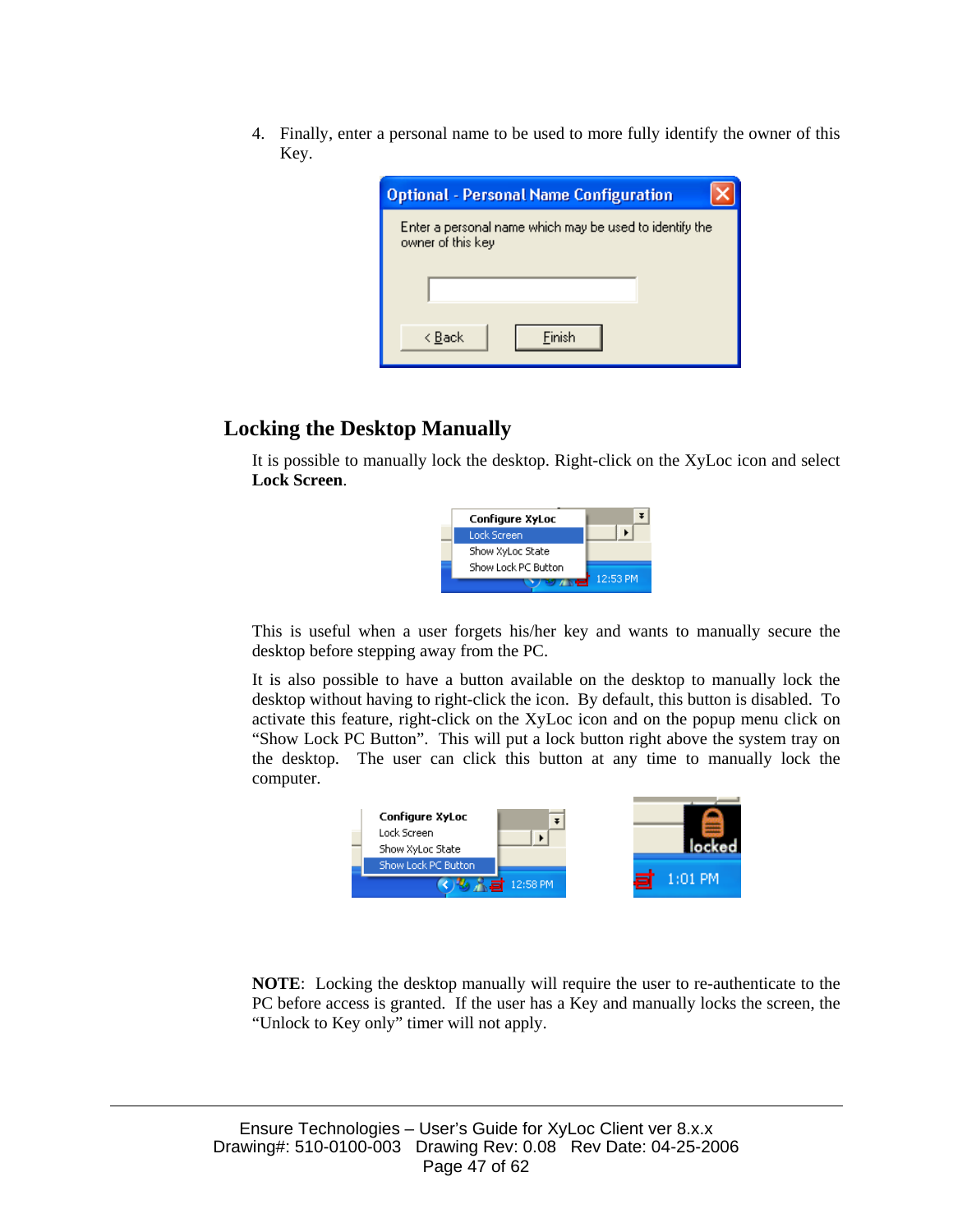### *PC Setup*

| $\times$<br>- XyLoc Configuration Manager<br>ਭ                                                                                                                                                                                                   | Select the port to which<br>XyLoc is attached                                                                                                                                           |
|--------------------------------------------------------------------------------------------------------------------------------------------------------------------------------------------------------------------------------------------------|-----------------------------------------------------------------------------------------------------------------------------------------------------------------------------------------|
| File View Tools Help<br>User Setup PC Setup<br>XyLoc Lock-<br>Log Records To Upload:<br>$\sqrt{1}$<br><b>USB</b><br>Attached To:<br>Application Integration<br>F12<br>XyLoc Security Server (XSS) Search Order<br>Hot Key<br>192.168.1.131<br>Up | Specify the number of log<br>records to be uploaded to<br>the XSS<br>Works with Application<br>Integration. Sets one of                                                                 |
| Down<br>Edit<br>Remove<br>Add                                                                                                                                                                                                                    | the function keys to be<br>used to launch a "Hot<br>Trigger" Script.<br>Setting for use with the<br>XyLoc Security Server.<br>Enter the IP address or<br>DNS name of the XSS<br>server. |
| Advanced Settings<br>Save<br>NUM<br>For Help, press F1                                                                                                                                                                                           |                                                                                                                                                                                         |
| <b>Click</b><br><b>Advanced</b><br>Click Save to keep any<br>Settings<br>to access<br>settings changes<br>vou<br>additional settings such<br>have made<br>as Logging Level                                                                       |                                                                                                                                                                                         |

#### **XyLoc Lock Attached To**

Allows user to select and change the port to which XyLoc is attached.

to be centrally managed through a XyLoc Security

#### **What It Does: Recommended Use:**

This will be one of the available COM ports or the USB port. **NOTE:** Port selection will depend on the model of XyLoc Lock you are using.

#### **XyLoc Security Server Search Order**

### Allows XyLoc installation

Server (XSS).

**What It Does: Recommended Use:** 

Not used with XyLoc Solo installations, but offers easy expansion and management of larger XyLoc installations. Please refer to XSS User Guide for additional details.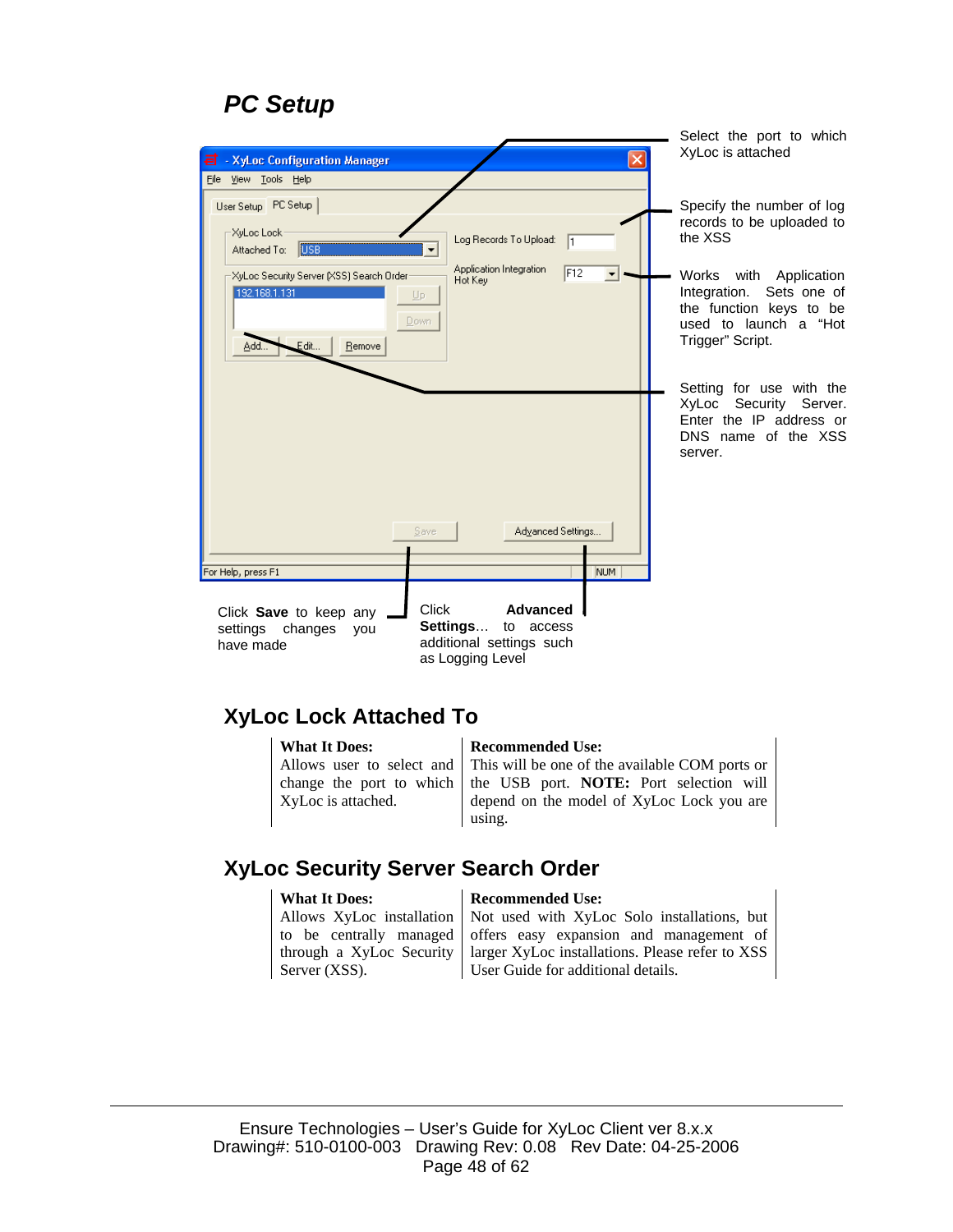### **Log Records To Upload**

Specifies the number of log records to upload to the XSS at a time.

#### **What It Does: Recommended Use:**

Provides an Administrator the ability to manage traffic on the network between the XyLoc client and the XSS

#### **Advanced Settings**

## **What It Does: Recommended Use:**

Opens the **Advanced PC Settings** window. Click the **Advanced Settings…** button to modify **XSS** and **Password** settings.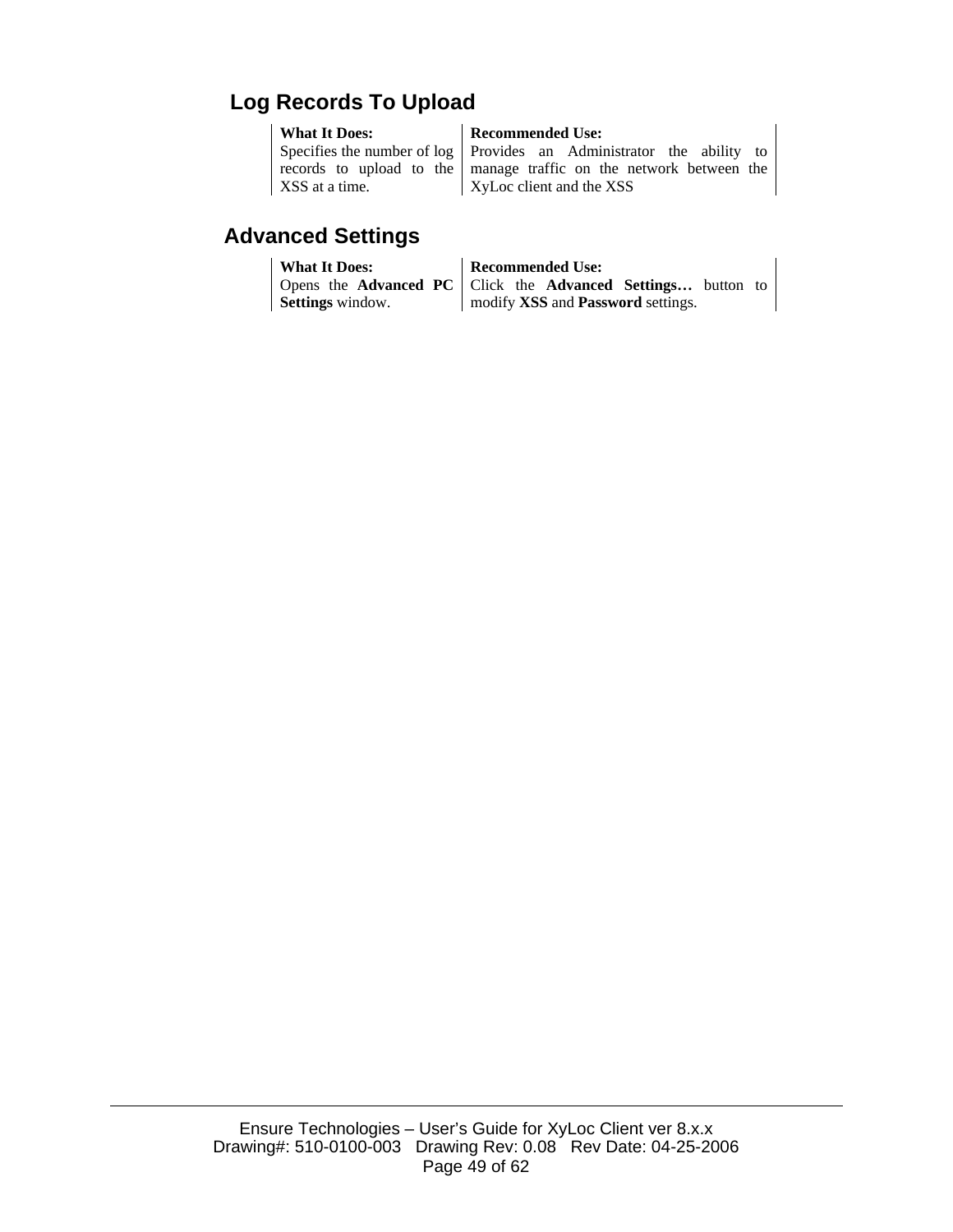### *Advanced PC Settings*

| <b>Advanced PC Settings</b>                                                                                          |                                                                                                                                             |
|----------------------------------------------------------------------------------------------------------------------|---------------------------------------------------------------------------------------------------------------------------------------------|
| XyLoc Security Server [XSS]:<br>XSS Server (Port)<br>[5102] 192.168.1.131<br>Change Port<br>3510<br>XSS Client Port: | Settings for XyLoc<br>Security Server port (not<br>active for XyLoc Solo)<br>Settings for client port<br>use (not active for<br>XyLoc Solo) |
| Other Settings:<br>Security<br>XyLoc Mode:<br>Min. Password Length:<br>I1                                            | Provides two modes of<br>operation: normal use<br>(Security) or third party<br>development<br>software<br>(SDK)                             |
| OK.<br>Cancel                                                                                                        | Sets the minimum<br>length of the XyLoc<br>Password                                                                                         |

#### **XSS Client Port**

#### **What It Does: Recommended Use:** Allows XyLoc installation to be centrally managed through a XyLoc Security Server (XSS). Not used with XyLoc Solo installations, but offers easy expansion and management of larger XyLoc installations. Please refer to XSS User Guide for additional details.

### **XyLoc Mode**

**What It Does: Recommended Use:** Provides two modes of operation: normal use (**Security**) or third party software development (**SDK**).

**NOTE:** This must be set to **Security** in order for the XyLoc to lock the PC.

### **Min. Password Length**

acceptable password length for the **XyLoc Password.** 

#### **What It Does: Recommended Use:** Determines the minimum

This should be set to at least **4** to provide robust security.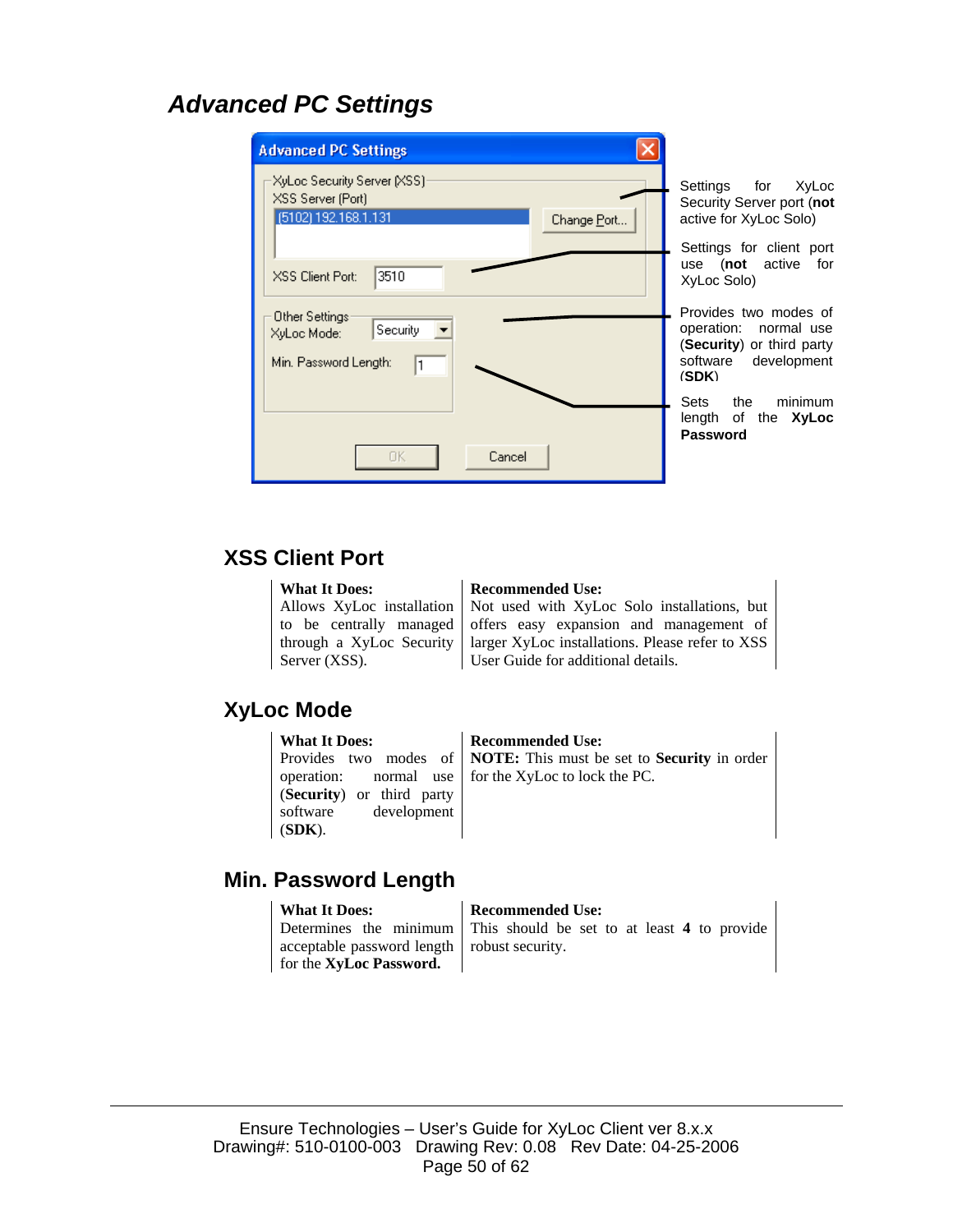### *Logging*

XyLoc will collect data to track **User Activity**. This encrypted log may be accessed under the **Tools** menu of the **XyLoc Configuration Manager**.

|               |                              | - XyLoc Configuration Manager |                                    | $\times$                               |
|---------------|------------------------------|-------------------------------|------------------------------------|----------------------------------------|
| File<br>View  | <b>Tools</b><br>Help         |                               |                                    |                                        |
| User Setu     | View Log File                | Þ.                            | User Activity                      |                                        |
|               |                              | Display Key Info              |                                    |                                        |
|               | Start XyLoc                  |                               |                                    | User Name                              |
| Login         | Stop XyLoc                   |                               | bssword                            | Administrator                          |
|               | Authentication:              |                               | M Allow Password Override (No Key) | Guest<br><b>IT Staff</b>               |
| <b>Unlock</b> | Authentication:              | Select User Name              |                                    | Matt                                   |
|               |                              |                               | M Allow Password Override (No Key) |                                        |
|               | Unlock to Key Only for up to | 15                            | 킄<br>seconds                       | Add User<br>Delete User                |
|               | Key Settings:                |                               |                                    | Key ID                                 |
| Range:        |                              | Medium <b>v</b>               | Range Refinement                   | 0000007689<br>0000007897<br>0000007986 |
|               | Personal Name:               | George                        |                                    | Add Key<br>Delete Key                  |
|               |                              |                               | Save                               | Advanced Settings                      |
|               |                              |                               |                                    |                                        |

### **User Activity Log**

Displays a history of each user that has logged on and logged off of the machine

**What It Does: Recommended Use:** 

Track user activity, including dates and times.

**NOTE: This option will only be available to a XyLoc Administrator.**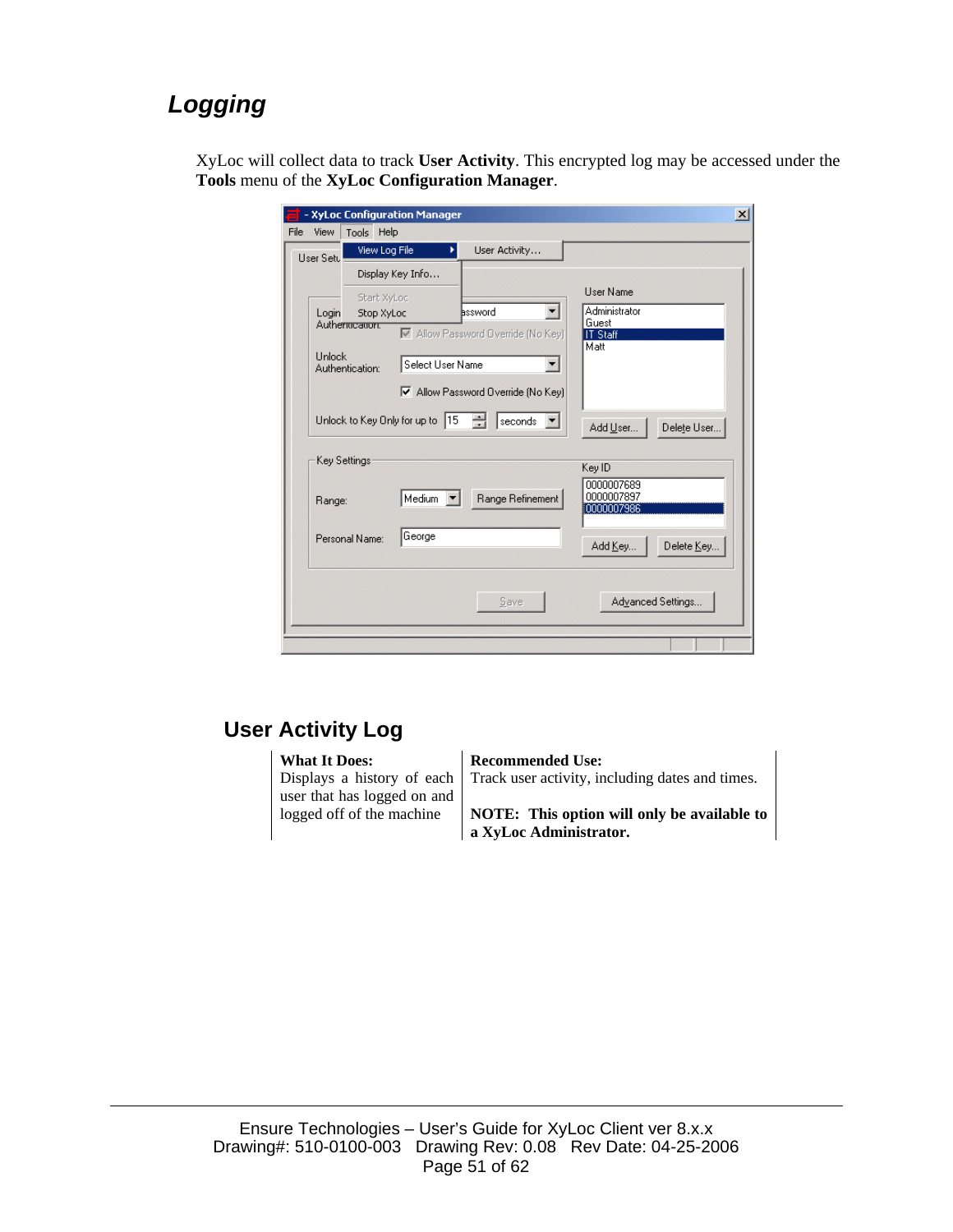### *Testing XyLoc Keys*

Selecting **Display Key Info…** from the **Tools** menu provides administrators with a diagnostic tool for identifying and testing XyLoc Keys.

| - XyLoc Configuration Manager   |                                                          |                          |
|---------------------------------|----------------------------------------------------------|--------------------------|
| Tools Help<br>View              |                                                          |                          |
| View Log File<br>User Setu      |                                                          |                          |
|                                 | Display Key Info                                         |                          |
| Start XyLoc                     |                                                          | <b>User Name</b>         |
| Login<br>Stop XyLoc             | bssword                                                  | Administrator            |
| Authentication.                 |                                                          | Guest                    |
|                                 | M Allow Password Override (No Key)                       | <b>IT Staff</b><br>Matt  |
| Unlock<br>Authentication:       | Select User Name                                         |                          |
|                                 |                                                          |                          |
|                                 | ☑ Allow Password Override (No Key)                       |                          |
| Unlock to Key Only for up to 15 | る<br>seconds                                             |                          |
|                                 |                                                          | Delete User<br>Add User  |
| Key Settings                    |                                                          |                          |
|                                 |                                                          | Key ID                   |
|                                 | Medium $\mathbf{v}$<br>Range Refinement                  | 0000007689<br>0000007897 |
| Range:                          |                                                          | 0000007986               |
|                                 |                                                          |                          |
| Personal Name:                  | George                                                   | Add Key<br>Delete Key    |
|                                 |                                                          |                          |
|                                 |                                                          |                          |
|                                 | Save                                                     | Advanced Settings        |
|                                 |                                                          |                          |
|                                 | Detect key signal and display information about the key. |                          |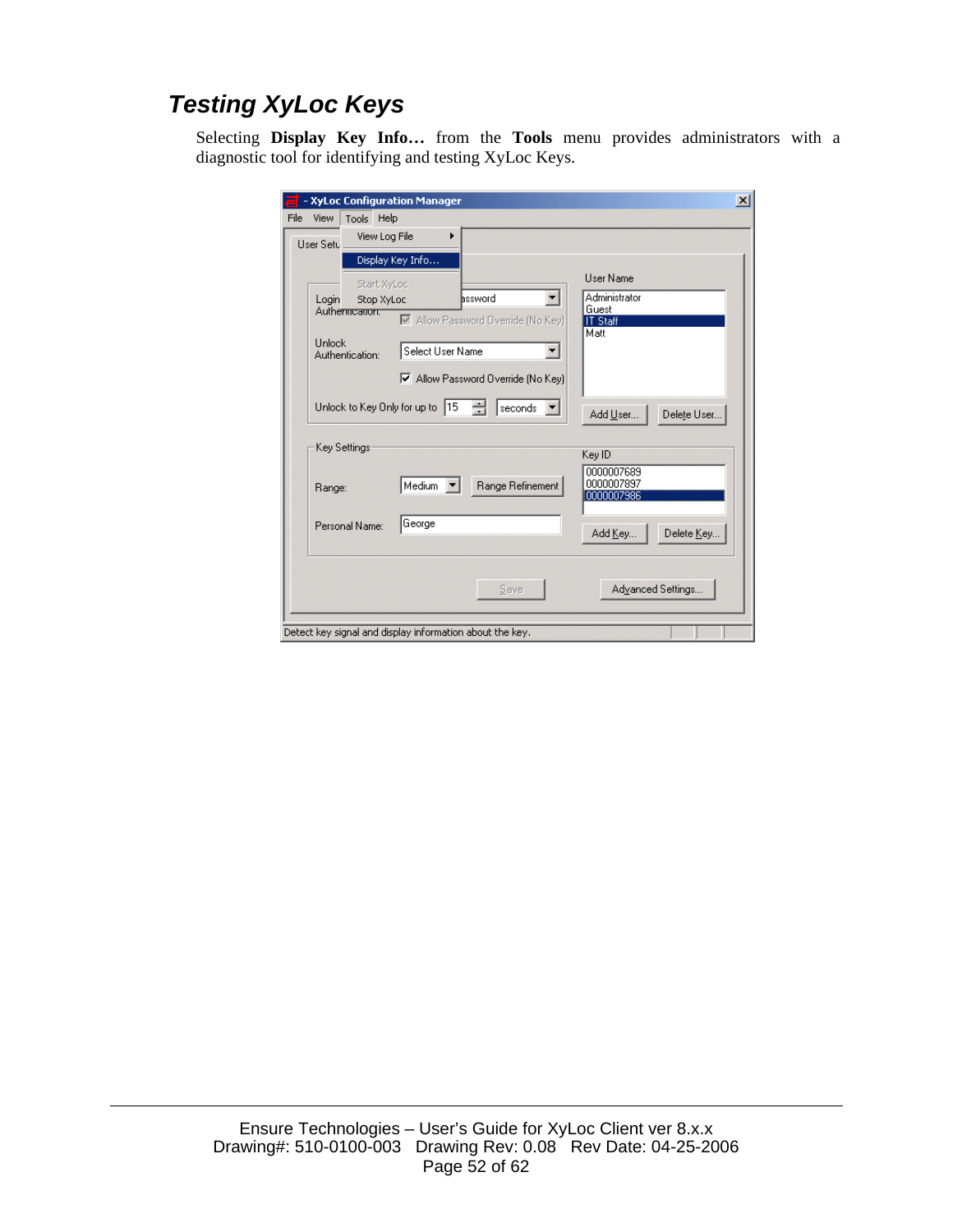The **Key Information** tool offers two modes: **Find Specific Key** and **Find Strongest Key.** 

**NOTE:** The **Key ID** is located on the label on the back of the XyLoc Key

| <b>Key Information</b>                         |       |
|------------------------------------------------|-------|
| Mode<br>Find Specific Key C Find Strongest Key |       |
| Key ID:                                        | 27021 |
| Sequence Number:                               |       |
| Range:                                         | Short |
| Key Voltage                                    |       |
| Key Revision                                   |       |
| Stop Search<br>Close                           | Graph |

#### **Find Specific Key Mode**

Allows you to test a specified

XyLoc Key

#### **What It Does: Recommended Use:**

Select **Specific Key** mode and enter the **Key ID** in the Key ID field; click **Start Search** to test the Key.

**NOTE**: Only a XyLoc Administrator can view other keys and therefore change this setting from the active key.

#### **Find Strongest Key Mode**

Allows you to test the XyLoc Key with the strongest signal within 50 feet of the XyLoc Lock

#### **What It Does: Recommended Use:**

Select **Find Strongest Key** mode and click **Start Search** to identify the XyLoc Key with the strongest signal; you can also use this function to determine or verify a **Key ID** by placing the XyLoc Key next to the XyLoc Lock.

**NOTE**: Only a XyLoc Administrator has this setting available.

#### **Sequence number**

Displays the ID of the last data received from the Key; the number should update every 1-2 seconds

#### **What It Does: Recommended Use:**

Lets you know that Key and Lock are communicating properly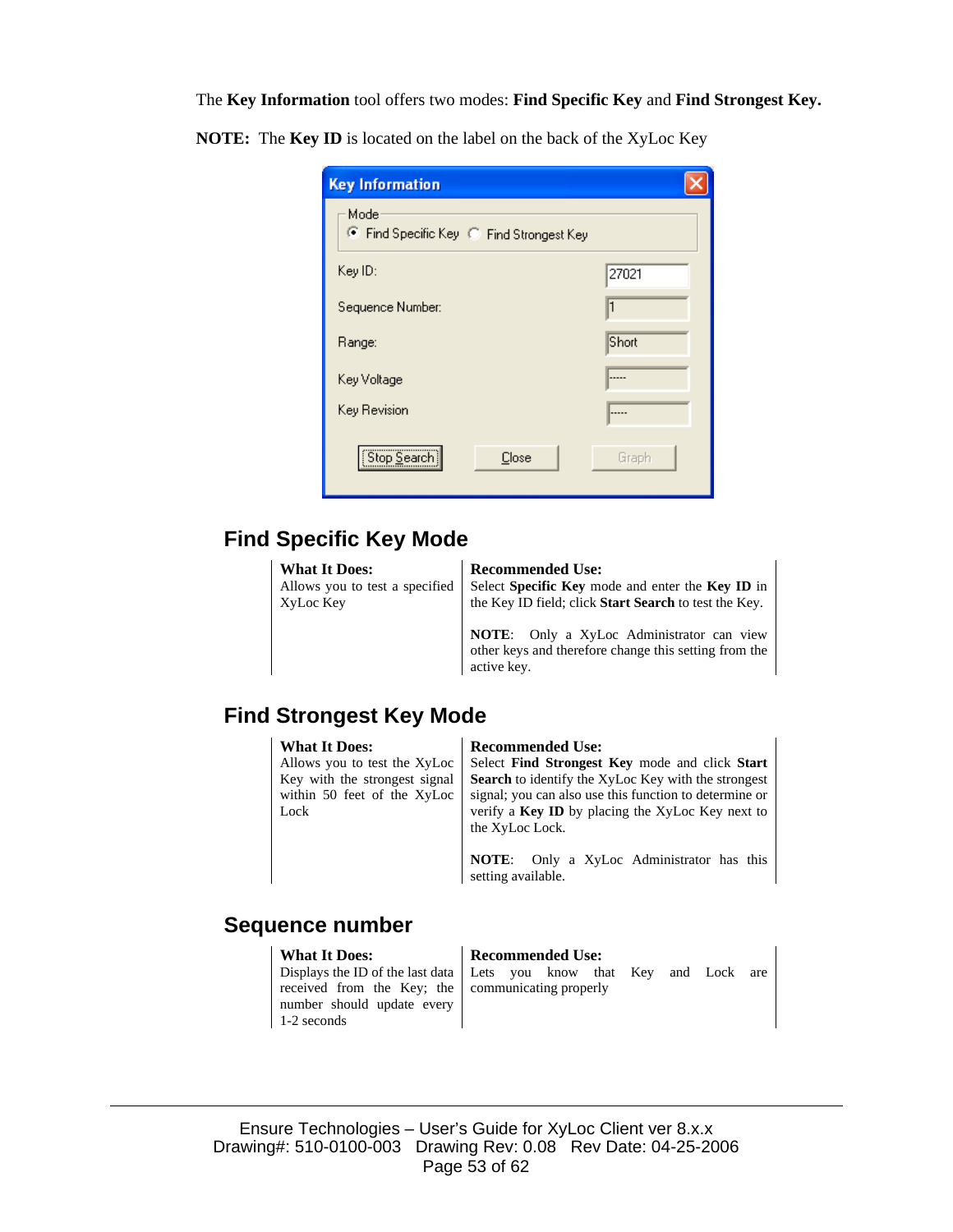#### **Range**

| What It Does:         | <b>Recommended Use:</b>                                                                 |
|-----------------------|-----------------------------------------------------------------------------------------|
|                       | Displays the current range of Use this value to help determine the optimal <b>Range</b> |
| the Key from the Lock | for your environment                                                                    |

### **Key Voltage**

| <b>What It Does:</b> | <b>Recommended Use:</b>                                                                      |
|----------------------|----------------------------------------------------------------------------------------------|
|                      | Displays the current voltage of $\vert$ While the system is searching for the key, press the |
|                      | keys that support this function.   "O" button on the key and the voltage will be             |
|                      | displayed.                                                                                   |

### **Key Revision**

| <b>What It Does:</b> | <b>Recommended Use:</b>                                                     |
|----------------------|-----------------------------------------------------------------------------|
|                      | Displays the current revision Use to determine the revision of the key when |
| of the key.          | instructed by Ensure Technologies Technical                                 |
|                      | Support.                                                                    |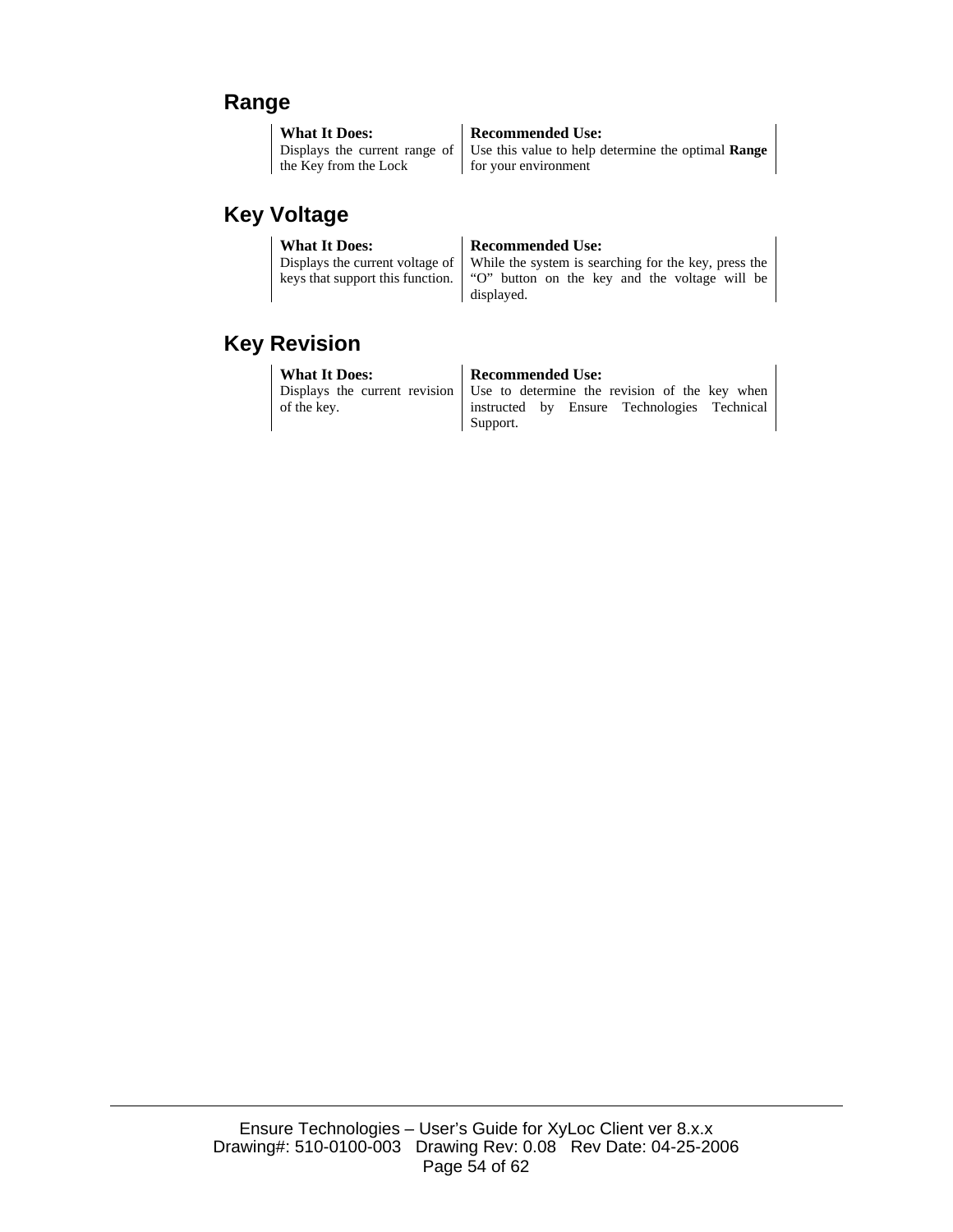## **Overriding the XyLoc System**

There will be times when it is necessary to override the XyLoc system. At login, there are two basic methods of overriding the XyLoc system. One is for a XyLoc user that has a badge that is authorized on the PC, but has forgotten it or lost it. The other is for a user that does not have a XyLoc badge assigned, yet still needs to gain access to the PC.

### *User Forgets Their Key…*

In the event a user forgets or loses the Key, pushing the Password Override button on either the Login or Locked Workstation screens and entering the user's Login and Password will override the system. The user can enter either their standard Microsoft username/password, or they can enter their XyLoc Personal Name in conjunction with their XyLoc Password (in a Kiosk account). Using the personal name enables XyLoc to correctly identify the specific user in a Kiosk account when many users are sharing a single username.

However, if the **Allow Password Override (No Key)** option is unchecked, the user will not be able to access their account if the key is not present. The XyLoc system software ensures that there is always at least one administrator that can password override into a machine.

**NOTE**: Make sure that your XyLoc installation is working with **the Allow Password Override (No Key)** checked before un-checking the option. You will not be able to gain access to your computer if the Key is missing (or not functioning properly) or if you forget your password.

Once access is obtained with this password, XyLoc is overridden and in a standby mode. The XyLoc icon in the System Tray will have a slash though it, indicating that the XyLoc system is no longer actively protecting your system:



XyLoc will resume protecting your PC when one of the following occurs:

- 1. The user manually locks the PC.
- 2. The user manually restarts the PC or logs off from the current session.
- 3. If system is idle for longer than the time specified in the **Lock in Password Override**.
- 4. The authorized XyLoc Key is returned to the active range (XyLoc will recognize the presence of the authorized Key and the status will change accordingly. **NOTE**: If the user is in a Kiosk account, they must perform the override using the Personal Name/XyLoc Password combination in order for XyLoc to recognize the proper Key for the user. If the standard Microsoft credentials are used for override, XyLoc will ignore all keys assigned to that account for security reasons.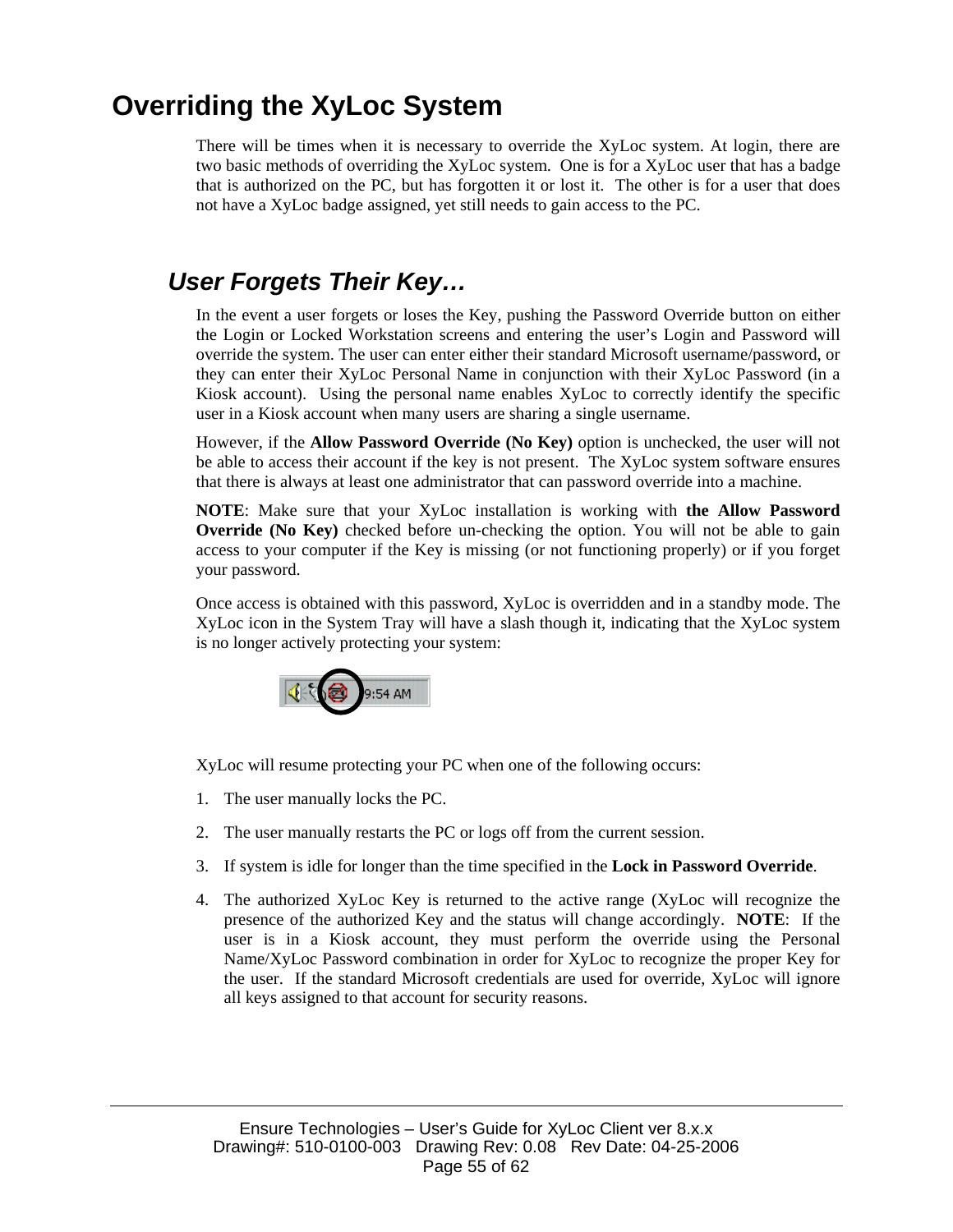### *User Does Not Have a XyLoc Key…*

If a user does not have a XyLoc key assigned to them, or has a XyLoc key but this key has not been configured as an authorized key on a particular PC, the user can still gain access to the PC using the standard Ctrl+Alt+Del keystroke combination. This user will be bypassing the XyLoc security and will login with their account. They will have whatever permissions assigned to them network or PC. Administrators or Helpdesk staff mostly use this to allow them access to a PC when they don't have a XyLoc key. There is a registry setting available to disable any non-XyLoc user from gaining access to a XyLoc protected PC, however this is not recommended unless the centralized server (XSS) is available as this does restrict ALL non-XyLoc users including Administrator. Contact Ensure Technologies Technical Support for more details.

### *Unlocking using Password Override…*

At unlock, either process can be used to get a dialog box to enter credentials in and either method can be used. However, the user must use the same as was used at the initial login. Once an account is logged into the PC, only that same account can unlock the PC using Password Override.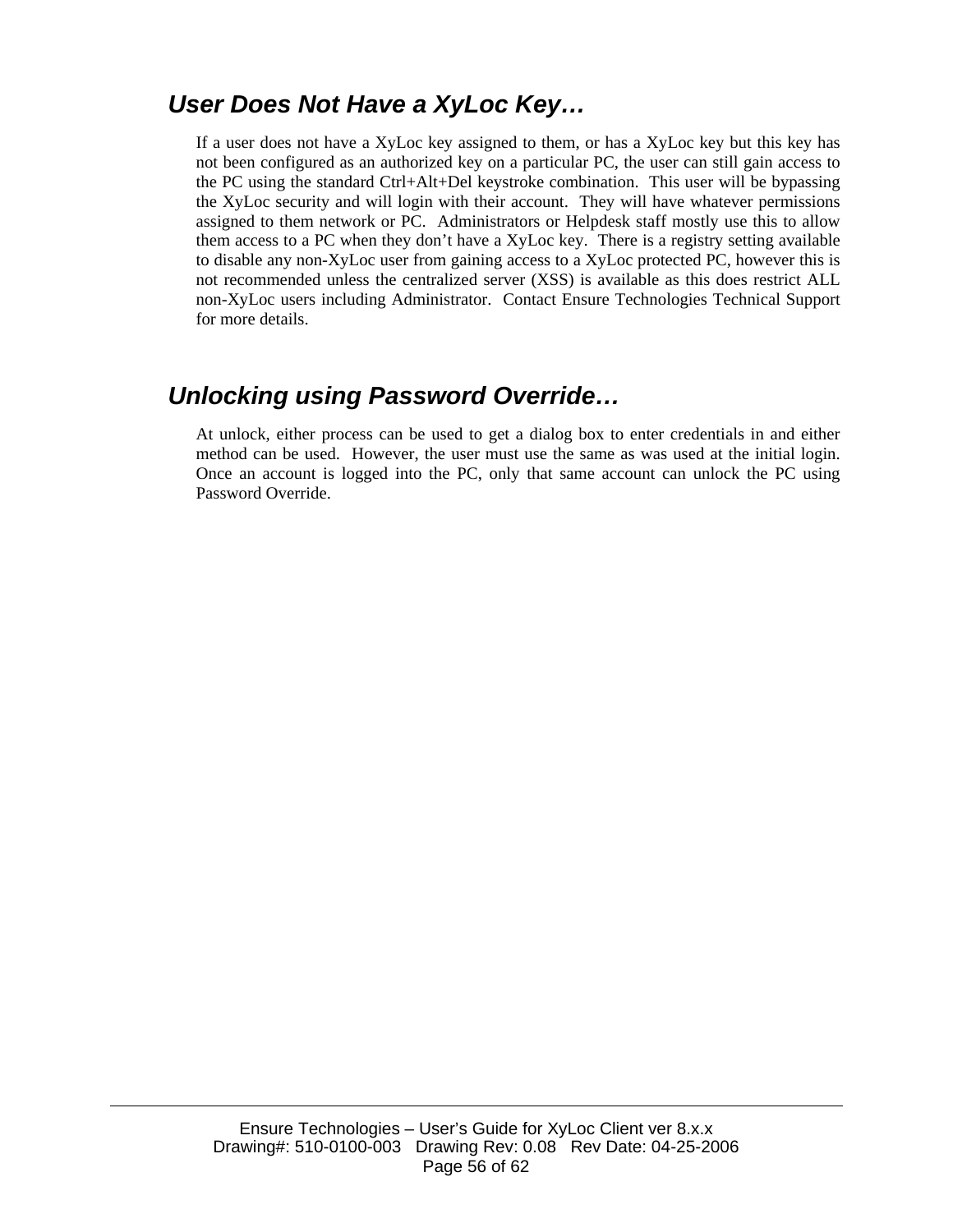## **Replacing the XyLoc Battery**

The KeyCard is powered by a single coin cell (CR3032) that lasts approximately 8-12 months. A user may check the battery by depressing the switch marked "**O**" on the key. If the battery is good, a Green LED will momentarily flash. The user is able to check the battery life through the XyLoc configuration software.

Replacement batteries may be purchased at a local electronics distributor, directly through Ensure Technologies or your local reseller. You can also find these batteries at http://digikey.com/. Their part number is P121-ND.

To replace the XyLoc battery:

- 1. Flip over the Key
- 2. You will see the battery compartment with the tab
- 3. Remove the two retaining screws from the battery compartment
- 4. Slide open the top of the battery compartment
- 5. Remove the battery and replace it with the new battery, observing proper polarity indicators (+ side up)
- 6. Slide compartment cover to close and replace the screws

### **Software Removal**

In the event that you have to remove the XyLoc client software, please use the following instructions:

- 1. Before you can remove the software, you must stop the XyLoc service. This can be done through the Services applet in the Control Panel in Windows, or through the XyLoc Configuration Manager under Tools -> Stop XyLoc (NOTE: You must be a system administrator to stop a Windows service, and if done through the configuration manager, you must also be a XyLoc Administrator.
- 2. Once the services are stopped, you can close the XyLoc Configuration Manager (if open) and then go to the Windows Control Panel and then to "Add/Remove Programs". From here select the "XyLoc Security Service" and remove it.
- 3. After removal, you will need to reboot.
- 4. Once the system is rebooted, you can delete the Ensure Technologies directory under Program Files.
- 5. The USB drivers do NOT get removed during this process. This way if you wanted to reinstall, you don't have to go through the device installation again. However, if you want to remove the device, follow the standard process for uninstalling a device in Windows.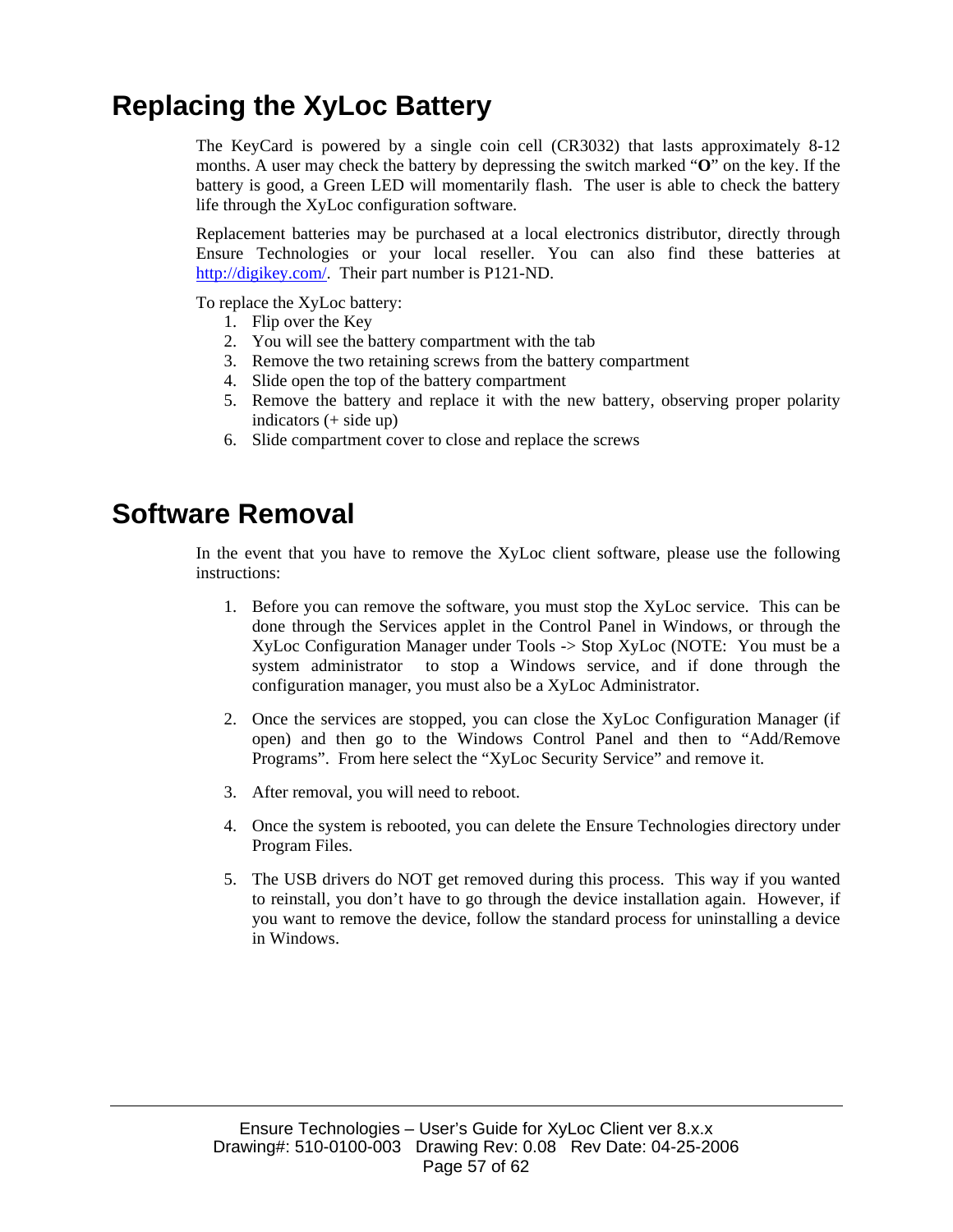### **Troubleshooting**

Please refer to the solutions to common setup problems below. If you still cannot resolve the problem, please call Ensure Technologies Technical Support at (734) 547-1600, or send an email to support@ensuretech.com.

#### **Helpful Hints:**

- 1. Use the default settings until you become familiar with XyLoc's operation.
- 2. The XyLoc application requires that at least one network protocol be loaded on the PC to properly load and operate. For example, most PC's commonly have protocols such as TCP/IP or NetBEUI loaded by default. Either or both of these meet the requirement.
- 3. Starting with XyLoc 8.2.4, in a Kiosk account, when the login or unlock is attempted with a XyLoc key, and the user is set for "Must Enter Password" mode, the XyLoc Password (PIN) is the only password that is accepted. In previous versions, the Kiosk account password was also accepted. The kiosk account password is still accepted for overrides, when used with the kiosk account name. The user can also override with their Personal Name and XyLoc Password (PIN) combination.
- 4. **Windows 2000/XP:** An administrator or a user with FULL, local administrator privileges is required to install the XyLoc system.
- 5. **Windows XP Fast-User Switching:** Microsoft's Fast-User Switching feature is not designed to operate in a network environment (reference Microsoft TechNet article Q294739). Ensure Technologies supports Windows XP in a network environment. The XyLoc Kiosk account provides this type of functionality. Please contact Ensure Technologies for further information.
- 6. The XyLoc icon in the System Tray can be used to view the status of your system and to help troubleshoot the system. Simply move your cursor over the XyLoc icon to view the current status of the XyLoc system.
- 7. When running Scandisk or Disk Defragmenter and experiencing disk restarts, you should stop XyLoc. Once Scandisk or Disk Defragmenter has completed, re-start XyLoc.
- 8. The use of a screen saver may no longer be necessary or desired. In Windows 2000/XP, the Microsoft GINA controls the password protection. Since the XyLoc GINA has taken over control of the security of the PC, the password protection is automatically disabled. The screen saver functionality will still take place, however it will no longer be password protected. This is no longer necessary, since the PC will automatically lock when the user takes their Key out of range. Use the "Lock in Password Override" timer to provide the same protection when in Password Override mode.
- 9. If your monitor has been turned off as a result of using Power Management or Energy Saving mode, or if a screen saver has activated, a key press or mouse movement may be required to activate your PC even though the authorized XyLoc Key has already unlocked the computer.
- 10. **Windows Power Management**: At this time, Suspend/Hibernate in Windows 2000/XP are not fully supported. Ensure Technologies recommend that these features not be used.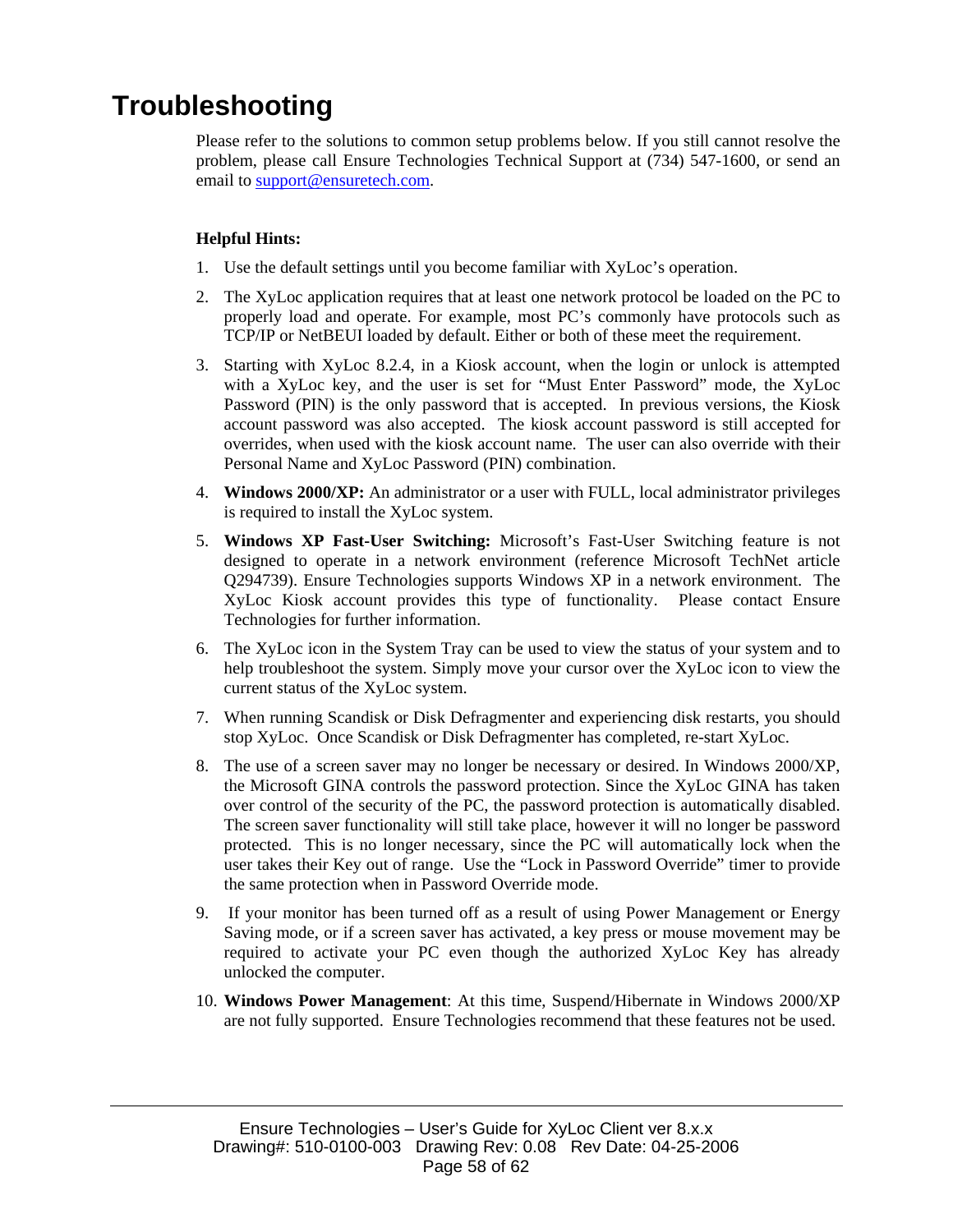11. **Windows XP Embedded Thin Clients**: The XPe version of the XyLoc client does not support languages other than English at this time. Earlier versions did erroneously allow the user to select other languages. However, English is the only option that will install successfully.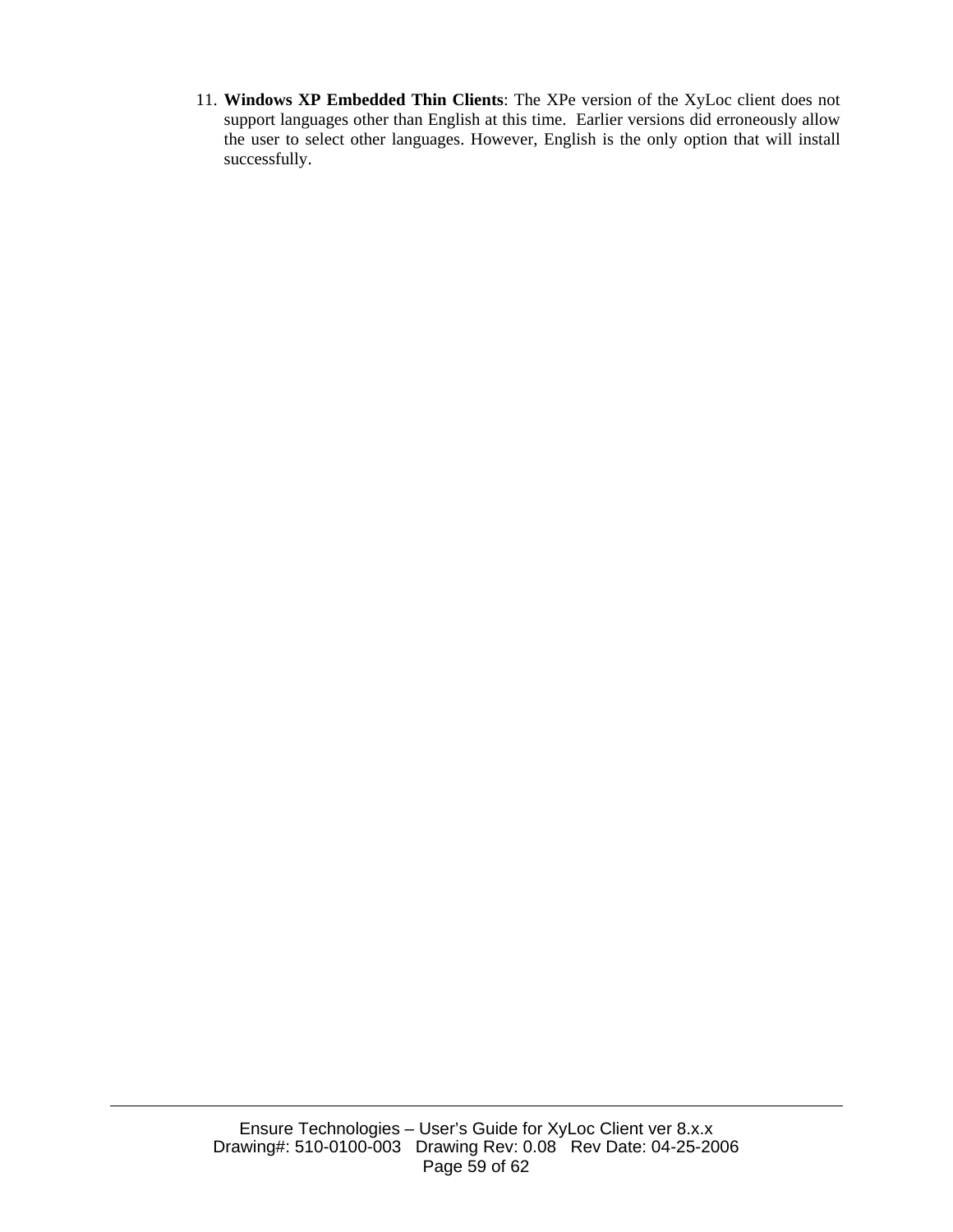## **System Functionality**

### **Normal Operational Mode**

The majority of users will use XyLoc in "Normal Operational Mode." In normal operation, the XyLoc Lock and Key are in constant, encoded wireless communication with each other, with the Lock searching for the presence or absence of authorized Keys. As an authorized user approaches the PC, XyLoc responds and the Key and the Lock engage in an over-the-air authorization. Once XyLoc identifies and authenticates the user, it unlocks the PC until the user moves out of the **Active Zone**.

When the authorized user moves out of the **Active Zone**, XyLoc automatically blanks the screen, locks the keyboard and disables the mouse. The PC is instantly secured and remains so until an authorized user moves back inside the **Active Zone**. Background tasks, such as printing and downloading, however, may continue while the PC is securely locked.

## **Hardware Architecture**

Both the Lock and the Key incorporate two embedded controllers, which allow the operating firmware to be updated in the field so new features can be added.

The Lock can receive firmware updates via the USB port. This firmware is stored in flash memory and is used to control the operation of the system. The communications controller controls the Lock-to-host communications, and is permanently programmed. The Lock also incorporates an EEPROM that stores operational parameters, such as channel allocations.

The Key has a similar architecture and can receive firmware updates via a proprietary programming cable attached to a PC.

## **Radio Frequency (RF) System**

XyLoc operates in the 900 MHz frequency band – the same radio frequencies used by cordless telephones and other common wireless devices. Its power output is lower than cordless phones and far less than that of the cellular phones many people use every day. XyLoc is as safe to operate as any common household communication device, such as a cordless phone or baby monitor.

The operating frequency is set at the factory and cannot be changed out of the certified band by the end user. The power output level is also set at the factory and cannot be changed by the end user.

The XyLoc RF link uses a combination of spatial spectral reuse and time-division multiple access (TDMA). This combination of techniques improves the integrity of the RF link and insures that other radio devices will not interfere with XyLoc's proper operation.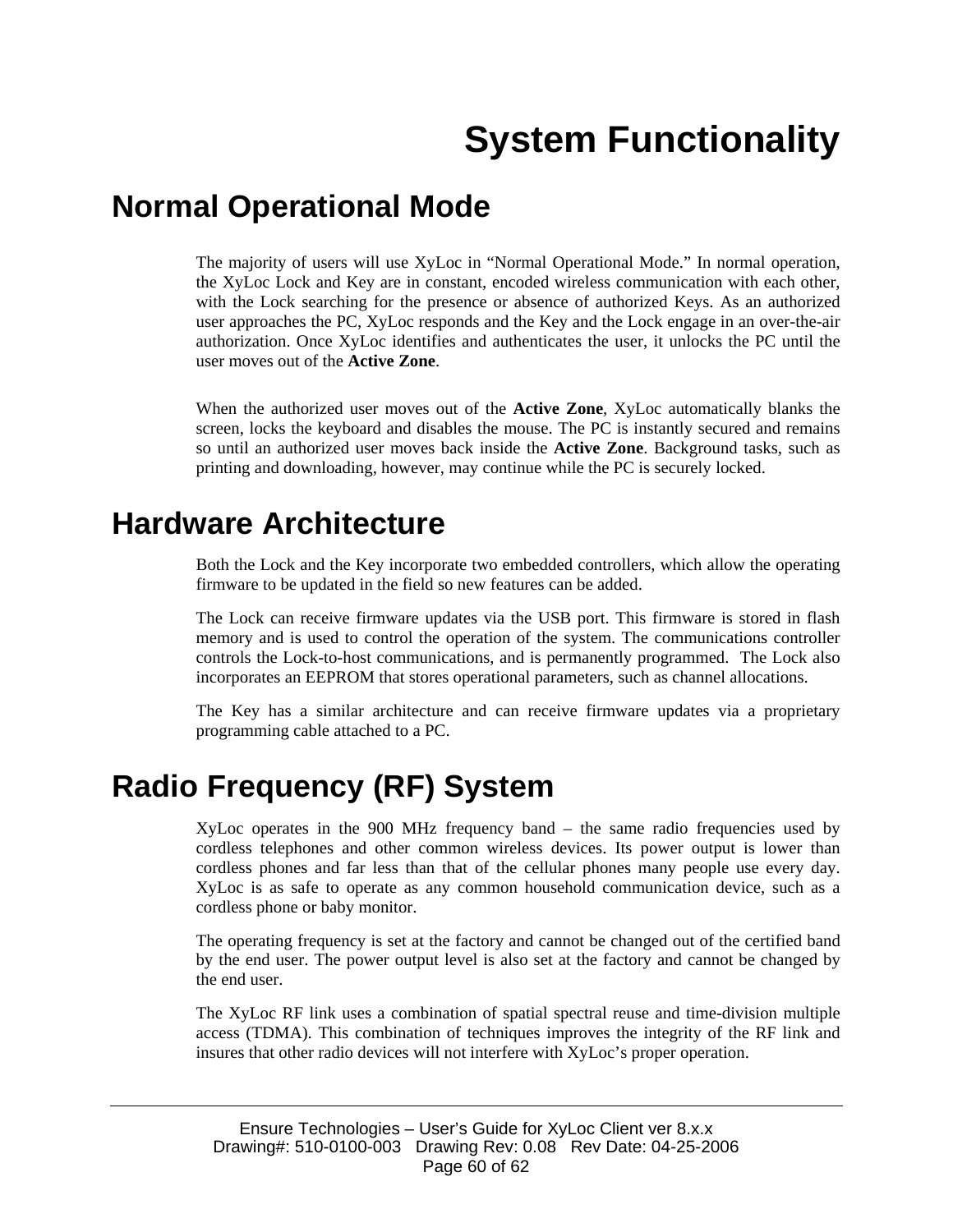### *Spectral Reuse*

Like a cellular phone system, a large XyLoc installation can effectively reuse spectrum across a facility by intentionally limiting the range of individual XyLocs. This allows Keys in different parts of a building to operate using the same frequencies at exactly the same time.

### *Time Division Multiple Access (TDMA)*

Keys that are within range of each other can also reuse the same channel allocation by the use of time-division multiple access. This allows several hundred Keys to coexist within a 50 foot radius. As the Keys move through the building, they adaptively find new time slots to avoid interference with other Keys in that area.

### *Technical Specifications*

Detailed Technical Specifications are available by contacting Ensure Technologies Technical Support at support@ensuretech.com or by phone at 1-888-233-2611.